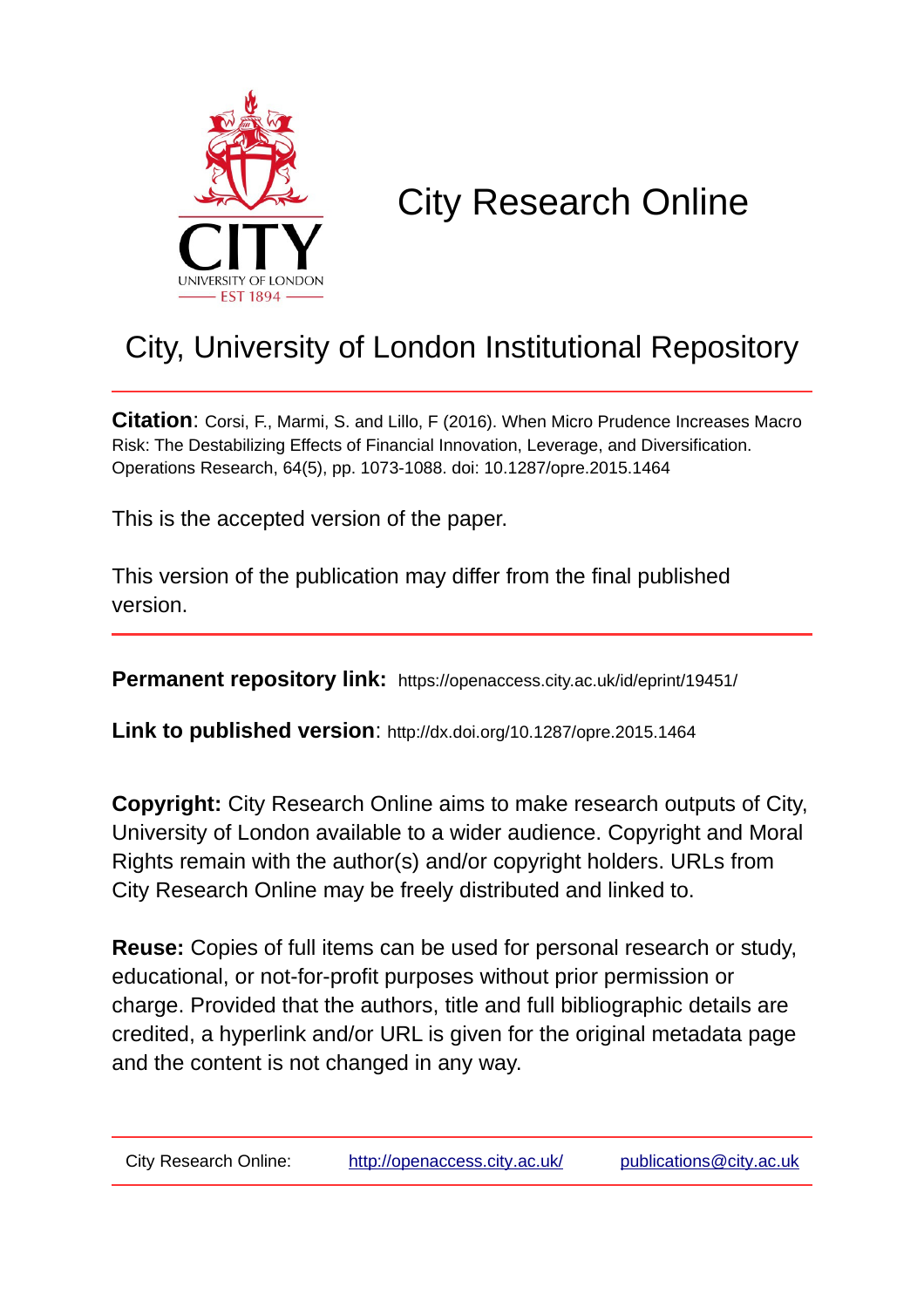# When Micro Prudence increases Macro Risk: The Destabilizing Effects of Financial Innovation, Leverage, and Diversification

Fulvio Corsi<sup>∗</sup> Stefano Marmi† Fabrizio Lillo‡

October 20, 2015

#### Abstract

By exploiting basic common practice accounting and risk management rules, we propose a simple analytical dynamical model to investigate the effects of micro-prudential changes on macro-prudential outcomes. Specifically, we study the consequence of the introduction of a financial innovation that allow reducing the cost of portfolio diversification in a financial system populated by financial institutions having capital requirements in the form of VaR constraint and following standard mark-to-market and risk management rules. We provide a full analytical quantification of the multivariate feedback effects between investment prices and bank behavior induced by portfolio rebalancing in presence of asset illiquidity and show how changes in the constraints of the bank portfolio optimization endogenously drive the dynamics of the balance sheet aggregate of financial institutions and, thereby, the availability of bank liquidity to the economic system and systemic risk. The model shows that when financial innovation reduces the cost of diversification below a given threshold, the strength (due to higher leverage) and coordination (due to similarity of bank portfolios) of feedback effects increase, triggering a transition from a stationary dynamics of price returns to a non stationary one characterized by steep growths (bubbles) and plunges (bursts) of market prices.

JEL classification: E51, G11, G18, G21.

Keywords: Systemic Risk, Diversification, Leverage, Endogenous Risk, Financial Innovation

<sup>∗</sup>Dipartimento di Scienze Economiche, Universit`a Ca' Foscari, Venice, fulvio.corsi@unive.it †Scuola Normale Superiore, Pisa, s.marmi@sns.it

<sup>‡</sup>Corresponding author. E-mail fabrizio.lillo@sns.it, Scuola Normale Superiore, Piazza dei Cavalieri 7, 56126 Pisa, Italy, tel:+39 050509159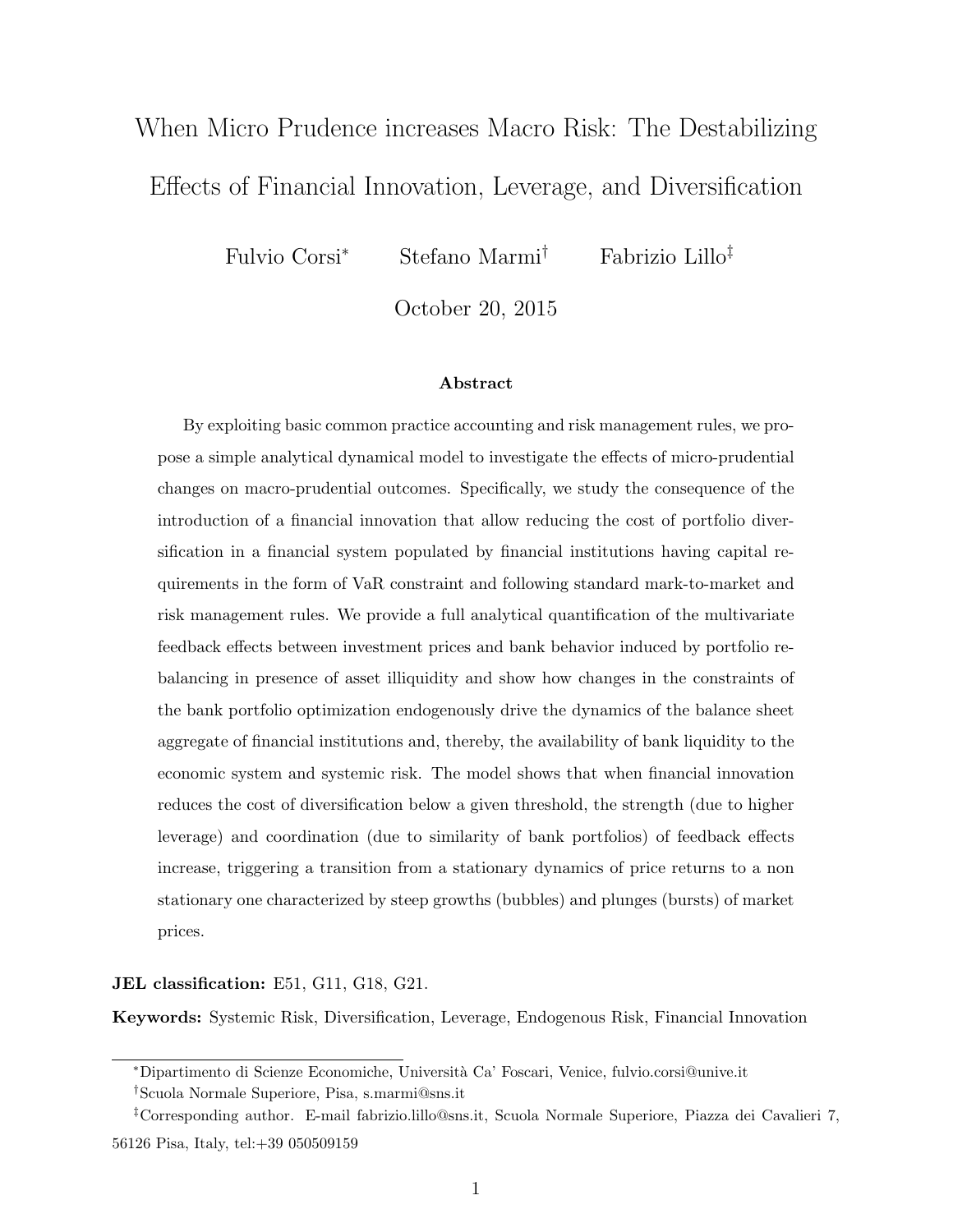## 1 Introduction

In most standard economic models, financial institutions are viewed as passive players and credit does not have any macroeconomic effect. Yet, a growing body of empirical literature consistently finds that an acceleration of credit growth is the single best predictor of future financial instability (see Gourinchas et al., 2001; Mendoza and Terrones, 2008; Borio and Drehmann, 2009; Reinhart and Rogoff, 2009, 2011; Schularick and Taylor, 2012). These empirical results confirm that the balance sheet dynamics of financial intermediaries, far from being passive and exogenous, is instead the "endogenous engine" that drives the boombust cycles of funding and liquidity and hence the dynamics of systemic risk. As stated by Adrian and Shin (2010): "balance sheet aggregates such as total assets and leverage are the relevant financial intermediary variables to incorporate into macroeconomic analysis". In fact, a change in the total assets of the financial institutions has important consequences in driving the financial cycles through their influence on asset pricing, the availability of credit, and funding of real activities. In this way changes in the total asset and leverage of financial intermediaries play a key role in determining the level of real activity. However, while the proximate cause for crises is very often an expansion of the balance sheets of financial intermediaries the ultimate causes for these dynamics remain unclear.

In this paper, by exploiting basic common practice accounting and risk management rules, we propose a simple analytical dynamical framework to investigate the effects of microprudential changes on macro-prudential outcomes. Specifically, we study the consequence of the introduction of a financial innovation that allows reducing the cost of portfolio diversification in a financial system populated by financial institutions having capital requirements in the form of VaR constraint and following standard mark-to-market and risk management rules. We provide a fully analytical description of the dynamics of the multivariate feedback induced by portfolio rebalancing and trasmitted over the bipartite network of investment prices and bank assets. We show quantitatively how changes in the constraints of the bank portfolio optimization endogenously drive the dynamics of assets prices and that of the balance sheets of financial institutions and, thereby, the availability of bank liquidity to the economic system and systemic risk.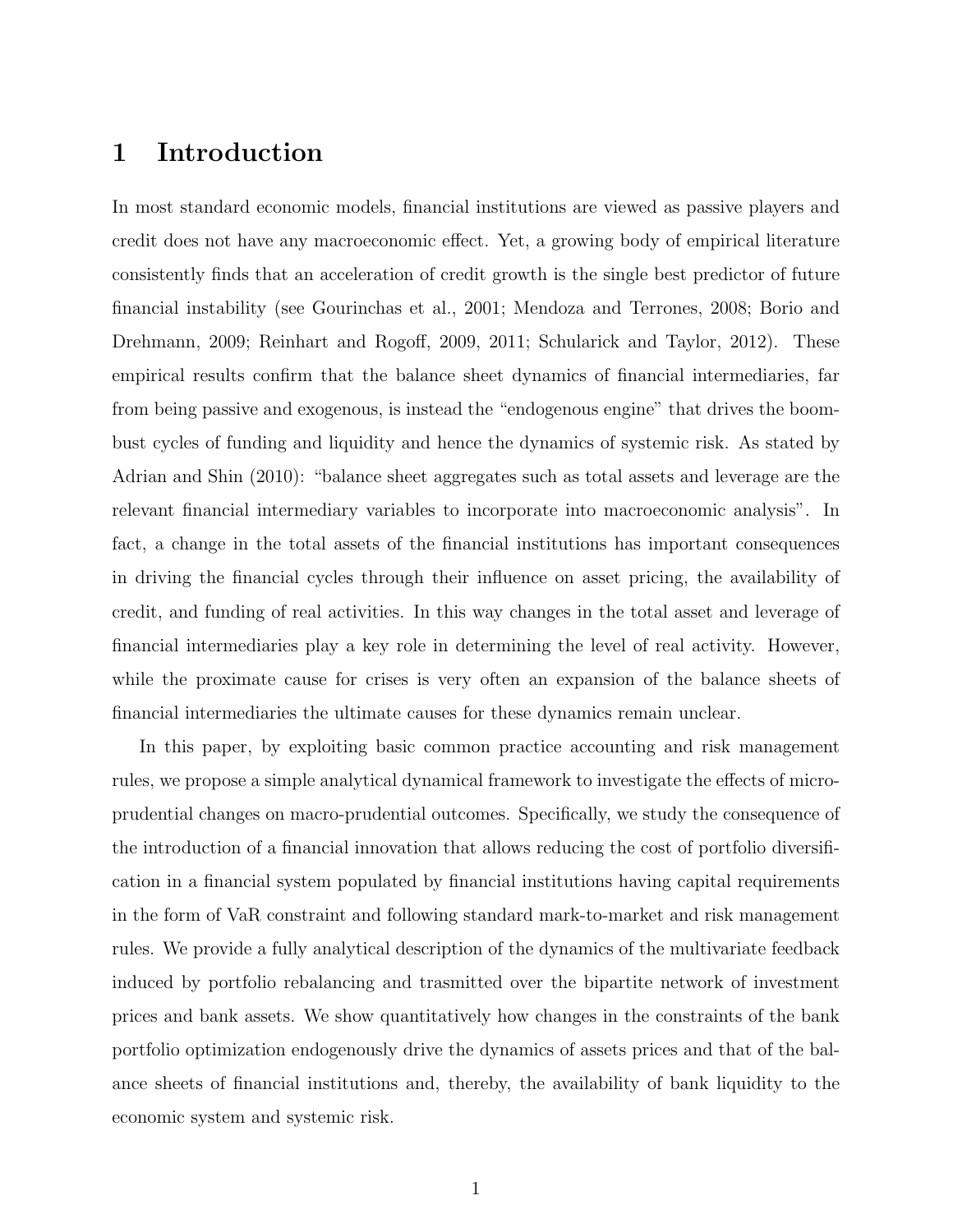In building our model we try to keep behavioral assumptions at minimum, exploiting instead the implications of "objective" constraints imposed by regulatory institutions and standard market practice. We then start from a simple portfolio optimization problem in presence of cost of diversification and  $VaR$  constraint<sup>1</sup> showing how a reduction in the costs of diversification (due, for instance, to financial innovations such as securization) leads to an increase in both leverage and diversification.

So a first result is that financial innovation which, by increasing the optimal level of diversification, reduces idiosyncratic risks, actually increases the exposure to undiversifiable macro risks by increasing the optimal leverage of a VaR constrained investor. Moreover, a higher level of diversification, by increasing the overlap among bank portfolios, increases the correlation among them. Thus, the combined increase in risk exposure and correlation of financial institutions will expose the economy to higher level of systemic risk.

We then link these results to the literature on the portfolio rebalancing induced by the mark-to-market accounting rules and VaR constraint (see for instance Adrian and Shin (2010); Greenwood et al. (2012); Duarte and Eisenbach (2013); Adrian and Shin (2014)). In this balance sheet models an increase in the value of the assets, increases the amount of equity leading to surplus of capital with respect to the VaR requirements which is adjusted by expanding the asset side through borrowing i.e. by raising new debt (typically done with repos contracts). Hence, VaR capital requirements, induce a perverse demand function: financial institution will buy more assets if their price rises and (with an analogous mechanism but with reversed sign) sell more assets when their price falls. Therefore, a VaR constrained financial institution will have positive feedback effect on the prices of the assets in his portfolio.<sup>2</sup> The intensity and coordination (among financial institutions) of these portfolio rebalancing feedbacks will depend, respectively, on the degree of leverage and diversification.

In the second part of the paper, we then analyze the multivariate dynamics of the endoge-

<sup>1</sup>Note that VaR type of constraints arise from the capital requirements contained in Basel I and II bank regulations but also from margin on collateralized borrowing imposed by creditors (see Brunnermeier and Pedersen 2008), rating agencies, and internal risk management models.

<sup>2</sup>This type of active balance sheet management is particularly utilized by investment banks, ABS issuers, security broker-dealers, i.e. by the so called market-based financial intermediaries or shadow banking system.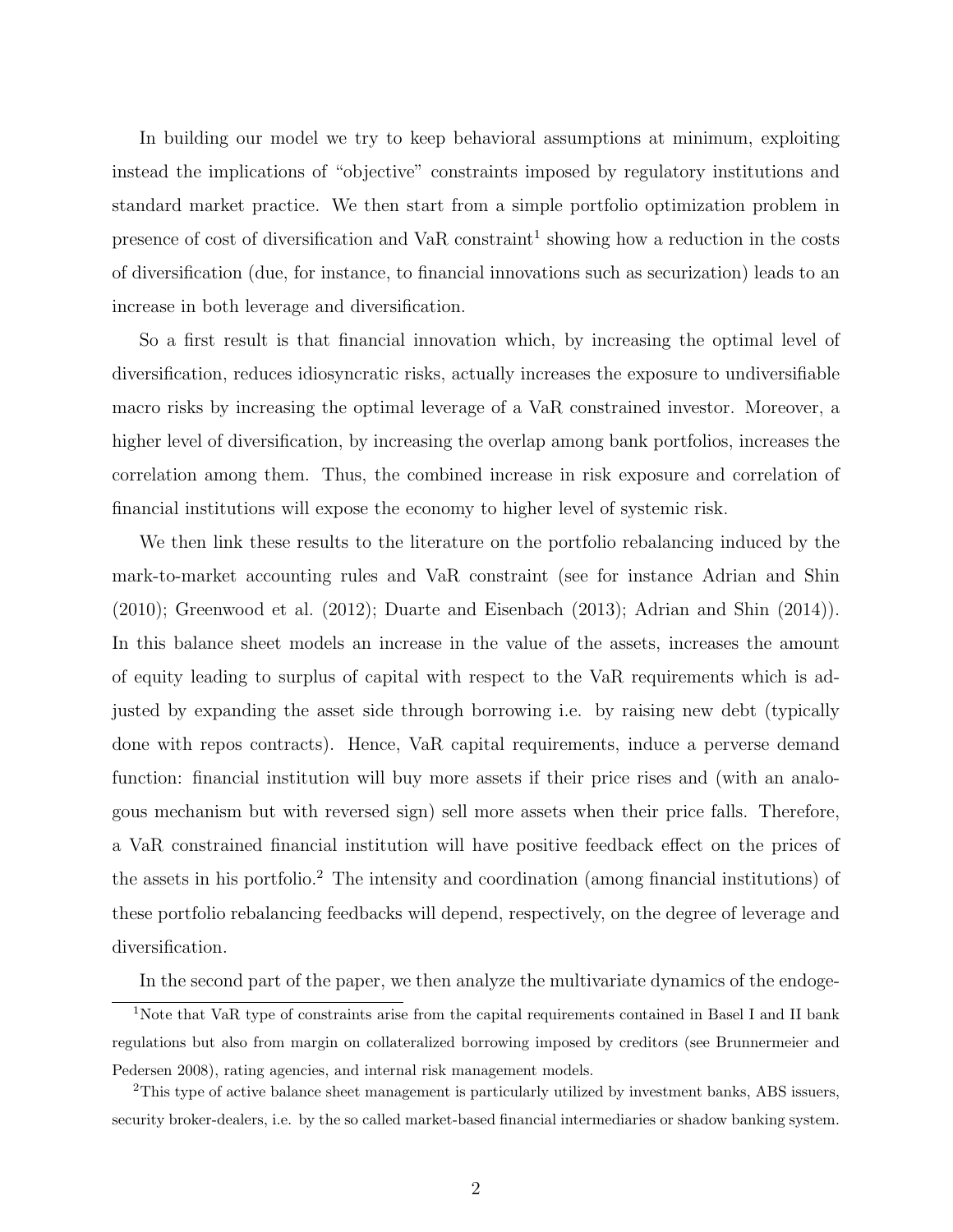nous asset price determined by the impact of supply and demand generated by the financial institutions rebalancing their portfolio. The analytical results obtained in this second part of the paper by applying the multivariate dynamic framework are manifolds: (i) higher overlap induced by lower diversification costs increases both the variance and correlation of the investment demands of FIs rebalancing their portfolios; (ii) the feedback between investment prices and bank asset induced by the multi-round portafoglio rebalances of VaR constrained banks, leads to a multivariate VAR process whose maximum eigenvalue depends on the degree of leverage and average illiquidity of the assets; (iii) lower level of diversification costs or capital requirements can lead to dynamic instability of the system; (iv) the VAR process can be represented as a combination of many idiosyncratic AR processes around a single common AR process of the average values (i.e. the market); (v) the endogenous feedback induced by portfolio rebalancing introduces an additional component to the variance, covariance, and correlation of both the individual investment and the bank portfolios for which we derive closed–form expressions; (vi) reduction in diversification costs monotonically increase variance and correlation of individual investments thus acting as a "multiplier" of market risk; (vii) the variance of portfolios shows, however, a non-monotonic relation with respect to diversification costs; (viii) the endogenous feedback makes historical estimation of variance covariance to be overestimated during periods of increasing leverage and underestimated during periods of deleveraging thus providing a rationale for countercyclical capital requirements; (ix) in presence of endogenous feedbacks, an exogenous shock will trigger a sequence of portfolio rebalances which will amplify its initial impact; (x) reduction in diversification costs, by increasing the strength and coordination of individual feedbacks, increases the variability of bank total asset, which governs the supply of credit and liquidity to financial system

#### 1.1 Related literature

In addition to the literature on the portfolio rebalancing induced by the mark-to-market accounting rules and VaR constraint (Adrian and Shin, 2010; Greenwood et al., 2012; Duarte and Eisenbach, 2013; Adrian and Shin, 2014) already mentioned, our paper tries to combine several strands of literature: (i) the one on the impact of the imposition of capital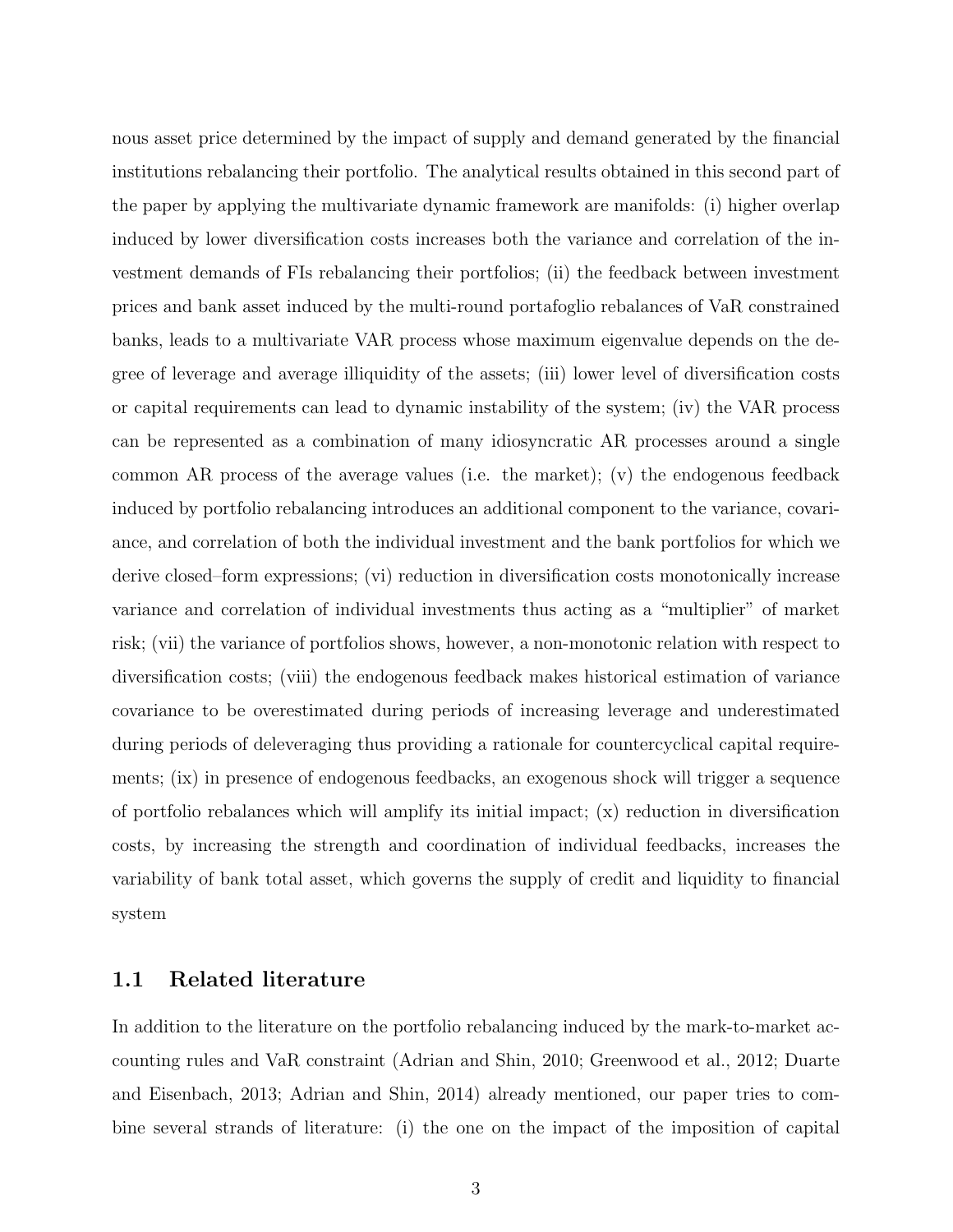requirements on the behavior of financial institutions and their possible procyclical effects (Danıelsson et al., 2004; Danielsson et al., 2009; Adrian and Shin, 2009; Adrian et al., 2011; Adrian and Boyarchenko, 2012; Tasca and Battiston, 2012); (ii) the literature on distressed selling and its impact on the market price dynamics (Shleifer and Vishny, 1992; Kyle and Xiong, 2001; Shleifer and Vishny, 2011; Cont and Wagalath, 2011; Thurner et al., 2012; Cont and Wagalath, 2012; Caccioli et al., 2012); in particular, it extends the theoretical models underpinning the systemic risk measure that quantifies the vulnerability of the financial system to fire-sale spillover (Greenwood et al., 2012; Duarte and Eisenbach, 2013) to a dynamic multi-round liquidity spillover framework; (iii) the literature on the effects of diversification and overlapping portfolios on systemic risk (Wagner, 2011; Tasca and Battiston, 2011; Caccioli et al., 2012; Lillo and Pirino, 2015); Differently from the paper of Wagner (2011) which also proposes a model where higher level of diversification might increase aggregate risk, we identify a different mechanism for this effect. In addition to the synchronization of portfolio rebalancing among banks (as in Wagner 2011), we also consider the impact of diversification costs on bank leverage and through that on the intensity of those portfolio rebalancing and provide a fully analytical description of the resulting time series dynamics of assets prices and bank total assets. (iv) the literature on the risks of financial innovation (Brock et al., 2009; Caccioli et al., 2009; Haldane and May, 2011); (v) the literature on the determinants of the dynamics of balance sheet aggregates and credit supply of financial institutions (Stein 1998, Bernanke and Gertler 1989, Bernanke, Gertler and Gilchrist 1996, 1999 and Kiyotaki and Moore 1997).

Our contribution is to propose a simple model that, by combining these different streams of literature, provides a fully analytical quantification of the links between micro prudential rules and macro prudential outcomes in a multivariate context which considers both the presence of endogenous feedback caused by portfolio rebalancing and the impact of financial innovations on the cost of diversification.

The paper is organized as follows. Section 2 presents the model set up and the analytical results by first describing the portfolio decision problem of financial institutions facing VaR constraints and diversification costs and then analyzing its macroeconomic consequences in the dynamic case which considers the impact of investor demands on the asset dynamics.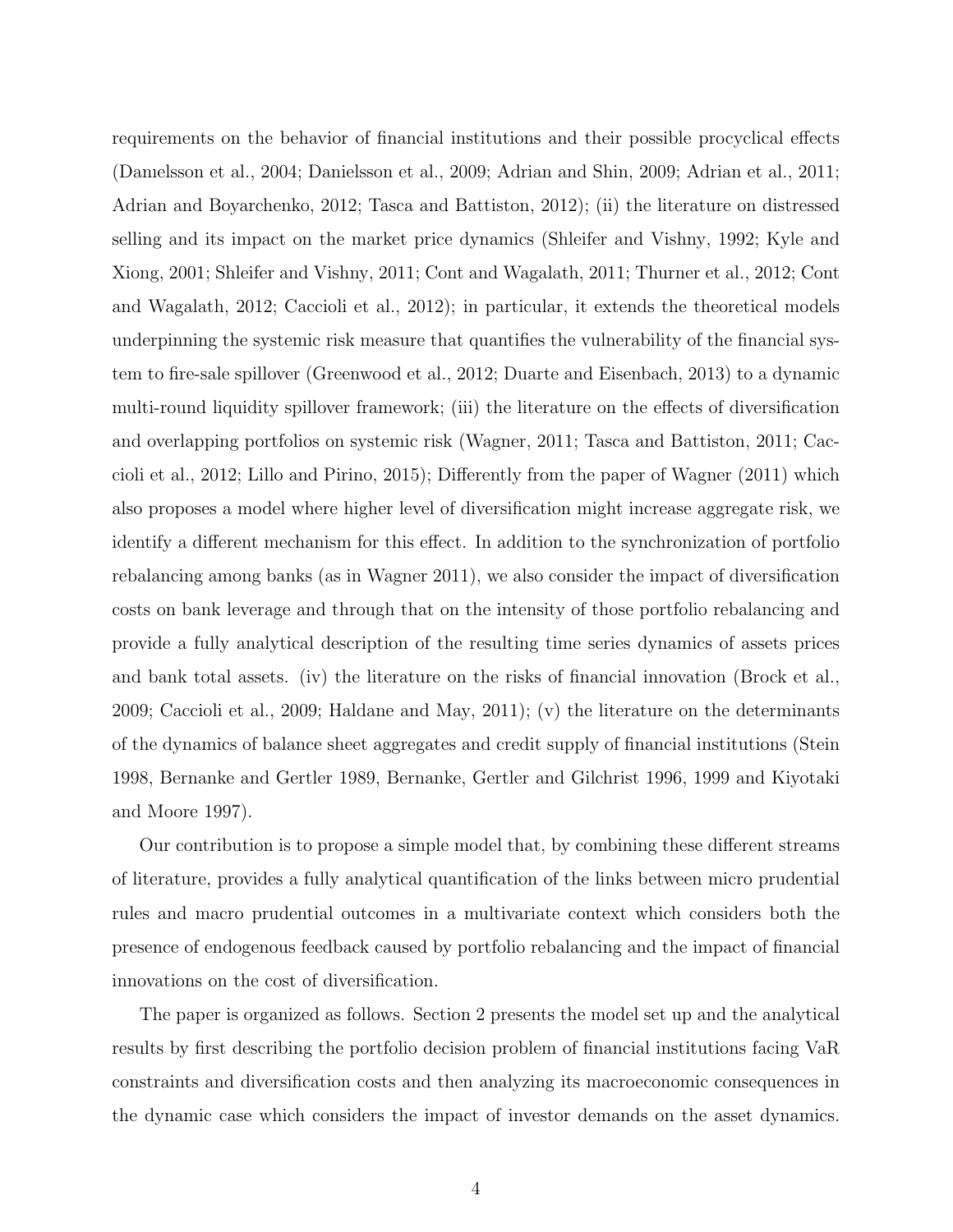Section 3 analyzes the systemic risk implications of our model both a static setting without feedback and in a dynamic setting with the endogenous feedback generated by portfolio rebalancing. Based on those analytical results, Section 4 discusses the macro-prudential consequences of the introduction of financial innovations reducing diversification costs. Section 5 summarizes and concludes.

## 2 The model

#### 2.1 Portfolio decisions

We begin by considering a financial institution endowed with a given amount of initial equity capital  $E$  and we model its portfolio selection across a collection of risky investments  $i = 1, ..., M$ . In general, these might be individual investments or asset classes. In order to keep the subsequent dynamic model fully analytical, we assume that, from the point of view of the financial institutions, all the risky investments are ex-ante statistically equivalent. As a consequence, financial institutions adopt a simple investment strategy consisting in forming an equally weighted portfolio<sup>3</sup> by randomly selecting  $m$  risky investments from the whole collection of M available investment assets.

Financial institutions, correctly perceive that risky investment entails both an idiosyncratic (diversifiable) risk component and a systematic (undiversifiable) risk component, i.e. the expected variance<sup>4</sup> of the risky investment *i*,  $\sigma_i^2$ , can be decomposed as  $\sigma_i^2 = \sigma_s^2 + \sigma_d^2$ where  $\sigma_s^2$  is the perceived systematic risk and  $\sigma_d^2$  is the perceived diversifiable risk component. Hence, the expected mean and volatility per dollar invested in the portfolio chosen by a given institution are  $\mu$  and  $\sigma_p = \sqrt{\sigma_s^2 + \frac{\sigma_d^2}{m}}$ , respectively.

Because of the presence of transaction costs, firms specialization and other type of fric-

<sup>&</sup>lt;sup>3</sup>Theoretical and empirical advantages of the naive equally weighted strategy are provided in Benartzi and Thaler (2001); Pflug et al. (2012); DeMiguel et al. (2009); Tu and Zhou (2011). Equally weighted portfolios are also popular among practitioners as they are robust to specification errors in the dynamics of individual asset and provides performance in line (if no better) than those from more sophisticated Markowitz-type approaches.

<sup>4</sup>Which, in general, might be different from the realized one since we remain agnostic on the process of expectation formation of the financial institutions.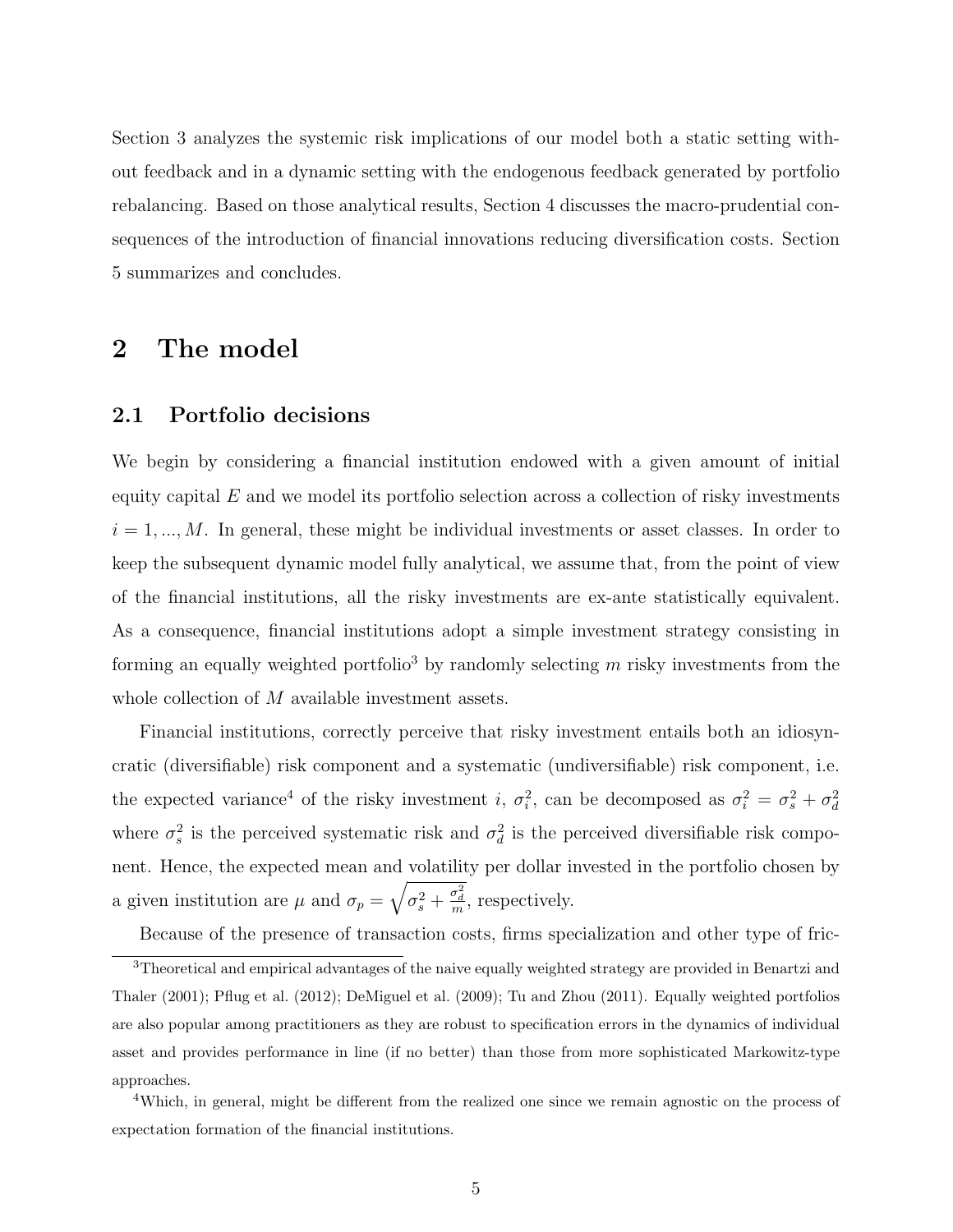tions, we assume the existence of "costs of diversification" (see Constantinides, 1986) which, in general, can prevent each institution to achieve full diversification of its portfolio (precisely the existence of these costs in real markets spurred the developments of financial innovation products as we will discuss in the next sections).

Let  $r<sub>L</sub>$  be the per dollar average interest expense on the liability side, then the Net Interest Margin (NIM) of the financial institution is  $\mu-r_L$ . The NIM is therefore a measure of the overall profitability of a financial institution.

In line with the recent theoretical and empirical literature on bank behavior (Brunnermeier and Pedersen, 2009; Adrian and Shin, 2010, 2014), financial institutions are confronted with a Value at Risk (VaR) type of constraints. The VaR constraint is typically computed as some multiple of the standard deviation of the portfolio of assets A.

With  $\sigma_p$  the expected holding period volatility per dollar of asset A and  $\alpha$  a scaling constant, the VaR constraint faced by the financial institution is

$$
VaR = \alpha \sigma_p A \le E. \tag{1}
$$

As empirically shown by Adrian and Shin (2010) financial institutions adjust their asset side rather than raising or redistributing equity capital. In agreement with these empirical observations, we will consider the equity capital of the financial institutions to be fixed. Notice that this does not prevent the value of equity to change over time as in fact happens as a consequence of the bank profits and losses. It only assumes that, in managing their VaR capital requirements, financial institutions prefer buying and selling activities in their asset sides rather than rising new equity or redistributing the one in excess.

Summarizing, given their NIM and level of equity  $E$ , financial institutions, facing cost of diversification and VaR constraints, choose the level of total asset A and degree of diversification  $m$  which maximize their returns from the risky investments. That is, assuming cost of diversification proportional to  $m$ , financial institutions maximize

$$
\max_{A,m} \quad A(\mu - r_L) - \tilde{c}m \qquad \text{s.t.} \quad \alpha A \sqrt{\sigma_s^2 + \frac{\sigma_d^2}{m}} \le E. \tag{2}
$$

where  $\tilde{c}$  is the cost for investment (assumed to be the same across all investments). Dividing by E and defining  $c = \tilde{c}/E$ , we can express the maximization problem in terms of the leverage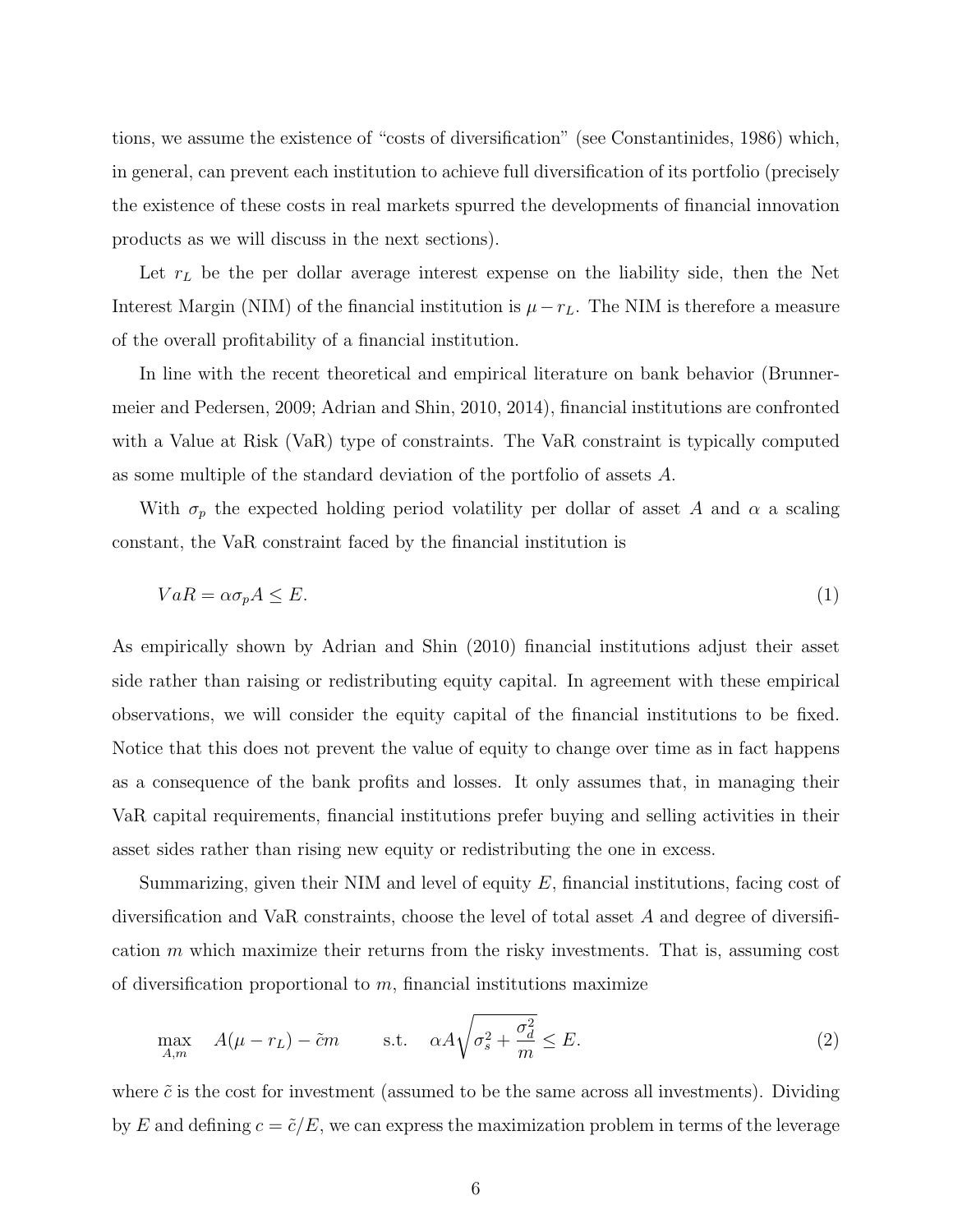$$
\lambda=\tfrac{A}{E},
$$

$$
\max_{\lambda,m} \quad \lambda(\mu - r_L) - cm \qquad \text{s.t.} \quad \alpha \lambda \sqrt{\sigma_s^2 + \frac{\sigma_d^2}{m}} \le 1. \tag{3}
$$

Hence, each institution chooses the optimal leverage  $\lambda^* = A^*/E$  and the optimal number of investments m<sup>∗</sup> which maximizes its Return On Equity (ROE) under its VaR constraints. It is convenient to transform the constraint by squaring both sides so that the Lagrangian can be written as

$$
L = \lambda(\mu - r_L) - cm - \frac{1}{2}\gamma \left(\alpha^2 \lambda^2 \left(\sigma_s^2 + \frac{\sigma_d^2}{m}\right) - 1\right).
$$
\n(4)

where  $\gamma$  is the Lagrange multiplier for the VaR constraint. The first order condition for  $\lambda$  is

$$
(\mu - r_L) - \gamma \alpha^2 \sigma_p^2 \lambda = 0 \quad \Rightarrow \quad \lambda = \frac{1}{\gamma} \frac{1}{\alpha^2} \frac{\mu - r_L}{\left(\sigma_s^2 + \frac{\sigma_d^2}{m}\right)} \tag{5}
$$

Substituting in the constraint we obtain the Lagrange multiplier or shadow price of the VaR constraint  $\gamma$ 

$$
\gamma = \frac{1}{\alpha} \frac{\mu - r_L}{\sqrt{\sigma_s^2 + \frac{\sigma_d^2}{m}}} = \frac{1}{\alpha} \frac{\mu - r_L}{\sigma_p} \tag{6}
$$

which is proportional to the Sharpe ratio. The optimal number of investments  $m^*$  is then,

$$
m^* = \frac{\sqrt{\gamma}\alpha\lambda\sigma_d}{\sqrt{2c}} = \lambda\sigma_d\sqrt{\frac{\alpha}{2c}\frac{\mu - r_L}{\sigma_p}}
$$
\n<sup>(7)</sup>

which shows that, as expected, the level of diversification chosen is inversely related to the cost of diversification c. For the leverage we have,

$$
\lambda^* = \frac{1}{\alpha \sqrt{\sigma_s^2 + \frac{\sigma_d^2}{m}}} = \frac{1}{\alpha \sigma_p} \tag{8}
$$

thus, the optimal leverage is inversely related to the volatility of the asset portfolio. In the following, we will drop the star symbol on the optimal values for notational convenience, i.e. we will denote the target leverage  $\lambda^*$  and diversification  $m^*$  simply as  $\lambda$  and  $m$ , respectively.

Figure 1 reports the numerical solutions for the optimal leverage as a function of different levels of diversification costs (and for a given choice of the set of the remaining parameters in the model). Each line corresponds to different levels of systematic to idiosyncratic noise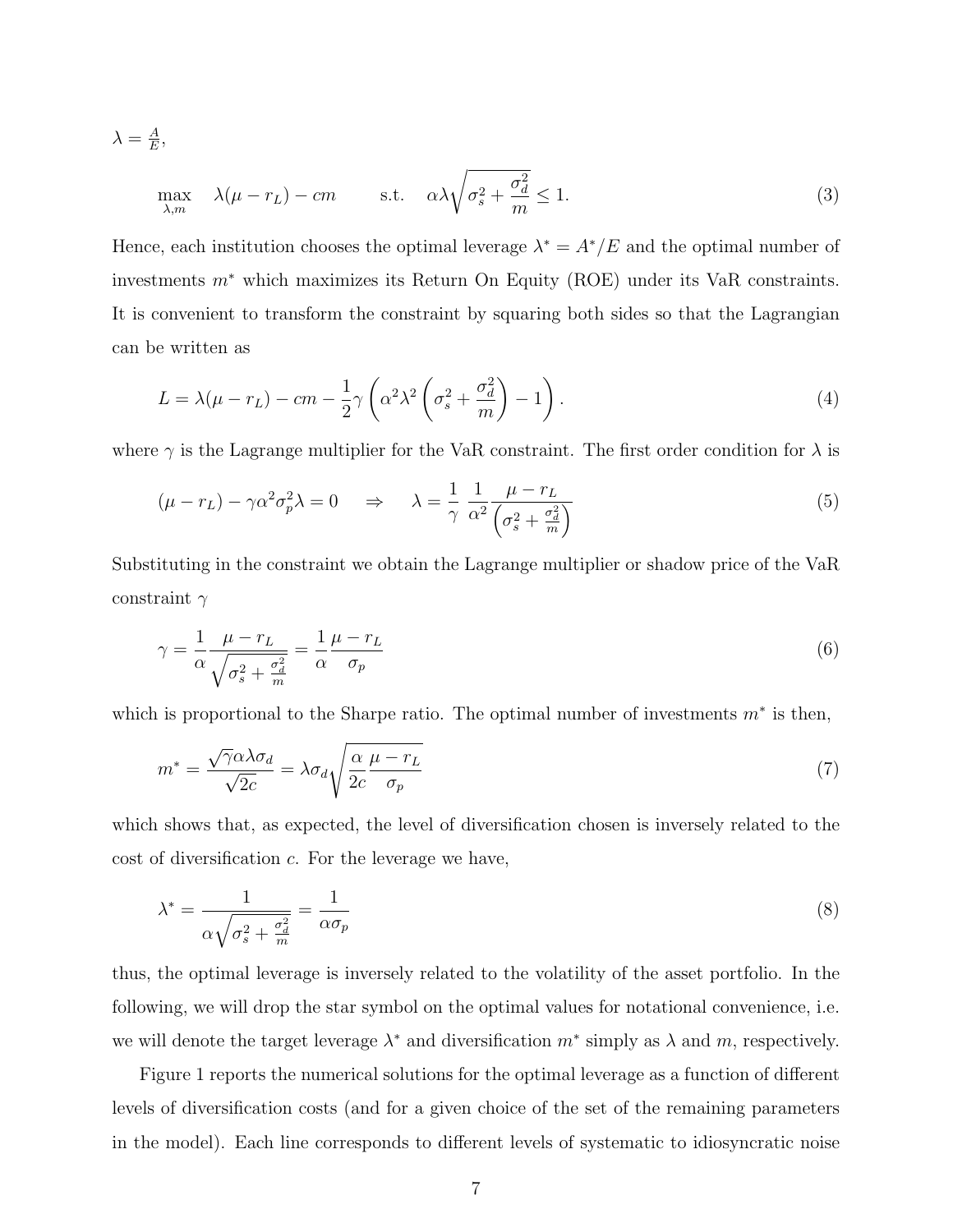

Figure 1: Relation between the optimal leverage  $\lambda^*$  and the diversification cost c, obtained by solving numerically Eq.s (7) and (8). The used parameters are:  $M = 20$ ,  $\alpha = 1.64$ (corresponding to a 5% VaR in a Gaussian setting),  $\mu - r_L = 0.08$ ,  $\sigma_d = 0.03$ . We then choose  $\sigma_s$  equal to 0 (solid line), 0.009 (dashed line), and 0.018 (dotted line).

ratio  $(\sigma_s/\sigma_d = \{0, 0.3, 0.6\})$ . A reduction of diversification costs, by increasing the level of diversification and hence relaxing the VaR constraint, allows the financial institution to increase the optimal leverage, especially for lower level of the systematic to idiosyncratic noise ratio. Note that below a given cost the optimal leverage becomes constant due to the saturation of diversification reached when the portfolio becomes perfectly diversified across all the  $M$  available investments. The sensitivity of the optimal leverage to diversification costs is higher for lower systematic to idiosyncratic noise ratios.

### 2.2 Overlapping portfolios

We now assume that our economy is composed by a group of N financial institutions labeled with  $j = 1, ..., N$  and investing in the M risky investments as described above. The portfolio holdings of the  $N$  banks can be represented by using a bipartite graph, where the first set of nodes is composed by the  $N$  banks and the second set of nodes is composed by the  $M$ risky investments; i.e. each bank  $j$  investing in the investment asset  $i$  can be represented by a link in the bipartite network connecting the bank node  $j$  with the investment node  $i$  (see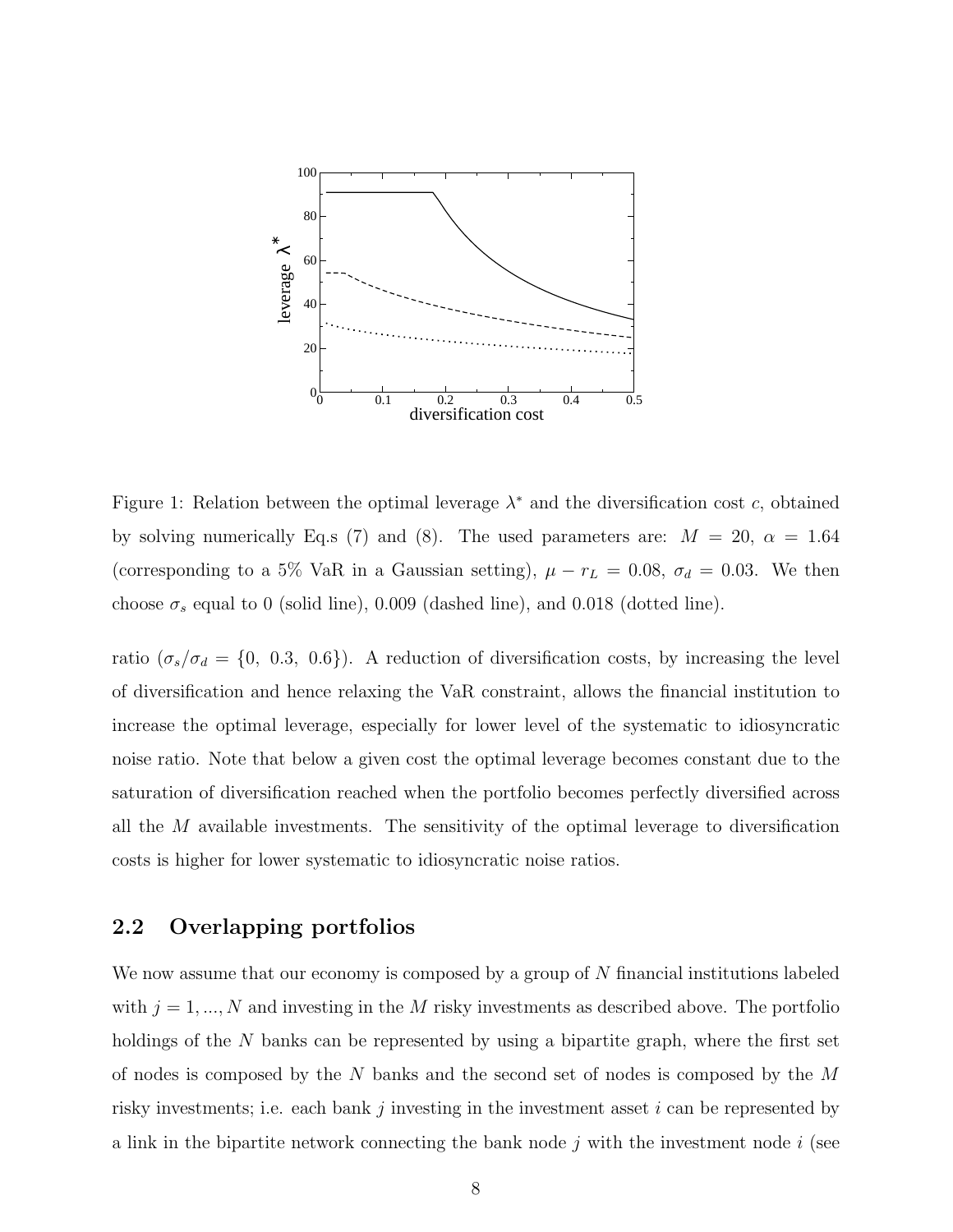Duarte and Eisenbach 2013 and Di Gangi et al. 2015 for the properties of such network in the US banking system).

As in the standard CAPM framework, we make the conventional assumption that banks have homogeneous expectation over the investments assets and thus each bank solves a similar optimization problem identifying the same optimal degree of diversification  $m$ . However, we will assume that each bank chooses randomly and independently the investments across the set of the  $M$  available ones, so that the selected portfolios will be different for different banks. A realization of portfolio choices of all the banks leads to a specific instance of the bipartite graph characterized by a  $N \times M$  matrix of portfolio weights W. In the following we will consider average values for these realizations of the bipartite graph configurations.

The number of banks n having a specific risky investment in their portfolio is a random variable described by the binomial distribution

$$
P(n; N, M, m) = {N \choose n} \left(\frac{m}{M}\right)^n \left(1 - \frac{m}{M}\right)^{N-n}
$$
\n(9)

whose mean value is clearly  $E[n] = mN/M$ .

Taken two banks, we can define the overlap  $\sigma$  of their portfolios as the number of risky investments in common in the two portfolios. Also o is a random variable and it is distributed as an hypergeometric distribution

$$
P(o; M, m) = \frac{\binom{m}{o} \binom{M-m}{m-o}}{\binom{M}{m}} \quad 0 \le o \le m.
$$
\n(10)

Its mean value is  $E[\rho] = m^2/M$  and its variance is  $V[\rho] = m(M-m)^2/(M^2-M)$ . Finally, the fractional overlap of two portfolios  $o_f = o/m$  is a number between 0 and 1 describing which fraction of the portfolio is in common between the two banks. Clearly, the mean fractional overlap is  $\bar{o} \equiv E[o_f] = m/M$ , therefore the value of the portfolio size m is also a measure of the average fractional overlap  $\bar{o}$  between portfolios and viceversa.

The left panel of Figure 2 shows the numerical solutions of the fractional overlap, coming from the optimal portfolio decision, as a function of different levels of diversification costs (again, each line corresponds to different levels of systematic to idiosyncratic noise ratio,  $\sigma_s/\sigma_d = \{0, 0.3, 0.6\}$ . The figure shows how reducing the costs of diversification, by the introduction of some new form of financial products for example, increases the degree of overlap and hence correlation, between the portfolio of financial institutions.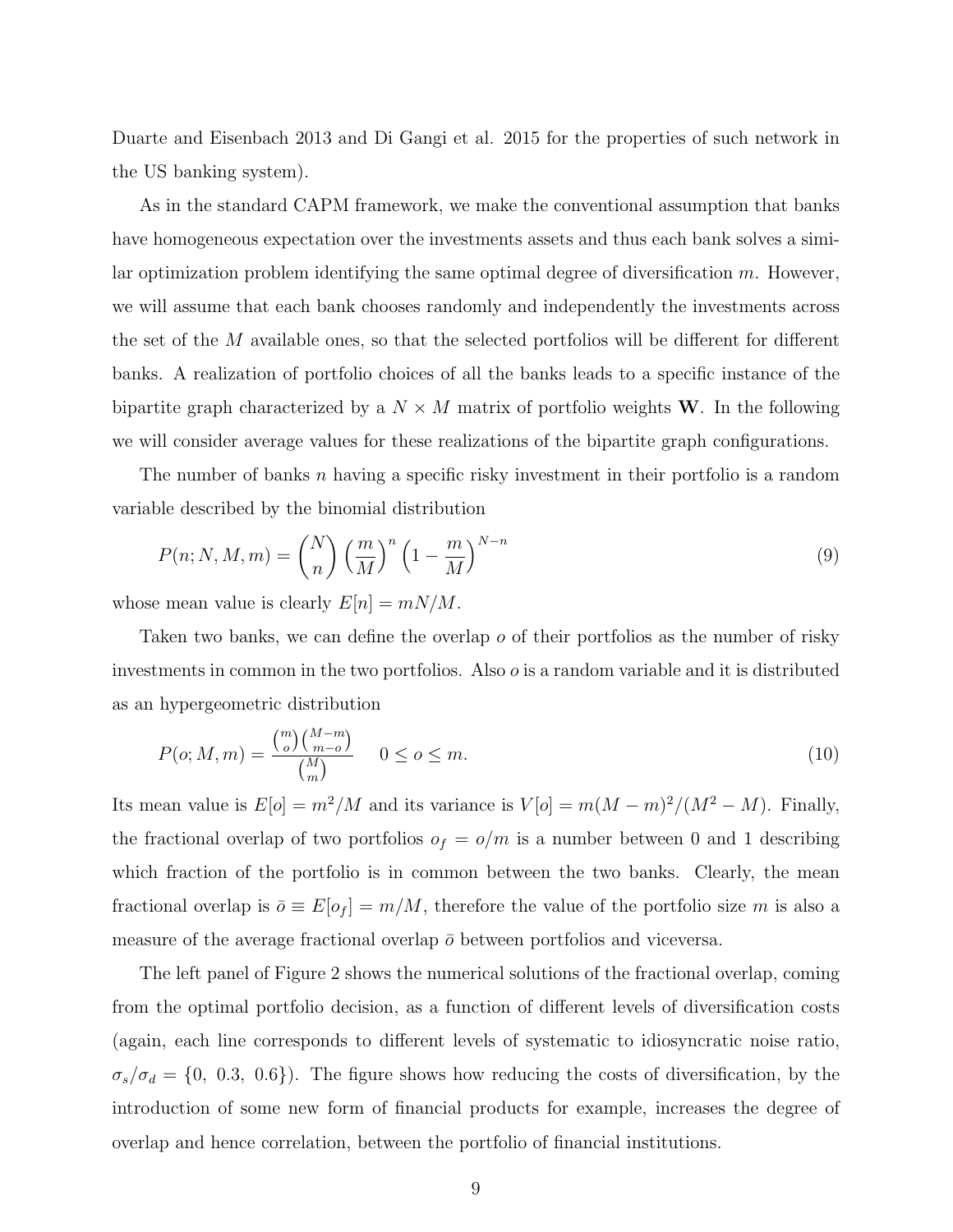

Figure 2: The left panel shows the mean fractional overlap  $\bar{o}$  between two portfolios versus the diversification cost c and the right panel shows  $\bar{o}$  versus the  $\alpha$  parameter of the VaR constraint. (see Fig. 1 for the parameters). In the the right panel we set  $c = 0.25$ .

The fractional overlap resulting from the portfolio choices of financial institutions, can also be represented as a function of the tightness of the imposed capital requirements. This relation, depicted in the right panel of Figure 2, implies that regulator could tune the required capital ratio  $\alpha$  so to reach a given level of overlap, and hence correlation, among financial institutions.

#### 2.3 Asset demand from portfolio rebalancing

Having identified their optimal leverage, financial institution periodically rebalance their portfolios in order to maintain the desired target leverage. The rebalancing of the portfolio of individual bank  $j$  at time  $t$ , is given by the difference between the desired amount of asset  $A_{j,t}^* = \lambda E_{j,t}$  and the actual one  $A_{j,t}$ ,<sup>5</sup> i.e.  $\Delta R_{j,t} \equiv A_{j,t}^* - A_{j,t}$ . By defining the realized return portfolio  $r_{j,t}^p$ ,  $\Delta R_{j,t}$  can be written as (see Appendix A)

$$
\Delta R_{j,t} = (\lambda - 1)A_{j,t-1}^* r_{j,t}^p,\tag{11}
$$

that is, any profit or loss from investments in the chosen portfolio  $(r_{j,t}^p A_{j,t-1}^*)$  will directly result in a change in the asset value amplified by the current degree of leverage (being

<sup>&</sup>lt;sup>5</sup>As clearly shown by Adrian and Shin (2010), the balance sheet adjustments are typically performed by expanding or contracting the asset side rather than the level of equity.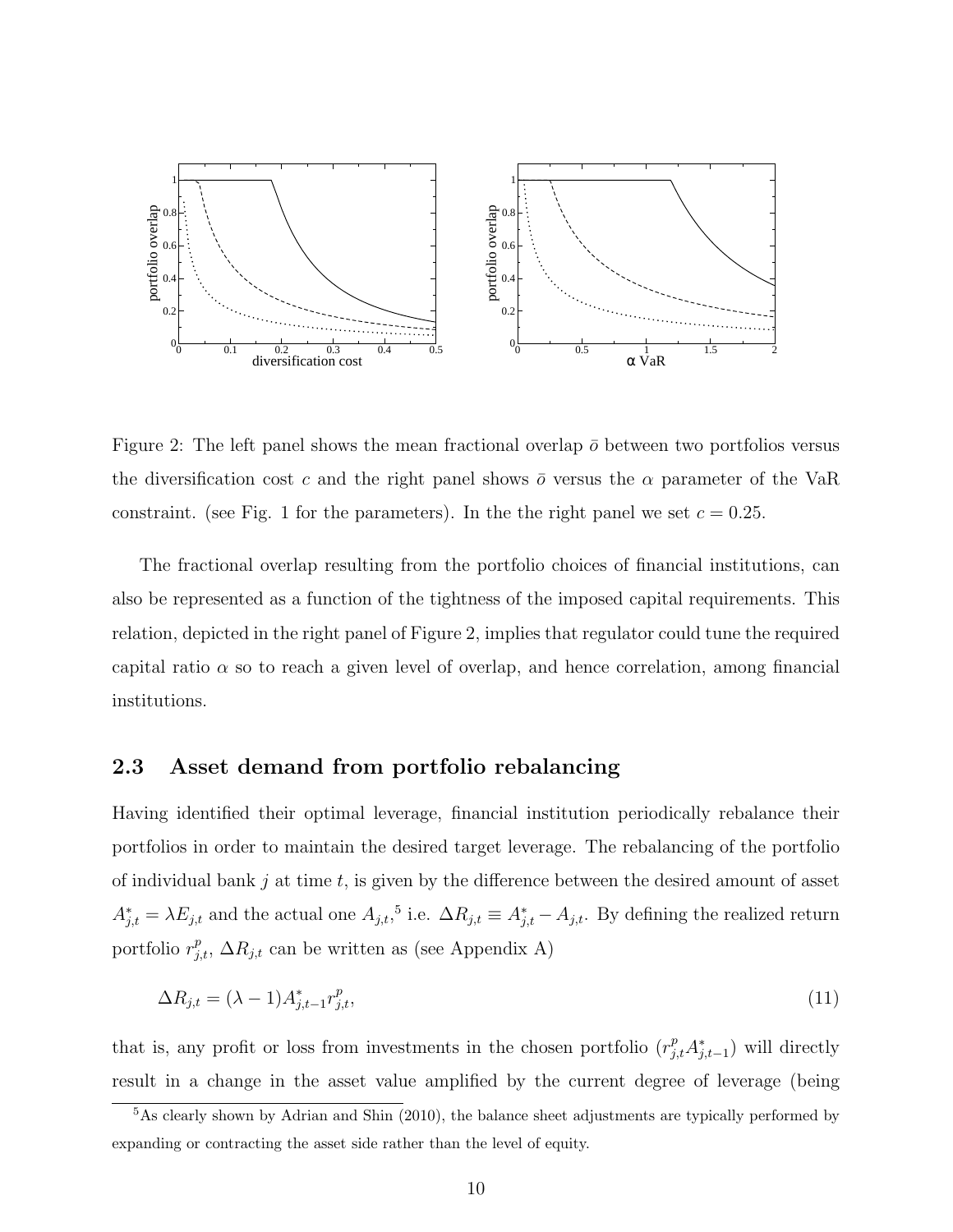$\lambda > 1$ . Hence, a VaR constrained financial institution will have a positive feedback effect on the prices of the assets in his portfolio.

The total demand of the risky investment  $i$  at time  $t$  will be simply the sum of the individual demand of the financial institutions who picked investment i in their portfolio.

Being more convenient to work with matrices and vectors, let us define  $\mathbf{R}_t$  the  $M \times 1$  vector of investment returns and  $\mathbf{Q}_{t-1} = diag[(\lambda - 1)A_{j,t-1}^*]$  a  $N \times N$  diagonal matrix. Finally, let us consider W the  $N \times M$  matrix of portfolio weights characterizing the banks-investments bipartite network. Then, the  $M \times 1$  vector of demand  $D_t$  is

$$
\mathbf{D}_t = \mathbf{W}' \mathbf{Q}_{t-1} \mathbf{W} \mathbf{R}_t \tag{12}
$$

From this expression the linear character of the relation between the demand of each investment and the return of all other investments is evident.

#### 2.4 Risky asset dynamics with endogenous feedbacks

In this section we study the dynamics of the model in the case where the return of the risky investments are endogenously influenced by the former period demands coming from the portfolio rebalancing of financial institutions. In presence of rebalancing feedbacks, the return process will now be made of two components:

$$
r_{i,t} = e_{i,t-1} + \varepsilon_{i,t} \tag{13}
$$

the exogenous component  $\varepsilon_{i,t}$  coming from the external shocks and the endogenous component  $e_{i,t-1}$  coming from the previous period portfolio rebalancing of the financial institutions.

We assume that the exogenous component has a multivariate factor structure

$$
\varepsilon_{i,t} = f_t + \epsilon_{i,t},\tag{14}
$$

with the factor  $f_t$  and the idiosyncratic noise  $\epsilon_{i,t}$  uncorrelated and distributed with mean zero and constant volatility, respectively  $\sigma_f$  and  $\sigma_{\epsilon}$  (the same for all investments). Thus, the variance of the exogenous component of the risky investment i is  $V(\varepsilon_i) = \sigma_f^2 + \sigma_{\epsilon}^2$ .

Assuming a standard linear price impact function, the endogenous component of the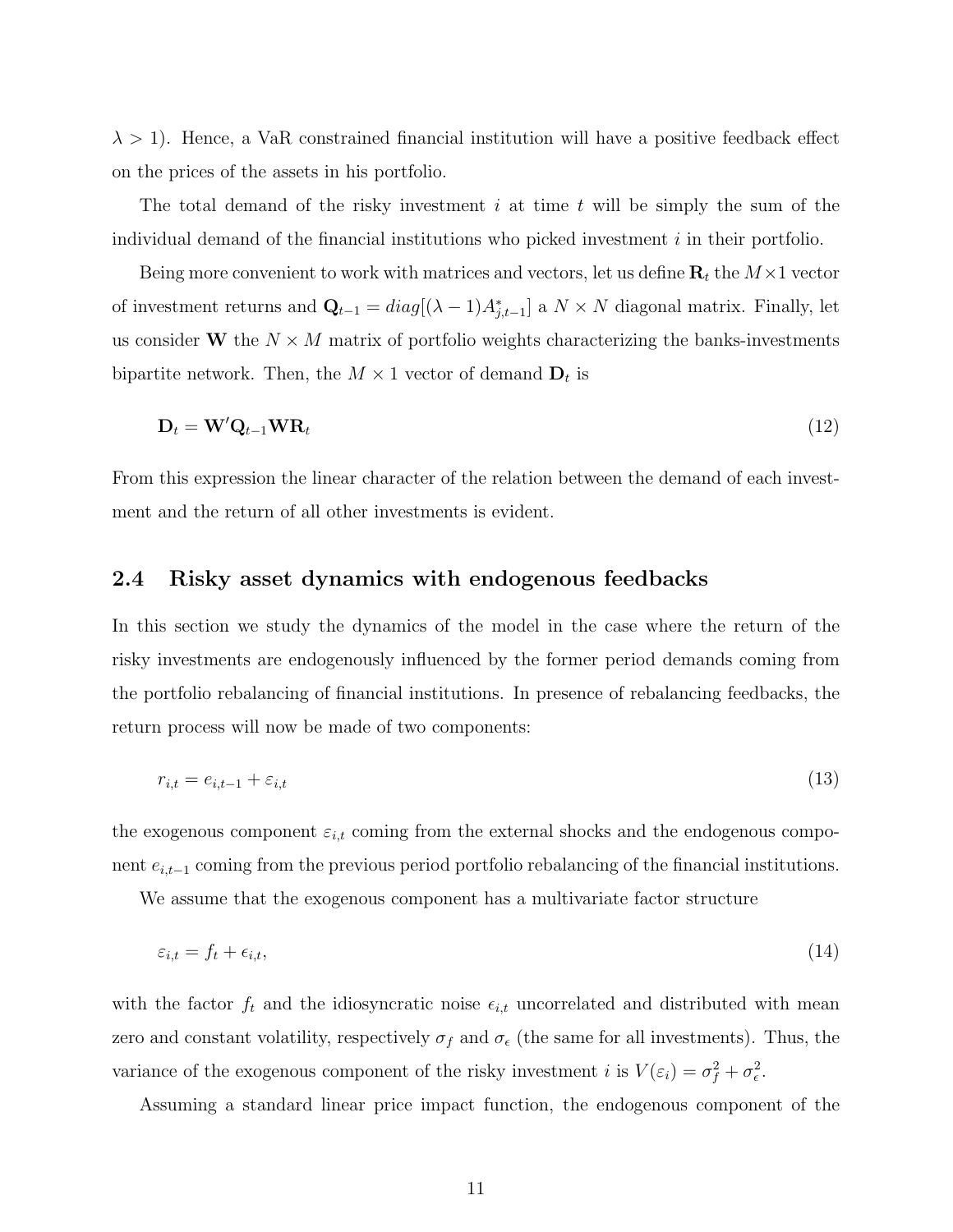return of investment i at time t becomes  $6$ 

$$
e_{i,t} = \frac{D_{i,t}}{\gamma_i C_{i,t}}\tag{15}
$$

where  $C_{i,t} = \sum_{j=1}^{N} I_{\{i \in j\}} \frac{A_{j,t-1}^*}{m}$  is a proxy for market capitalization of investment i, and  $\gamma_i$  is a parameter expressing the market liquidity of the investment i.

Given the homogeneity of investments, we can assume that all have the same market capitalization which, since on average there are  $Nm/M$  banks investing in i, is equal to

$$
C_{i,t} \simeq C_t = \frac{N}{M} \bar{A}_{t-1}^*
$$
\n(16)

where  $\bar{A}_{t-1}^* \equiv N^{-1} \sum_{j=1}^N A_{j,t-1}^*$  is the average bank asset size (assumed to exist).

Substituting Equations (12), (13), and (16) in (15) and using matrix notation we obtain the following Vector Autoregressive (VAR) dynamics of the vector of the endogenous components

$$
e_t = \Phi r_t = \Phi (e_{t-1} + \varepsilon_t) \tag{17}
$$

with

$$
\Phi \equiv \frac{M}{N\bar{A}_{t-1}^*} \Gamma^{-1} \mathbf{W}' \mathbf{Q}_{t-1} \mathbf{W} = \frac{M}{N} \Gamma^{-1} \mathbf{W}' \tilde{\mathbf{Q}} \mathbf{W}
$$
(18)

where  $\Gamma$  is a  $M \times M$  diagonal matrix with diagonal elements  $\gamma_{i,i}$  (the market liquidity of investment i) and  $\tilde{Q} = Q_{t-1}/\bar{A}_{t-1}^*$  a  $N \times N$  diagonal matrix with diagonal elements  $\tilde{Q}_{jj} = (\lambda_j - 1)A_{j,t-1}^*/\bar{A}_{t-1}^*$ . The matrix  $\tilde{Q}$  is assumed to be independent from t, since the leverage is fixed and the fraction of total asset of a bank is assumed not to change in the investigated period<sup>7</sup> .

#### 2.4.1 Random matrix approach

In order to proceed with the computation of the dynamical properties of returns, we take expectations over the ensemble of the random matrices  $W$  and study the model determined

 ${}^{6}$ A stochastic component coming from the exogenous demands of traders not actively rebalancing their portfolio could be added at the cost of complicating the subsequent computations.

These assumptions on the constancy of the matrix  $\Gamma$  and  $\dot{Q}$  are invoked in order to obtain a standard VAR(1) with constant autoregressive matrix. They could be relaxed at the price of obtaining a dynamic VAR(1) with time varying autoregressive matrices.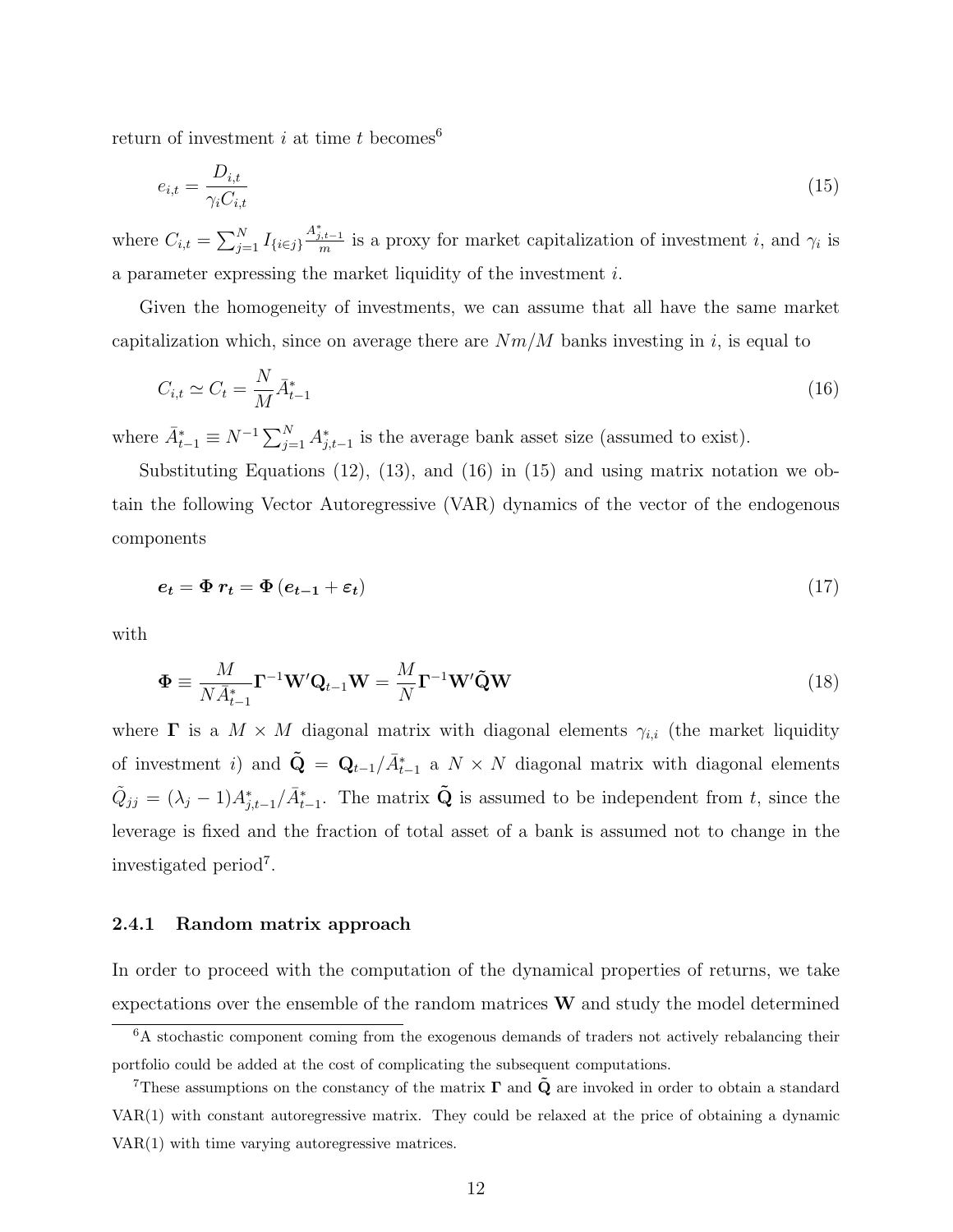by the expectation of the matrix  $B \equiv W' \tilde{Q} W$ . Depending on the quantity of interest, this approximation is more or less reliable and we later use numerical simulations to investigate this point.

In order to have analytical tractability of the problem, from now on we assume that the investment selection process is a series of M independent Bernoullian draws each with probability  $\frac{m}{M}$ . The parameter m represents the average degree of diversification of portfolios<sup>8</sup>. In other words the number of investments of each bank is a Binomial variable with mean  $m$ and, to keep the model general, we also assume that each bank has a leverage  $\lambda_j$  (possibly related to the outcome of the Binomial).

Under these assumptions  $W$  is then a random matrix where each entries is an independent Bernoullian random variable  $X_{j,i}$  with probability  $m/M$  "normalized" by the sum  $s_j =$  $\sum_i X_{j,i}$ , i.e. each generic element of the matrix **W** is  $W_{j,i} = \frac{X_{j,i}}{s_i}$  $S_{s_j}^{i,j}$ . Clearly,  $\sum_i W_{j,i} = 1$ .

The generic element of **B** is

$$
B_{ij} = \sum_{k=1}^{N} \tilde{Q}_{k,k} W_{k,i} W_{k,j}.
$$
\n(19)

Being able to compute (see Appendix B)

$$
E[W_{k,i}^2] \simeq \frac{1}{mM} \qquad E[W_{k,i}, W_{k,j}] \simeq \frac{1}{M^2 c}.
$$
\n(20)

We have,

$$
E[B_{ii}] \simeq \frac{1}{mM} \sum_{k} \tilde{Q}_{kk} \qquad E[B_{ij}] \simeq \frac{1}{M^2 c} \sum_{k} \tilde{Q}_{kk}, \quad i \neq j,
$$
 (21)

where  $c \equiv 1 + \frac{1}{m} - \frac{1}{M}$  $\frac{1}{M}$ .

In conclusion, the average matrix  $\bar{\mathbf{\Phi}} \equiv E[\mathbf{\Phi}]$  of the VAR(1) is

$$
\bar{\Phi} \simeq (\bar{\lambda} - 1)\mathbf{\Gamma}^{-1}\Psi \qquad \text{with} \qquad \Psi = \begin{bmatrix} \frac{1}{m} & \frac{1}{Mc} & \cdots & \frac{1}{Mc} \\ \frac{1}{Mc} & \frac{1}{m} & \cdots & \frac{1}{Mc} \\ \vdots & \ddots & \vdots \\ \frac{1}{Mc} & \frac{1}{Mc} & \cdots & \frac{1}{m} \end{bmatrix} . \qquad (22)
$$

<sup>8</sup>The choice of treating the diversification as a random variable simplifies the analytical computations. A model with fixed  $m$  can be developed analytically in a simplified and symmetric setting or, via numerical simulations, in a general setting. It is possible to show that the conclusions of the papers do not depend on this choice and for this reason we choose to treat the number of risky investment as a random variable.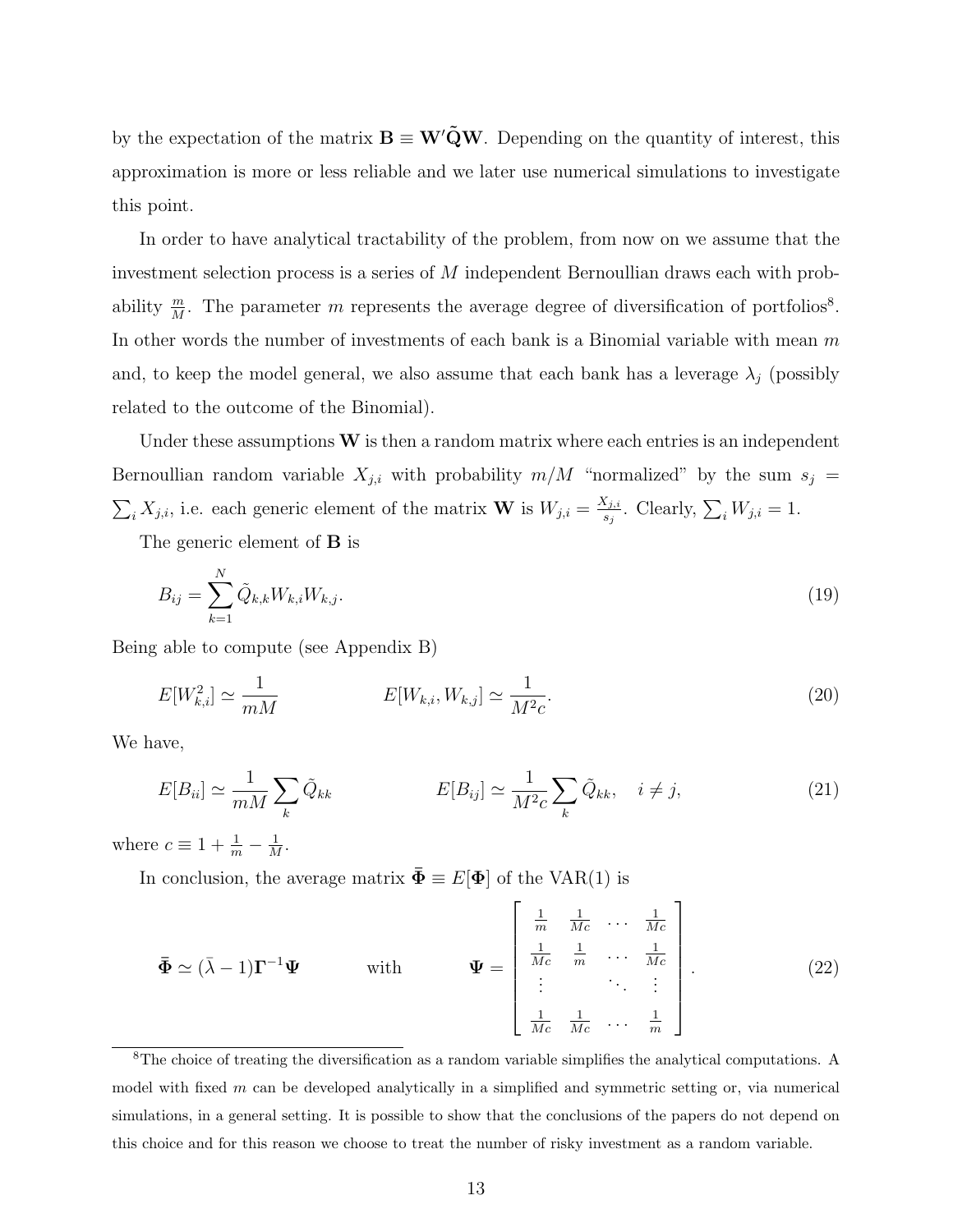where

$$
\bar{\lambda} = \frac{\sum_{j=1}^{N} \lambda_j A_{j,t-1}^*}{\sum_{j=1}^{N} A_{j,t-1}^*}
$$
\n(23)

is the asset weighted average leverage of the financial system. Notice that if all the banks have the same leverage, the matrix  $\Phi$  is independent from the bank asset size distribution (provided the mean exists).

The dynamics of such VAR(1) process is determined by the eigenvalues of the matrix  $\bar{\Phi}$ . The maximum eigenvalue of  $\bar{\Phi}$ , dictating the dynamics of the VAR(1) process, becomes (see Appendix C)

$$
\Lambda_{\text{max}} \simeq (\bar{\lambda} - 1)\overline{\gamma^{-1}} \tag{24}
$$

where  $\overline{\gamma^{-1}}$  is the average of all the  $\gamma_i^{-1}$  $i^{-1}$ . Hence, the maximum eigenvalue depends on the degree of leverage and on the average illiquidity of the investments.

When the maximum eigenvalue is greater than one, the return processes become nonstationary and explosively accelerating. It is important to remark that even a reduction in the liquidity of only one risky investment (by changing the average illiquidity of the investments) impacts the dynamics of all the traded investments and can potentially drive the whole financial system towards instability. In fact, depending on the average of the  $\frac{1}{\gamma_i}$ , the maximum eigenvalue (and thus the dynamical properties of the whole system) will be highly sensitive to illiquid investments, i.e. to investment having a small  $\gamma$ .

Figure 3 shows the maximum eigenvalue  $\Lambda_{\text{max}}$  as a function of the diversification cost c (left panel) and as a function of the mean portfolio overlap  $\bar{o}$  (right panel). We notice that a reduction of the diversification cost tends to reinforce the feedback induced by portfolio rebalancing which can lead to dynamic instability of the system (for  $\Lambda_{\text{max}} > 1$ ) when the diversification costs decrease below a certain threshold (which is higher for smaller ratio of systematic to idiosyncratic volatility). Analogously, we can analyze the dependence of the maximum eigenvalue of the dynamical system from the degree of portfolio overlap among the financial institutions. A higher level of coordination in portfolio rebalancing, due to similarities in the portfolio compositions, also reinforces the aggregate feedback between market prices and balance sheet values pushing the system toward the region of instability  $\Lambda_{\text{max}} > 1$ . Note however, that the transition to a non stationary process is not achieved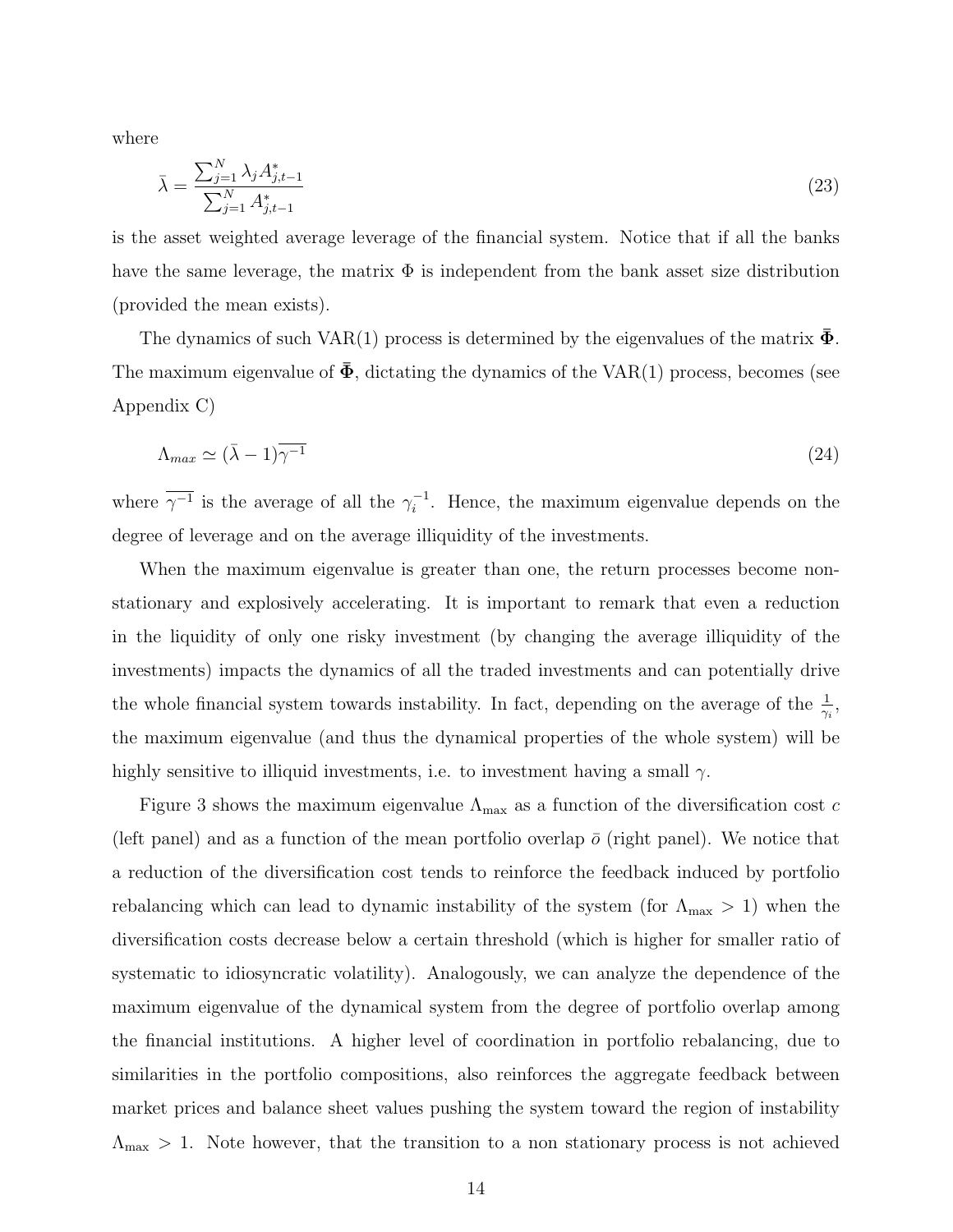

Figure 3: The left panel shows the maximum eigenvalue  $\Lambda_{\text{max}}$  as a function of the diversification cost, while the right panel shows  $\Lambda_{\text{max}}$  as a function of the mean fractional overlap  $\bar{\sigma}$ between two portfolios (see Fig. 1 for the parameters). We set  $\gamma = 40$ . The horizontal solid line shows the condition  $\Lambda_{\text{max}} = 1$ , therefore the return dynamics is stationary below this line and non stationary above it.

when the portfolio overlap is equal to one, but, depending on the other parameters, also a moderate value of the portfolio overlap can lead to market instability.

 $\Lambda_{max}$  is the maximum eigenvalue of the average matrix  $\bar{\Phi}$ , while the maximum eigenvalue of  $\Phi$  is a random variable depending on N and the bank size distribution. It is known (see Boyd and Vandenberghe (2004)) that for a symmetric real matrix the maximum eigenvalue is a convex function. Because of the Jensen inequality, the expectation of the maximum eigenvalue over the random matrix ensemble is larger than or equal to the maximum eigenvalue of the mean matrix  $\bar{\Phi}$ . Therefore, the derived value of  $\Lambda_{max}$  is a lower bound of the average maximum eigenvalue and when  $\Lambda_{max} > 1$ , indicating a non stationary dynamics, also the average maximum eigenvalue will be larger than one. Morever, since the Jensen correction is function of the variance of the random variable which in turn is inversely related to N in our case, we expect that this Jensen correction will decrease when the number of banks N increases. In the next section we investigate numerically how this difference between  $\Lambda_{max}$ and the average maximum eigenvalue depends on the heterogeneity of bank asset size and on the number of banks.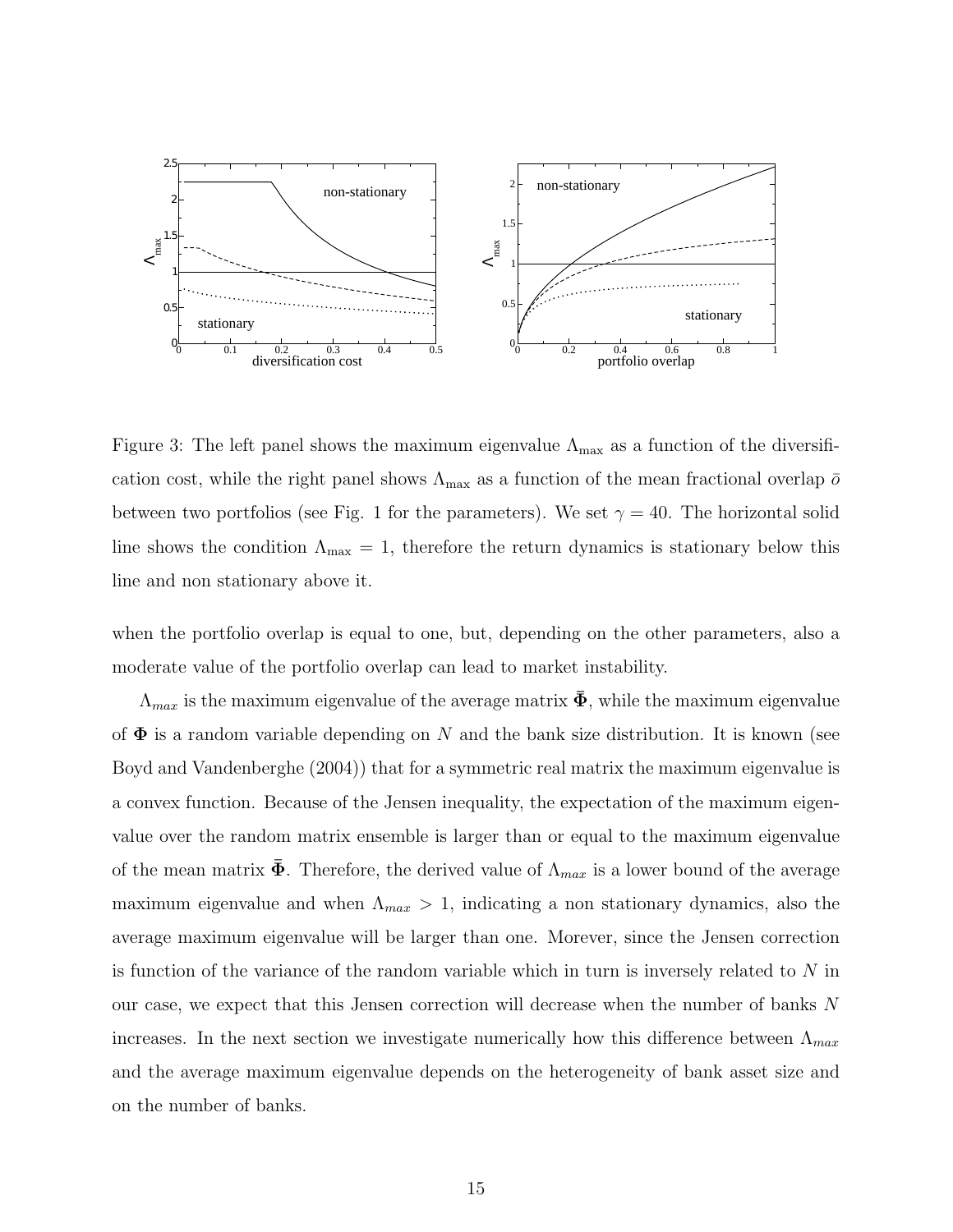

Figure 4: Left panel. Maximum eigenvalue  $\Lambda_{max}$  as a function of the mean fractional overlap  $\bar{\sigma}$  between two portfolios when  $N = 1,000$ . The dashed black line is the result of Eq. 24. Red circles and black diamonds are the mean maximum eigenvalue over 500 simulations when banks have homogeneous asset size and asset size drawn from lognormal distribution with  $\mu = 11.7$  and  $\sigma^2 = 1.8$  (as in Janicki and Prescott (2006)), respectively. Right panel. Estimation of the probability density function of the maximum eigenvalue in the case of lognormal asset size distribution,  $m = 10$ , and  $N = 250$  (green), 500 (blue), and 1,000 (red). The vertical dashed line is the theoretical value of Eq. 24.

#### 2.4.2 Numerical simulations and the role of bank size heterogeneity

We investigate numerically the approximations made in the previous calculations considering the role of bank size heterogeneity and of the number of banks  $N$ . For simplicity we will show the results for  $M = 20$  investment assets,  $\alpha = 1.64$ ,  $\sigma_d = 0.03$   $\sigma_s = 0$ , and  $\gamma = 54$ . Similar results are observed for other parameters values.

First we set the number of banks equal to  $N = 1,000$  and we assume that they have all the same asset size. We perform 500 numerical simulations of the matrix  $W$  and for each of them we compute the maximum eigenvalue. We then compare its mean value over the simulations with the theoretical value (see red circles in the left panel of Figure 4). As a comparison, we also consider a realistic bank asset size distribution. It is well known that bank size is very heterogeneous and different functional forms have been proposed. Here we consider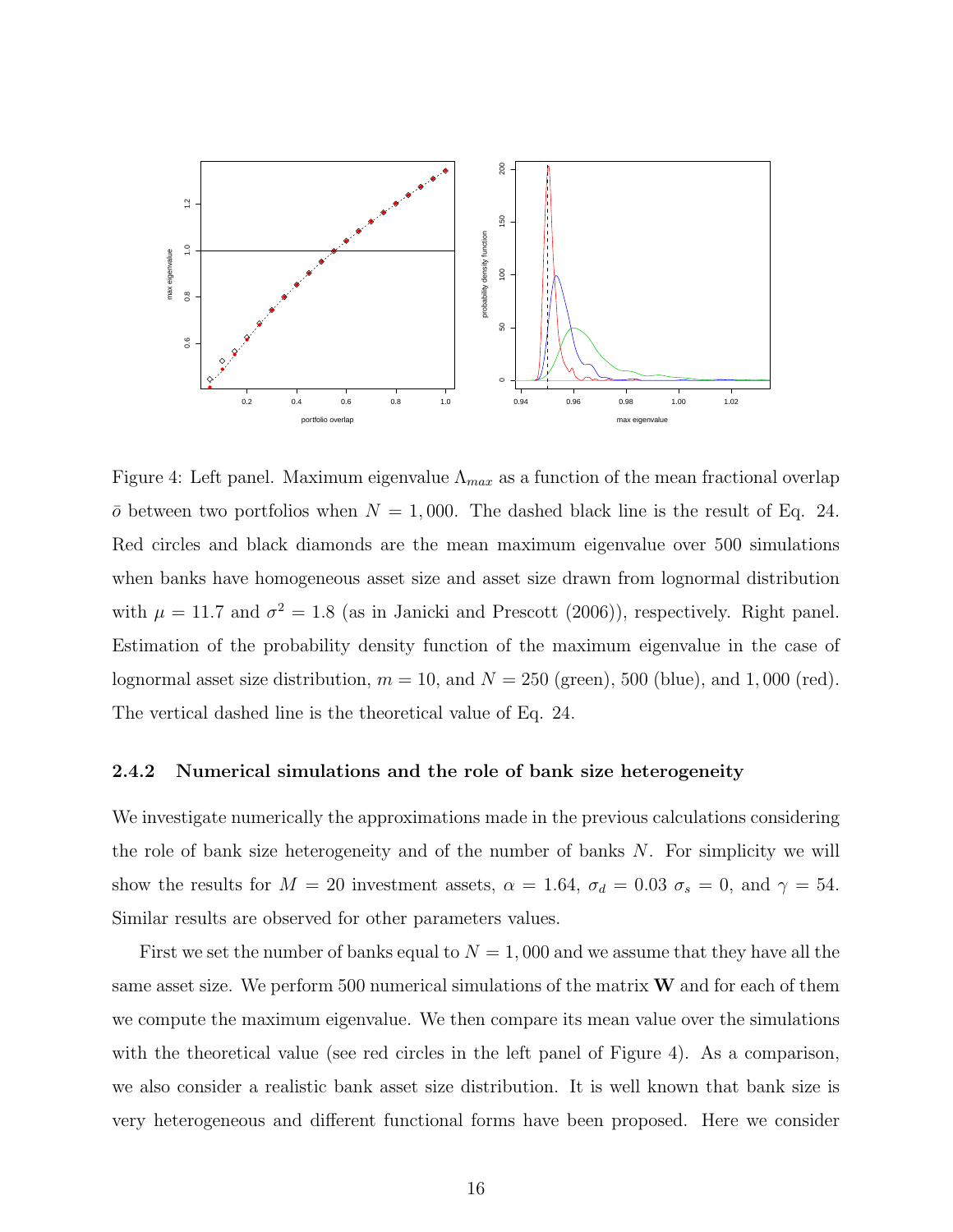the empirical results of Janicki and Prescott (2006) who fitted the asset size of the roughly 10,000 US banks with a lognormal distribution with parameters  $\mu = 11.7$  and  $\sigma^2 = 1.8$ . Left panel of Figure 4 shows that both in the homogeneous and in the heterogeneous case the agreement between simulations and the theoretical value is excellent. This fact confirms that in the large N limit bank size distribution is irrelevant and the approximations leading to Eq. 24 are very good.

We then consider the role of finite size corrections, investigating the distribution of the maximum eigenvalue for fixed fractional overlap and variable number of banks N. Specifically, we consider the lognormal distribution of bank size and we fix the value of  $m = 10$ . The right panel of Fig. 4 reports the estimation of the probability density function of the maximum eigenvalue for  $N = 250, 500, 1,000$ . As expected from the convexity argument, form small value of  $N$  the probability density function of the maximum eigenvalue has considerable mass above the theoretical (and asymptotic) value of Eq. 24 (vertical dashed line). Notice however that even for  $N = 250$  the mode of the distribution is only 1% larger than the theoretical value, confirming again that our numerical approximation is very good.

In conclusion this result indicates the asymptotic (in  $N$ ) nature of our analytical approximation. As suggested above, the finite sample bias is due to the nonlinear and convex nature of the maximum eigenvalue. In fact, numerical simulations and t-tests confirm that the mean value of  $B_{ij}$  is correctly described by Eq. 21. In any case it is worth noticing that our numerical simulations indicate that for finite samples, bank size heterogeneity makes the financial system more unstable as compared to the homogeneous case. In fact, all else being equal, for finite and small  $N$  the maximum eigenvalue is larger for the heterogenous than for the homogeneous case, making the system closer to the transition between the stationary and the non-stationary dynamics.

#### 2.5 Properties of risky asset dynamics

Here we give an exact description of the dynamics of investment assets computing in closed form the variance-covariance matrix of asset returns. In fact, using the average representation of Eq. 22, we notice that  $m\Psi$  can be written as

$$
m\Psi = (1 - b)\mathbf{I} + b\boldsymbol{\iota}\boldsymbol{\iota}' \tag{25}
$$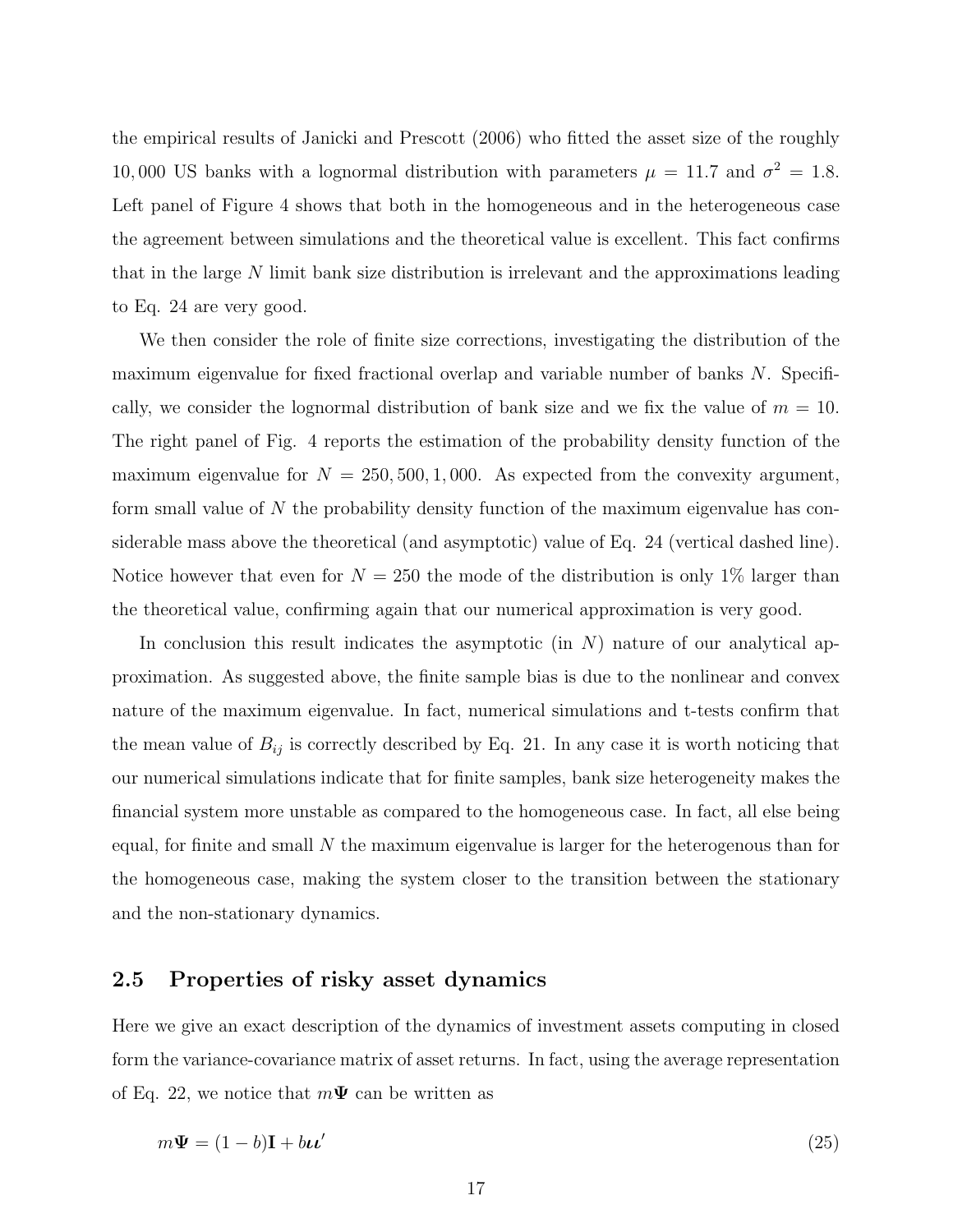with the scalar  $b = \frac{m}{Mc}$ , identity matrix **I**, and the column vector of ones  $\iota$ . Hence, the VAR for the vector of endogenous components in equation (17) can be rewritten as

$$
\boldsymbol{e_t} = (1 - b) \mathcal{A}(\boldsymbol{e_{t-1}} + \boldsymbol{\varepsilon_t}) + b \mathcal{M} \mathcal{A} \boldsymbol{\iota}(\bar{e}_{t-1} + \bar{\varepsilon_t}) \tag{26}
$$

with matrix  $\mathcal{A} \equiv \frac{\bar{\lambda}-1}{m} \Gamma^{-1}$  and scalars  $\bar{e}_t \equiv \frac{1}{M}$  $\frac{1}{M} \sum_{k=1}^{M} e_{k,t}$  and  $\bar{\varepsilon}_t \equiv \frac{1}{M}$  $\frac{1}{M} \sum_{k=1}^{M} \varepsilon_{k,t}$ . The scalar  $\bar{e}_t$ can be interpreted as the endogenous return of the market portfolio. Thus, the endogenous component of an individual investment becomes

$$
e_{i,t} = (1 - b) a_i (e_{i,t-1} + \varepsilon_{i,t}) + b M a_i (\bar{e}_{t-1} + \bar{\varepsilon}_t)
$$
\n(27)

with scalar  $a_i = \frac{\bar{\lambda}-1}{m\gamma_i}$  $\frac{\lambda-1}{m\gamma_i}.$ 

Therefore, the process for  $e_{i,t}$  can be rewritten as a linear combination of a standard univariate AR(1) process and a dynamic process depending on the averages of previous period endogenous components and shocks. In this way,  $e_{i,t}$  is a mixture of a perfectly idiosyncratic process (i.e. uncorrelated with the others investment processes) receiving weight  $1 - b$  and a perfectly correlated process with weight b. Being  $b = \frac{m}{Mc}$ , the higher is the value of m, the higher is the weight given to the perfectly correlated component of mixture and, hence, the higher the correlations among the endogenous components of the different investments.

Moreover, assuming  $a_i = a$   $\forall i$  (i.e. all investments have the same liquidity), the process for  $\bar{e}_t$  becomes:

$$
\bar{e}_t = a(1 - b + bM)(\bar{e}_{t-1} + \bar{\varepsilon}_t) \equiv \phi(\bar{e}_{t-1} + \bar{\varepsilon}_t)
$$
\n(28)

with  $\phi \equiv a(1 - b + bM)$ . Therefore, the dynamics of the average process  $\bar{e}_t$  is also an autoregressive of order one; its variance, assuming stationarity of  $e_t$ , is (see Appendix D)

$$
V(\bar{e_t}) = \frac{\Lambda_{\text{max}}^2}{1 - \Lambda_{\text{max}}^2} V(\bar{\varepsilon}_t)
$$
\n(29)

with  $V(\bar{\varepsilon}_t) = \left(\sigma_f^2 + \frac{\sigma_{\epsilon}^2}{M}\right)$ .

Finally, defining the distance of the endogenous component of investment i from the average as  $\Delta e_{i,t} \equiv e_{i,t} - \bar{e}_t$ , we also have that

$$
\Delta e_{i,t} = (1 - b) a(\Delta e_{i,t-1} + \Delta \varepsilon_{i,t})
$$
\n(30)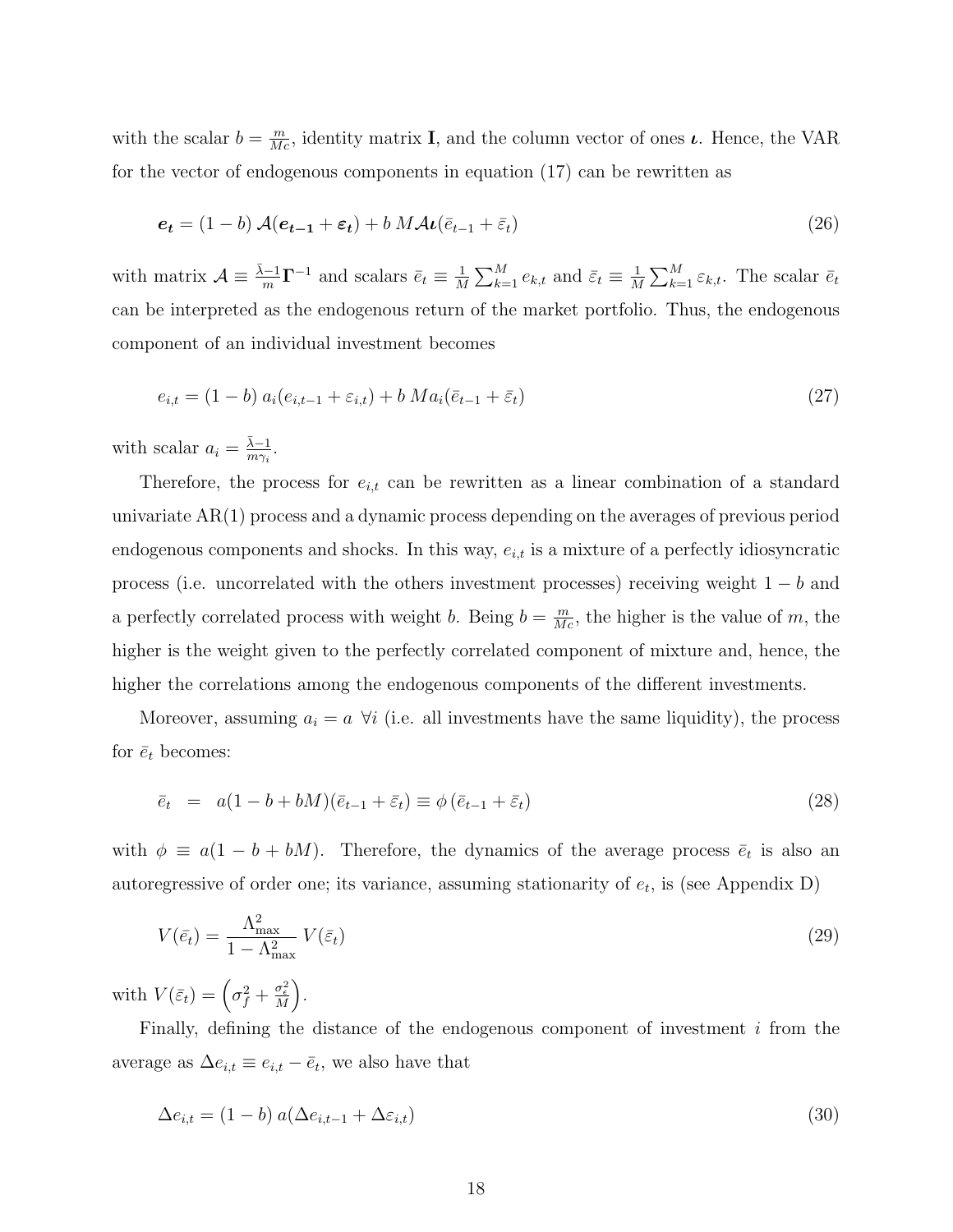where  $\Delta \varepsilon_{i,t} \equiv \varepsilon_{i,t} - \bar{\varepsilon}_t$ . So that the dynamics of the individual distance of the endogenous component of investment *i* from the average value  $\bar{e}_t$  is also an autoregressive process of order one.

We can then interpret the dynamics of the endogenous components of each individual investment as an idiosyncratic  $AR(1)$  process around a common process for the average value also following an  $AR(1)$  and where the amplitude of the idiosyncratic component is inversely related to the portfolio diversification. In other words, the dynamics of endogenous returns can be described as a multivariate "ARs around AR". When the process is stationary, the mean market behavior is described by a mean reverting process. In turn, each investment performs a mean reverting process around the market mean. It can be shown that the time scale for mean reversion of the market is always larger than the time scale of reversion of an investment toward the market mean behavior. Moreover, when  $m$  increases the time scale of reversion of individual investment declines, which means that investments become more quickly synchronized with the mean market behavior. Finally, notice that this type of multivariate "ARs around AR" dynamics is also followed by the endogenous component of portfolio returns  $e_t^p \equiv \frac{1}{m}$  $\frac{1}{m} \sum_{k=1}^{m} e_{k,t}$  where the number of assets in portfolio is  $m < M$ .

Importantly, this representation clearly shows that, as for the exogenous component, also the variability of the endogenous component of returns can be decomposed into a systematic component associated with the volatility of  $\bar{e}_t$  and an idiosyncratic one. Therefore, both the exogenous and endogenous components contain a diversifiable and undiversifiable source of risk, so that also the total risk of the investments return is composed of these two type of risk,  $\sigma_s$  and  $\sigma_d$ , as perceived by the financial institutions.

Thanks to this representation we are able to explicitly compute the variance and covariances of the process for the endogenous components  $e_{i,t}$ , which are reported in Appendix (D). It can be shown that a larger leverage increases both the variances and the covariances of  $e_{i,t}$ , while a greater degree of diversification reduces the variances and increases the covariances. Both are positively related with correlations. In particular, it can be shown (see Appendix D) that the correlations among the endogenous returns tend to one as  $m \to M$ .<sup>9</sup>

<sup>&</sup>lt;sup>9</sup>Notice that the endogenous correlations would not tend to one in presence of an additional stochastic component in the price impact function (Eq. 15) coming from the exogenous demand of traders not actively rebalancing their portfolio (see Footnote 6).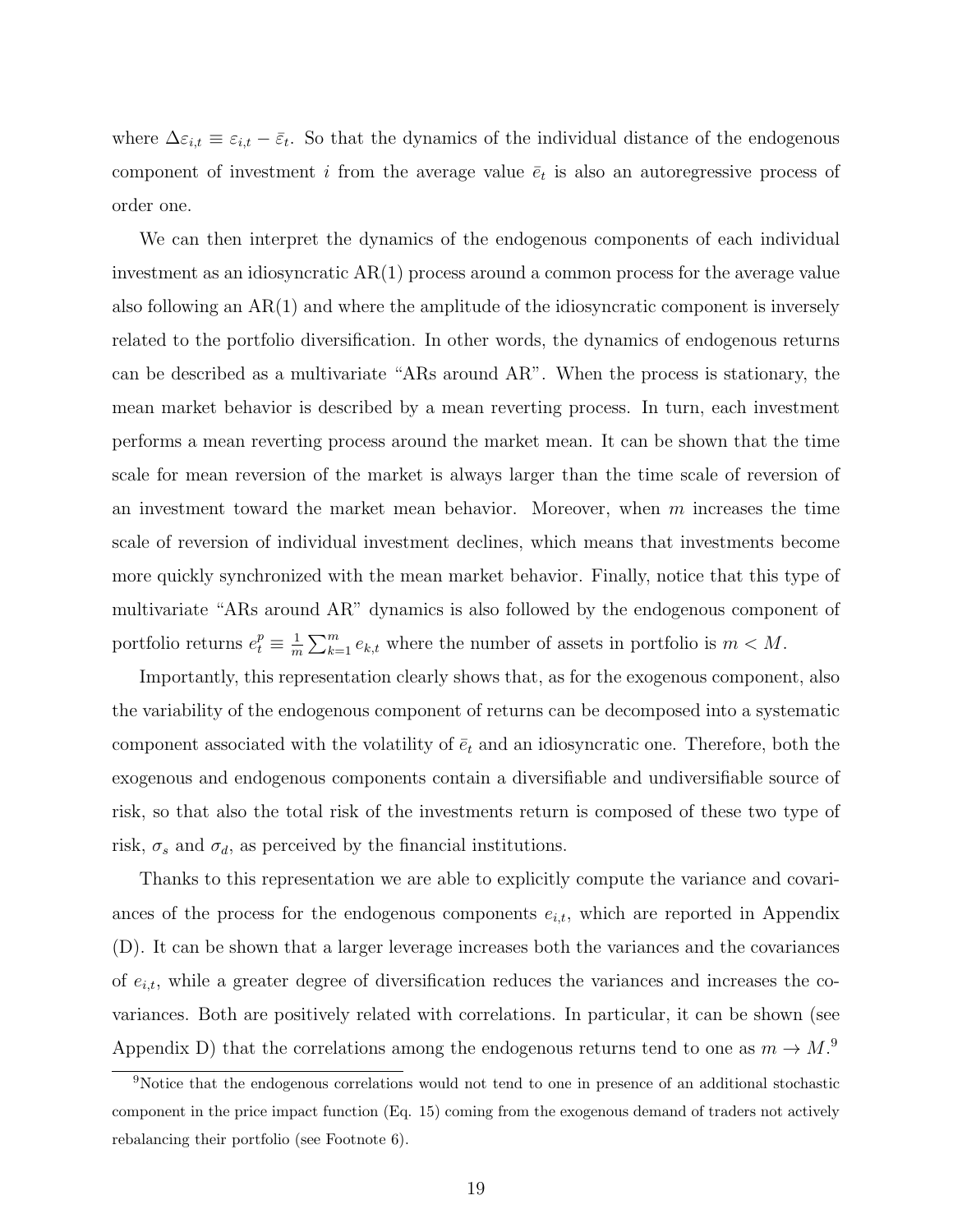Taking into account the feedback induced by the portfolio rebalancing introduces a new endogenous component in the variance of the investment asset given by the variance of the endogenous component

$$
V(r_{i,t}) = V(e_{i,t}) + V(\varepsilon_{i,t})
$$
\n
$$
(31)
$$

where the exogenous variance  $V(\varepsilon_{i,t}) = \sigma_f^2 + \sigma_{\epsilon}^2$  and the explicit expression for the endogenous variance  $V(e_{i,t})$  is given in Appendix D. This expression shows that the endogenous component of return leads to an increase of the volatility of an investment above its "bare" level  $V(\varepsilon_{i,t})$ . This volatility increase is at the end due to the finite liquidity of the investments and disappears when  $\gamma \to \infty$  and it can therefore be seen as an "illiquidity induced contribution to volatility".

Analogously, the covariance between the returns of two investments is enhanced by the contribution coming from the covariance between the endogenous components (see Appendix D)

$$
Cov(r_{i,t}, r_{j,t}) = Cov(e_{i,t}, e_{j,t}) + \sigma_f^2.
$$
\n
$$
(32)
$$

Figure 5 shows the variance of returns and the correlation between the endogenous component of returns of two investments as a function of diversification cost  $c$ . We see that when cost is high, variance and correlations are low. By decreasing cost, variance of returns increases as well as correlations. If the market factor is not strong enough, there is a value of c for which variance diverges, corresponding to the case where the maximum eigenvalue  $\Lambda_{\text{max}}$  becomes equal to one. In this limit, correlations become closer and closer to one.

As a consequence the variance of portfolio returns in presence of the rebalancing feedbacks becomes

$$
V(r_t^p) = \frac{V(e_{i,t})}{m} + \frac{m-1}{m}Cov(e_{i,t}, e_{j,t}) + \sigma_f^2 + \frac{\sigma_\epsilon^2}{m}
$$
  
=  $V(e_p) + \sigma_f^2 + \frac{\sigma_\epsilon^2}{m}$ , (33)

which, as for investment returns, means that the endogenous component (and therefore the illiquidity of the assets) increases the volatility of portfolio by a illiquidity induced contribution. The left panel of Figure 6 shows the variance of portfolios as a function of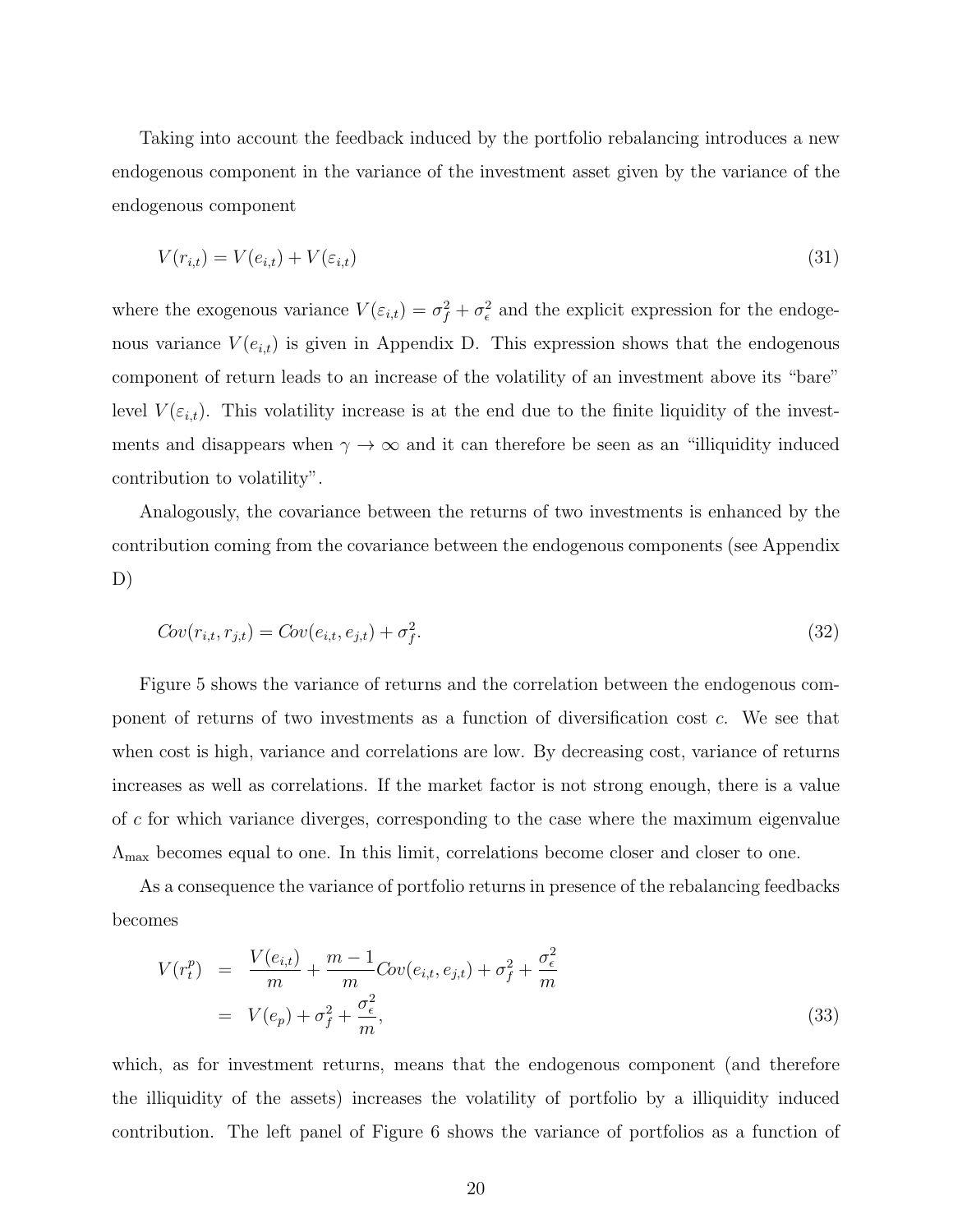

Figure 5: The left panel shows the variance of investment returns,  $V(r_{i,t})$ , of Eq. (31) as a function of the diversification cost c, while the right panel shows the correlation of the endogenous component of returns between two investments,  $Corr(e_{i,t}, e_{j,t})$  as a function of  $c$  (see Fig. 1 for the parameters). The vertical lines in the left panel indicate where the variance of returns diverges and below these values correlations in the right panel are clearly not defined.

diversification cost c for different values of the ratio  $\sigma_s/\sigma_d$ . It is important to notice that by reducing diversification cost, the variance of portfolios initially declines. This means that in this regime, financial innovation makes portfolios less risky and it is therefore beneficial. However, the variance of the portfolio reaches a minimum for a given value of c and by reducing further the diversification cost, one gets closer and closer to the critical condition  $\Lambda_{\text{max}} = 1$  and the variance increases without bounds. In this regime, even small variations of the cost lead to huge increases of the riskiness of the portfolios.

It is also interesting to note that the variance of the observed market portfolio (the one containing all the  $M$  investments with equal weights) is

$$
V(r_t^M) = V(\bar{e}) + \sigma_f^2 + \frac{\sigma_{\epsilon}^2}{M} \equiv V(\bar{e}) + \sigma_{p_M}^2 = \frac{\Lambda_{\text{max}}^2}{1 - \Lambda_{\text{max}}^2} \sigma_{p_M}^2 + \sigma_{p_M}^2
$$
  
= 
$$
\frac{1}{1 - \Lambda_{\text{max}}^2} \sigma_{p_M}^2
$$
 (34)

with  $\sigma_{p_M}^2 \equiv \sigma_f^2 + \frac{\sigma_{\epsilon}^2}{M}$  being the market portfolio return when feedback due to impact is not present, i.e. corresponds to the case of an infinitely liquid market. So, the factor  $\frac{1}{1-\Lambda_{\max}^2}$ representing the magnification of the exogenous variance due to the portfolio rebalancing,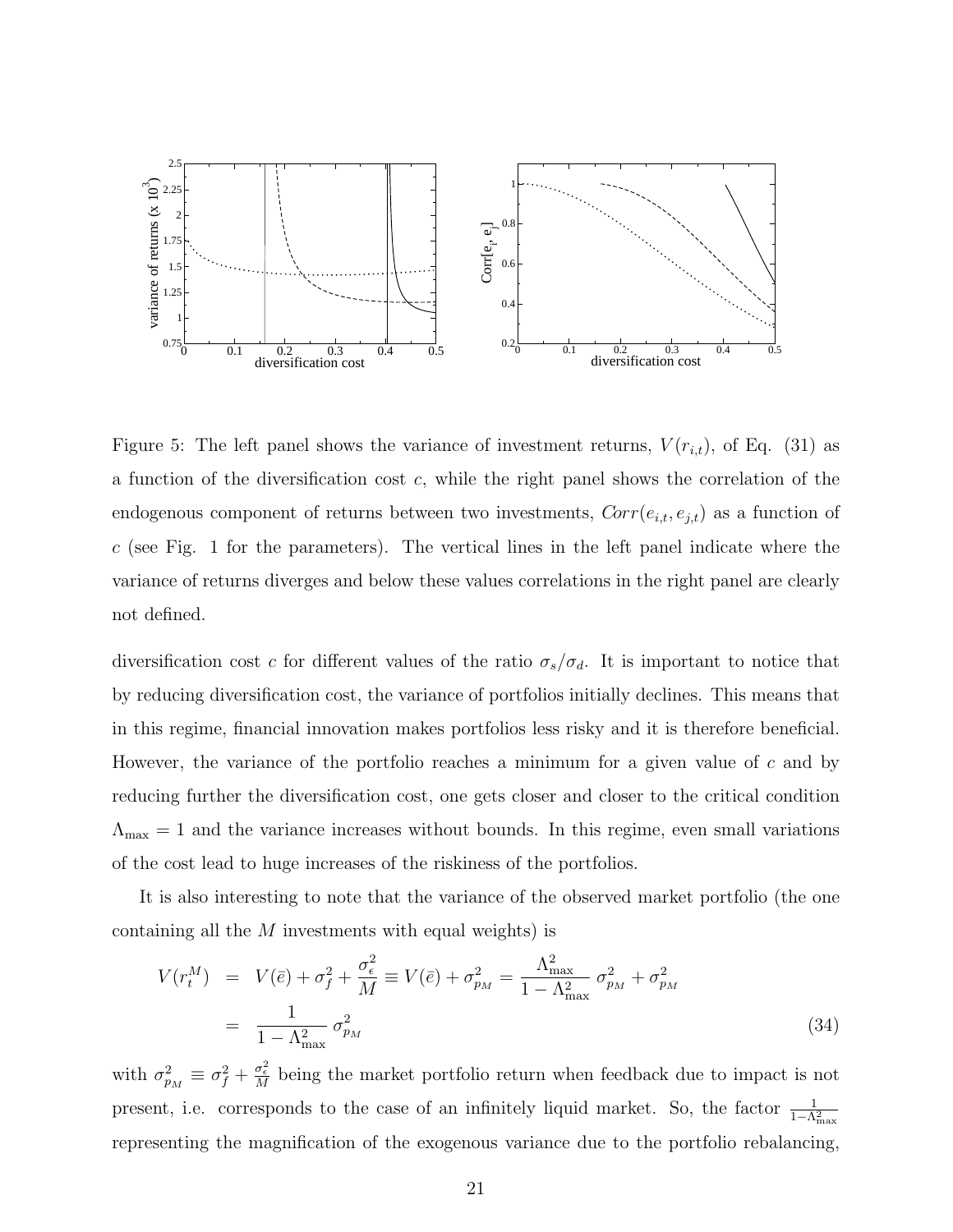can then be termed the "variance multiplier" of the endogenous component. Clearly, for larger values of the maximum eigenvalue of the VAR process, the variance multiplier will increase exploding for  $\Lambda_{\text{max}}^2 \to 1$ .



Figure 6: The left panel shows the variance of portfolios,  $V(r_t^p)$  $_t^p$ , of Eq. (33) as a function of the diversification cost c, while the right panel shows their correlation,  $\rho_p^e$ , of Eq. (36) (see Fig. 1 for the parameters). The vertical lines in the right panel indicate where the variance of portfolios diverges and below these values correlations in the right panel are clearly not defined.

Similarly, the covariance between two portfolios containing  $m$  assets becomes

$$
Cov(r_{h,t}^{p}, r_{k,t}^{p}) = Cov(e_{i,t}, e_{j,t}) + \sigma_{f}^{2} + m \frac{m}{M} \left( \frac{V(e_{i,t}) - Cov(e_{i,t}, e_{j,t}) + \sigma_{\epsilon}^{2}}{m^{2}} \right)
$$
  
= 
$$
\frac{V(e_{i,t})}{M} + \frac{M - 1}{M} Cov(e_{i,t}, e_{j,t}) + \sigma_{f}^{2} + \frac{\sigma_{\epsilon}^{2}}{M}
$$
  
= 
$$
V(\bar{e}) + \sigma_{f}^{2} + \frac{\sigma_{\epsilon}^{2}}{M}
$$
  
= 
$$
\frac{1}{1 - \Lambda_{\max}^{2}} \sigma_{p_{M}}^{2}.
$$
 (35)

In fact, given the factor structure of  $e_{i,t}$ , with the factor being  $\bar{r}_t = \bar{e}_{t-1} + \bar{\varepsilon}_t$ , the covariance  $Cov(e_{p,t}, \bar{e}_t)$  is equal to the variance of the factor  $V(\bar{e})$  (as for the exogenous covariance).

Finally, the correlation between two portfolios in presence of endogenous feedback can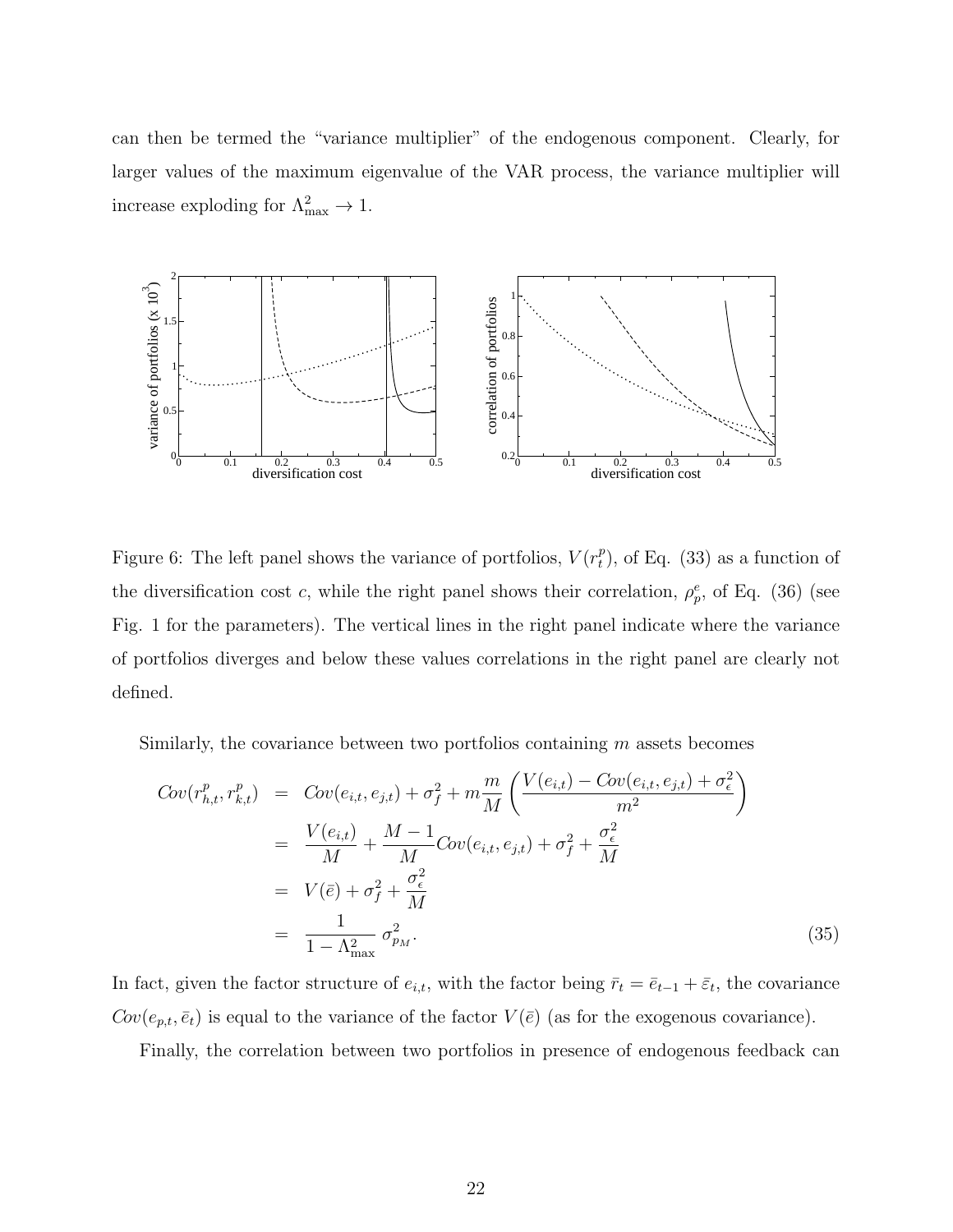be written as

$$
\rho_p = \frac{V(\bar{e}) + \sigma_f^2 + \frac{\sigma_{\epsilon}^2}{M}}{V(e_p) + \sigma_f^2 + \frac{\sigma_{\epsilon}^2}{m}} = \frac{V(e_p)\frac{V(\bar{e})}{V(e_p)} + \left(\sigma_f^2 + \frac{\sigma_{\epsilon}^2}{m}\right)\frac{\sigma_f^2 + \frac{\sigma_{\epsilon}^2}{M}}{\sigma_f^2 + \frac{\sigma_{\epsilon}^2}{m}}}{V(e_p) + \sigma_f^2 + \frac{\sigma_{\epsilon}^2}{m}}
$$
\n
$$
= \frac{\sigma_{e}^2 \rho_e + \sigma_{\epsilon}^2 \rho_{\epsilon}}{\sigma_e^2 + \sigma_{\epsilon}^2} \tag{36}
$$

where  $\sigma_e^2 \equiv V(e_p)$ ,  $\sigma_\varepsilon^2 \equiv \sigma_f^2 + \frac{\sigma_\varepsilon^2}{m}$ ,  $\rho_e \equiv \frac{Cov(e_{p,t},\bar{e}_t)}{V(e_p)} = \frac{V(\bar{e})}{V(e_p)}$  $\frac{V(\bar{e})}{V(e_p)}$ , and  $\rho_{\varepsilon} \equiv \frac{\sigma_f^2 + \frac{\sigma_{\varepsilon}^2}{M}}{\sigma_f^2 + \frac{\sigma_{\varepsilon}^2}{M}}$  $\sigma_f^2 + \frac{\sigma_{\epsilon}^2}{m}$ . That is, the portfolio correlation in presence of active asset management is a weighted average of the endogenous correlations between  $e_p$  and  $\bar{e}$ , i.e.  $\rho_e$ , and the correlation between the exogenous shocks, (i.e.  $\rho_{\varepsilon}$ ), with weights the respective variances  $\sigma_e^2$  and  $\sigma_{\varepsilon}^2$ . Since both the endogenous  $\rho_e$  and exogenous  $\rho_{\varepsilon}$  correlations tend to one as  $m \to M$ , also the total correlation of the portfolio  $\rho_p$  tends to one as  $m \to M$ .

The right panel of Figure 6 shows the correlation between portfolios as a function of the diversification cost c. Correlation between portfolios steadily increases by reducing diversification costs essentially because the overlap between portfolios increases. It is important to notice that the condition of divergence of the variance does not imply a perfect overlap between portfolio. For example, with the given parameters the transition to infinite variance and non stationary portfolios occurs at  $\bar{\sigma} = 0.34$  when  $\sigma_s/\sigma_d = 0.3$  and at  $\bar{\sigma} = 0.21$  when  $\sigma_s/\sigma_d = 0$ . Thus correlation between portfolios can become very close to one even if the portfolio overlap is relatively small.

### 2.6 Bank asset dynamics

The dynamics of the rebalanced bank asset  $A_{i,t}^*$ , can be written as

$$
A_{j,t}^* = \lambda_j E_{j,t} = \lambda_j \left( E_{j,t-1} + r_{j,t}^p A_{j,t-1}^* \right) = A_{j,t-1}^* + \lambda_j r_{j,t}^p A_{j,t-1}^* \tag{37}
$$

thus, the relative change of the bank j total asset  $r_{j,t}^A$  is simply given as

$$
r_{j,t}^A \equiv \frac{A_{j,t}^* - A_{j,t-1}^*}{A_{j,t-1}^*} = \lambda_j r_{j,t}^p.
$$
\n(38)

Therefore, the variance and covariance of the relative change of bank assets  $r_{j,t}^A$  are simply

$$
V(r_{j,t}^A) = \lambda_j^2 V(r_{j,t}^p)
$$
\n<sup>(39)</sup>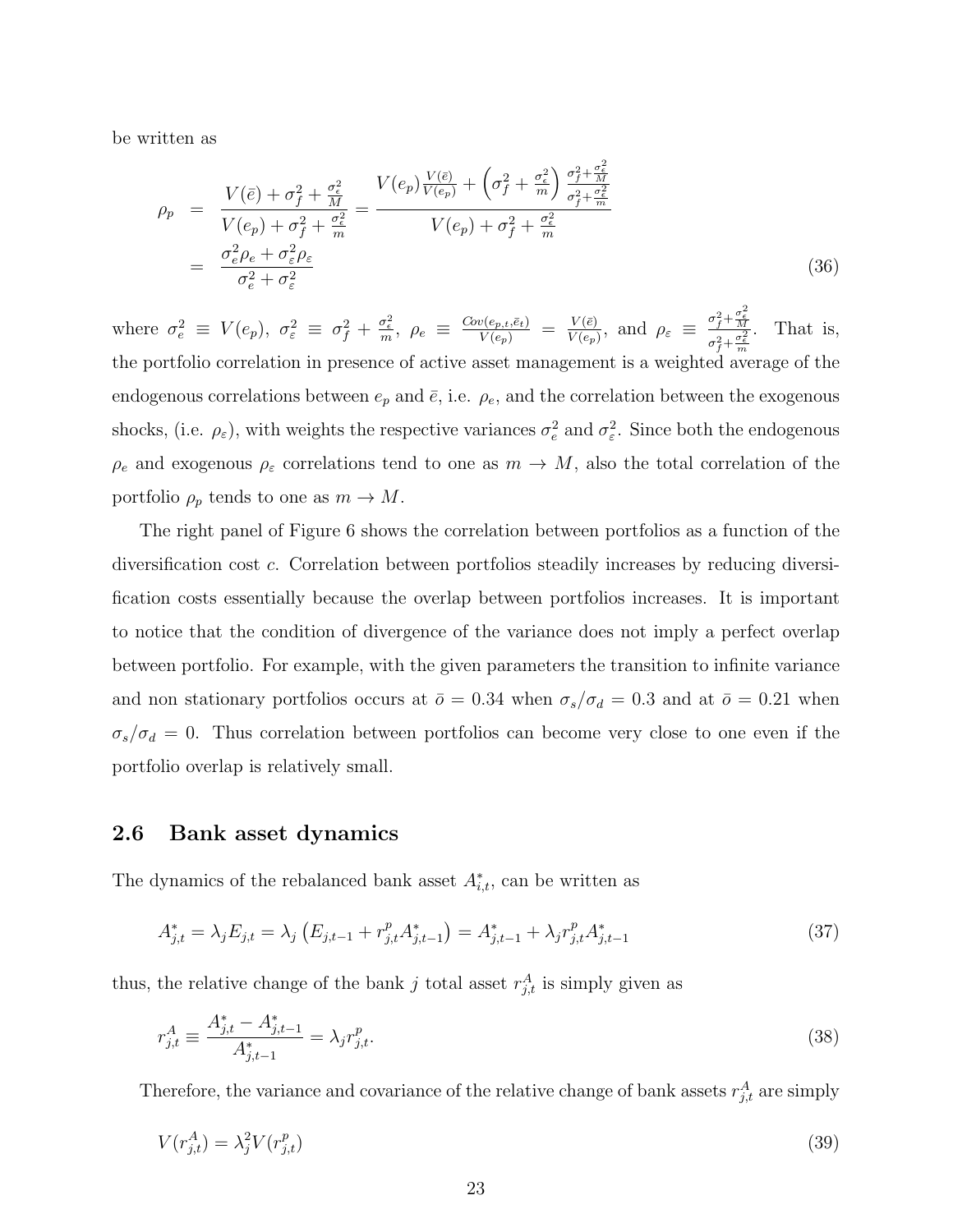

Figure 7: Variance of the total asset,  $\sum_{j=1}^{N} r_{j,t}^p$ , of the whole banking sector as a function of the diversification cost c (left panel) and of the mean fractional overlap  $\bar{o}$  between portfolios (right panel) (see Fig. 1 for the parameters) The vertical lines indicate where the variance of total asset diverges.

and

$$
Cov(r_{h,t}^A, r_{k,t}^A) = \lambda_h \lambda_k Cov(r_{h,t}^p, r_{k,t}^p),
$$
\n
$$
(40)
$$

where the expression for  $V(r_{j,t}^p)$  and  $Cov(r_{h,t}^p, r_{k,t}^p)$  are given in equation (33) and (35), respectively. The properties of the bank assets dynamics are then dictated by those of the portfolio (with its exogenous and endogenous components) and further amplified by the degree of leverage.

We can finally compute the variance of the total asset of the whole banking sector

$$
V\left(\sum_{j=1}^{N} r_{j,t}^{A}\right) \simeq NV(r_{j,t}^{A}) + N(N-1)Cov(r_{h,t}^{A}, r_{k,t}^{A}) \simeq N\bar{\lambda}^{2}V(r_{j,t}^{p}) + N(N-1)\bar{\lambda}^{2}Cov(r_{h,t}^{p}, r_{k,t}^{p})
$$

$$
= \bar{\lambda}^{2}V\left(\sum_{j=1}^{N} r_{j,t}^{p}\right)
$$
(41)

where for simplicity we have assumed that all the banks have the same leverage  $\overline{\lambda}$ . Moreover  $V\left(\sum_{j=1}^N r_{j,t}^p\right)$  is explicitly given in terms of the original variables in Appendix D where it is also shown that for  $m \to M$  it reduces to

$$
V\left(\sum_{j=1}^{N}r_{j,t}^{p}\right) \xrightarrow[m\to M]{} \frac{N^{2}\sigma_{p_{M}}^{2}}{1-\Lambda_{\max}}.\tag{42}
$$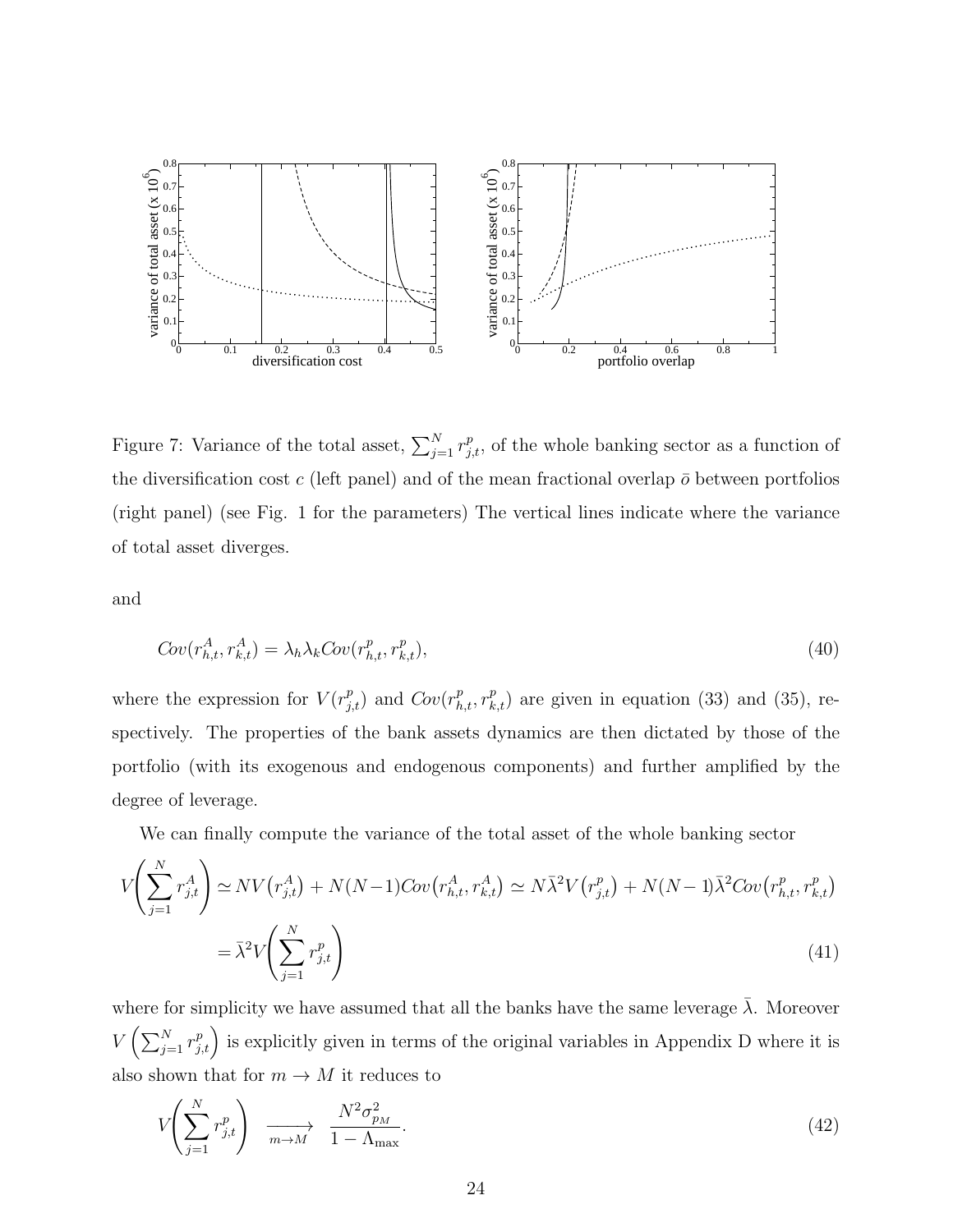These analytical results allows us to analyze the determinants of the variability of total asset of the banking sector which governs the expansion and contraction of the supply of credit and liquidity to financial system.

Figure 7 shows the variance of the total asset of the whole banking sectors as a function of the diversification cost (left panel) and of the mean fractional overlap between portfolios (right panel). We observe that the variance of the total asset monotonically increases when one decreases diversification cost or increases the overlap between portfolios. As one of these two related variables leads the system close to the critical point, the variance of the total asset of the banking sector explodes. Moreover, close to the transition point, the variance of the total asset increases dramatically when one changes slightly the typical overlap between portfolios.

## 3 Systemic risk

We now analyze the systemic risk implications of our model first in the static setting without feedback and then in a setting with the endogenous feedback of investor demands on the asset dynamics.

#### 3.1 Static analysis

First, as previously shown, when the diversification m increases, the correlation between the portfolio returns of two financial institutions will increase, with  $\rho_p \xrightarrow[m \to M]{} 1$ , which, ceteris paribus, tends to increase the probability of a systemwide contagion during a crisis event.

Second, given a negative realization of the systematic (exogenous and endogenous) component  $s_t = \bar{e}_t + f_t$ , the portfolio return distribution conditioned on this systematic shock  $s_t^{shock}$  is (considering, for simplicity, a normal distribution for portfolio returns with zero mean):

$$
r_{i,t}^p | s_t^{shock} \sim N\left(s_t^{shock}, \frac{\sigma_d^2}{m}\right). \tag{43}
$$

where  $r_{i,t}^p = \sum_{j=1}^m$  $r_{i,j,t}$  $\frac{i,j,t}{m}$  is the portfolio return of bank i at time t.

Consequently, the probability of default of a financial institution given a systematic shock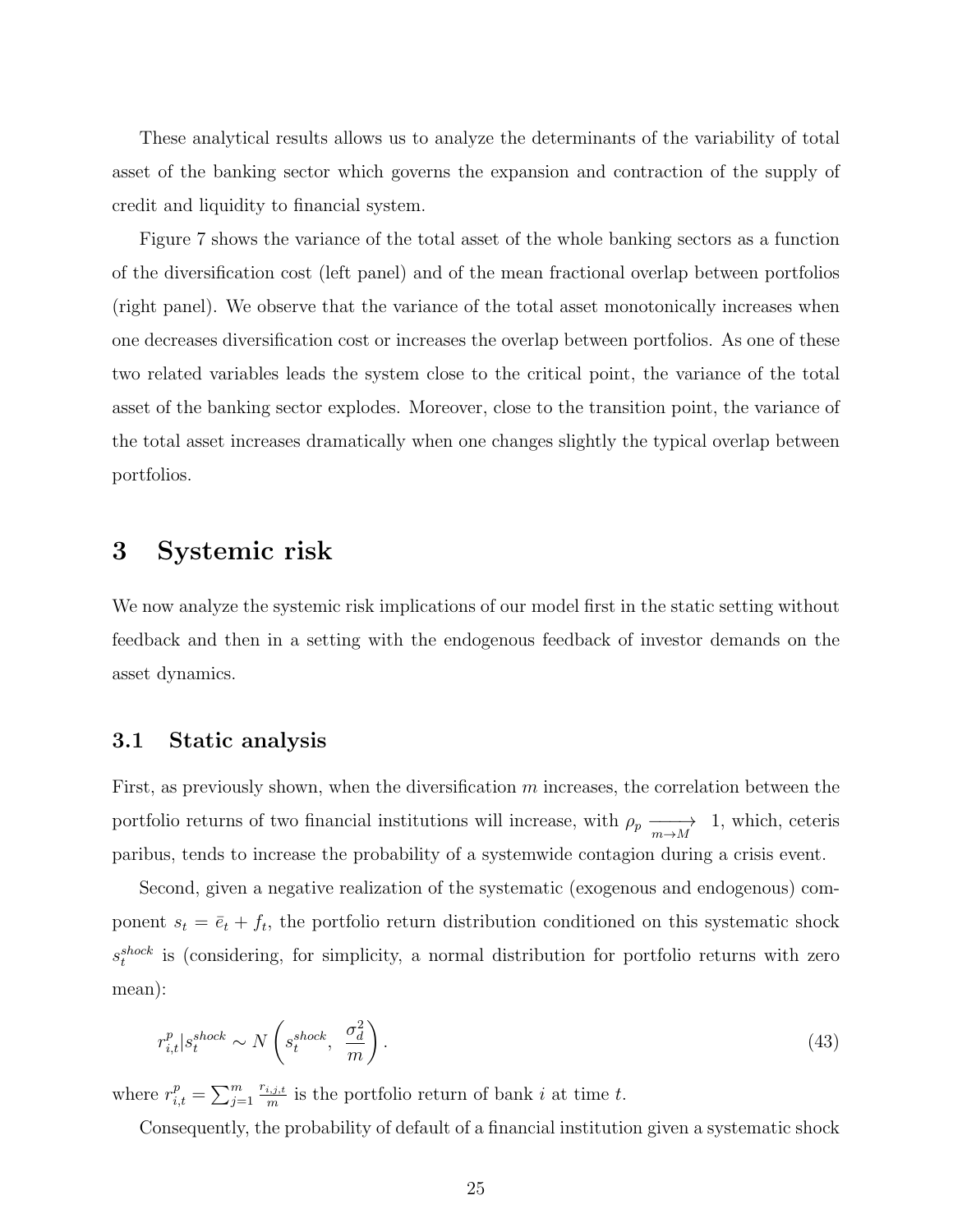$s_t^{shock}$  is

$$
PD_{i,t-1} = P\left([r_{i,t}^p | s_t^{shock}] \le -\alpha \sqrt{\sigma_s^2 + \frac{\sigma_d^2}{m}}\right)
$$
\n
$$
= \Phi\left(\frac{-\alpha \sqrt{\sigma_s^2 + \frac{\sigma_d^2}{m}} - s_t^{shock}}{\sqrt{\frac{\sigma_d^2}{m}}}\right) \xrightarrow[m \to M, M \to \infty]{m \to M, M \to \infty} 1 \quad \forall s_t^{shock} < -\alpha \sigma_s,
$$
\n(44)

where  $\Phi$  is the standard normal cdf. Therefore, for any negative shock of the systematic component larger than its VaR, i.e.  $\alpha \sigma_s$ , the probability of default increases with the degree of diversification m.

In summary, higher degree of diversification increases both the probability of default of single institutions (in case of large systematic shocks) and the correlations among them, thus exposing the economy to a higher level of systemic risk.

### 3.2 Dynamic analysis

The results of the previous section show that the endogenous return dynamics adds an additional component to both the variance and covariance of the risky investments. If such endogenous components were not accounted for in the evaluation of portfolio volatility for the VaR, obviously, there would be an underestimation of each agent's risk, leading to an under capitalization of the banking sector and, hence, to an higher fragility of the system. Nevertheless, the practice of empirically estimating variances and covariances of risky assets from past data, automatically considers both the exogenous and endogenous components of volatility.

However, contrary to the case without endogeneity, the investments variances and covariances now depend on the level of diversification and, in particular, the degree of leverage (through the dynamics of the endogenous component). Therefore, a change, say, in the degree of leverage will cause a structural shift in the future level of variances and covariances which will not be captured by the empirical estimation on past data.

In particular, in periods when leverage increases, portfolio volatility estimated on historical past data will tend to underestimate future risk (coming from stronger rebalancing feedback) leading to an increase of systemic risk. On the contrary, in periods of decreasing leverage, future volatility will tend to decrease (reduced feedback intensity) so that future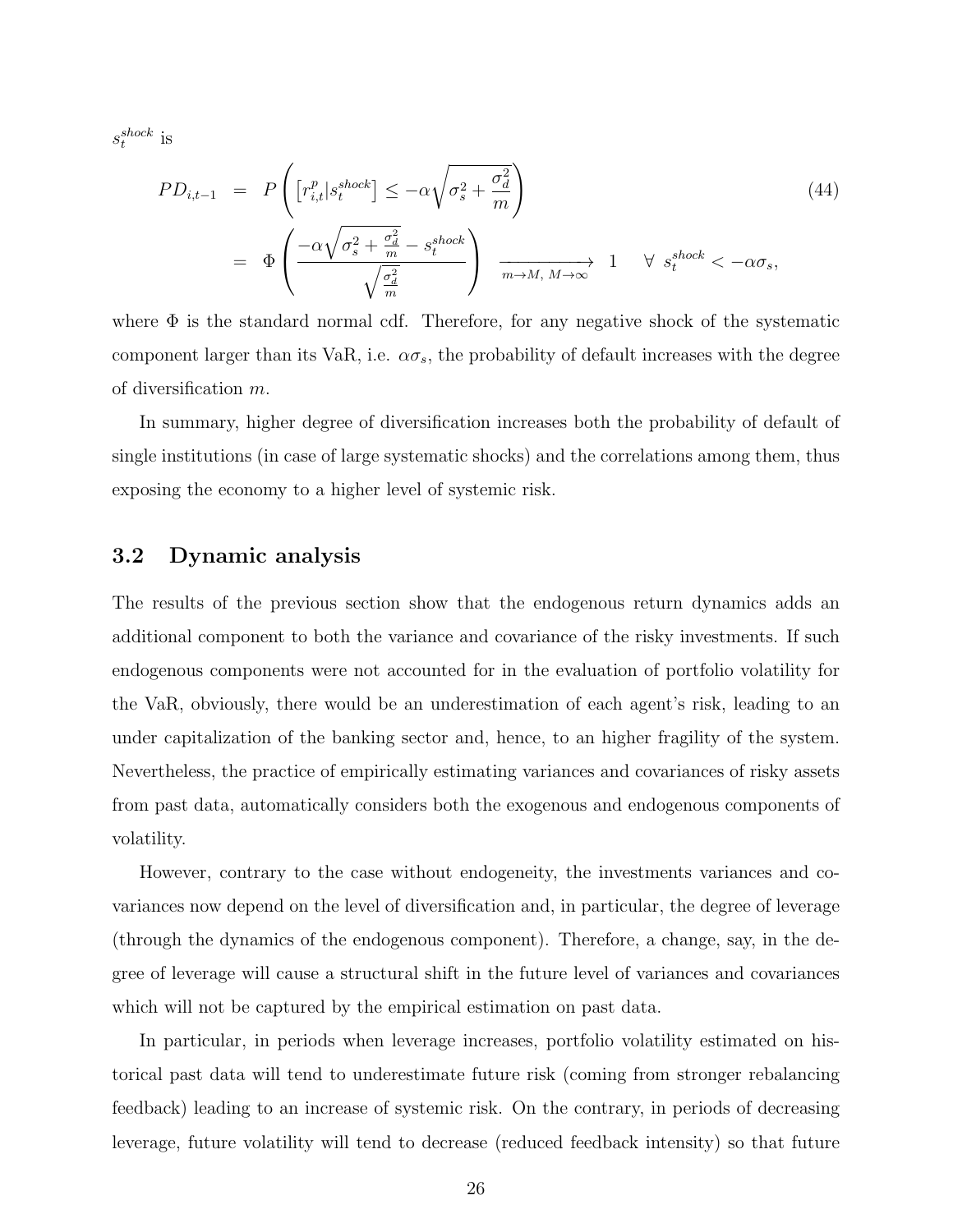realized volatility will tend to be lower than the historical one. Therefore, the results of our model provide a theoretical support for countercyclical capital requirements as often advocated in the aftermath of the recent financial crises.

Moreover, it is important to notice that a given negative realization of the exogenous factor  $f_t$ , will trigger a sequence of portfolio rebalances causing the price of all risky assets to decay for several periods. Within our framework, we can explicitly compute the expected impact on the future return dynamics triggered by a given common shock.

Being  $e_t = \Phi r_t$  (from equation 17), the vector of investment returns also follows a  $VAR(1)$ 

$$
r_t = e_{t-1} + \iota f_t + \epsilon_t = \Phi r_{t-1} + \iota f_t + \epsilon_t. \tag{45}
$$

The total future impact of the shocks over the next h periods will be given by the h-period cumulative mean return conditioned on the factor shock  $f_t^{shock}$ , which is (for h sufficiently large)

$$
E\left[r_{t:t+h}|f_t^{shock}\right] \simeq \left(\mathbf{I} - \mathbf{\Phi}\right)^{-1} \iota f_t^{shock}.\tag{46}
$$

Hence, the larger the maximum eigenvalue of  $\Phi$  the larger will be the magnitude and persistence of future adjustments leading to a larger cumulative impact that the financial system will have to absorb. So the larger the maximum eigenvalue the higher will be the probability that the system, because of capital or liquidity constraints, will not be able to absorb the initial shock. This also means that systemic risk is positively related to the magnitude of the eigenvalues of the matrix  $\Phi$ .

## 4 Discussion: Introducing financial innovations

The results on the dynamics of the asset prices can be summarized as follows. When the costs of diversification c are high, the degree of diversification i.e. the number of asset m randomly selected and the degree of leverage are small. Thus the portfolio of the financial institutions are heterogeneous and little leveraged. Therefore, the endogenous feedbacks, coming from the amplification of individual demands induced by leverage targeting (as illustrated in the previous section), are of moderate size and uncoordinated. Thus, an amplification mechanism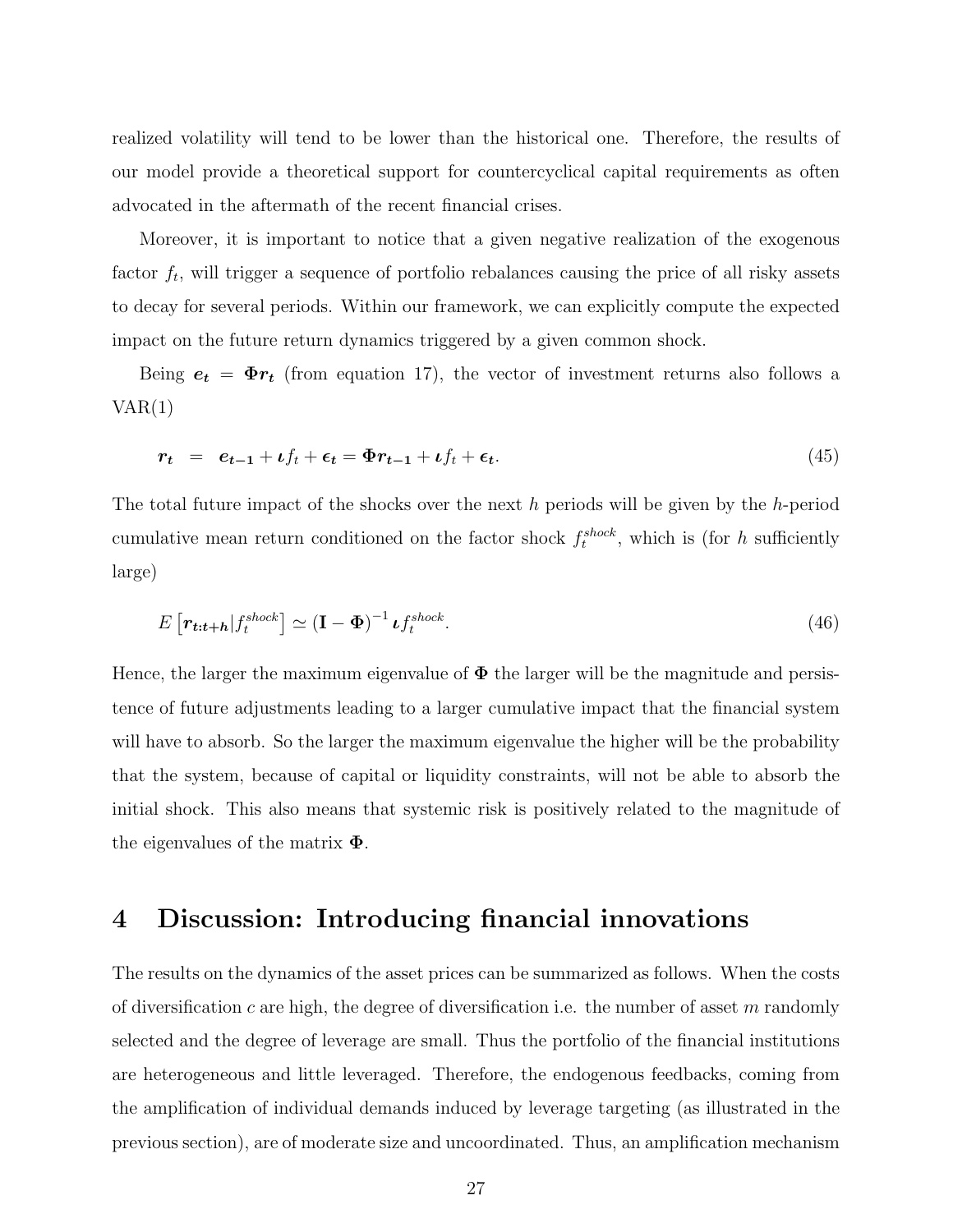at the aggregate level between asset values and prices of risky investments will not tend to arise.

We now discuss the effect of the introduction of financial innovation products (such as securitization of mortgages or ABS products) that permits to reduce the cost of diversification c. Despite the simplicity of our framework, the introduction of financial innovation has several important consequences. First, a financial innovation which reduces the cost of diversification c, by increasing the optimal level of diversification  $m$ , reduces the volatility of the portfolio which in turns increase the leverage of the institution. In this way, financial innovation will tend to increase the degree of leverage in the system. By increasing the leverage, the individual exposition to the undiversifiable macro factor risk increases; i.e., although each individual is more resilient to idiosyncratic shocks, they become more sensitive to the shocks in the macro factor.

Second, by increasing  $m$ , the overlap in the portfolios of the different financial institutions will be larger, increasing the "similarity" of the portfolio choices among the investors and, thereby, increasing the correlations among portfolio returns and balance sheet dynamics.

Third, an increase in leverage will heavily affect the dynamics of the risky investments by increasing both their variances, covariances and correlations, through a strengthening of the endogenous component.

As a consequence of these effects, individual reactions in terms of asset demands will be more aggressive (due to higher leverage) and more coordinated (because of the larger correlation in the profits-losses realizations). This rise in the strength and coordination of the individual reactions will make more likely to have aggregate feedback in which the rise of the price of some investments leads to an excess of equity (by the realized capital gains) and, hence, to an expansion of the balance sheets driving new demands for the asset which pushes the price up and so on. The very same mechanism will operate also in the opposite direction during market crisis when the aggregate feedback will aggravate price declines and balance sheet contractions. When the diversification cost falls below a given threshold (implying the maximum eigenvalue of the vector return process exceeding one) the aggregate feedback will produce price and balance sheet dynamics that become explosive (see also Corsi and Sornette 2011).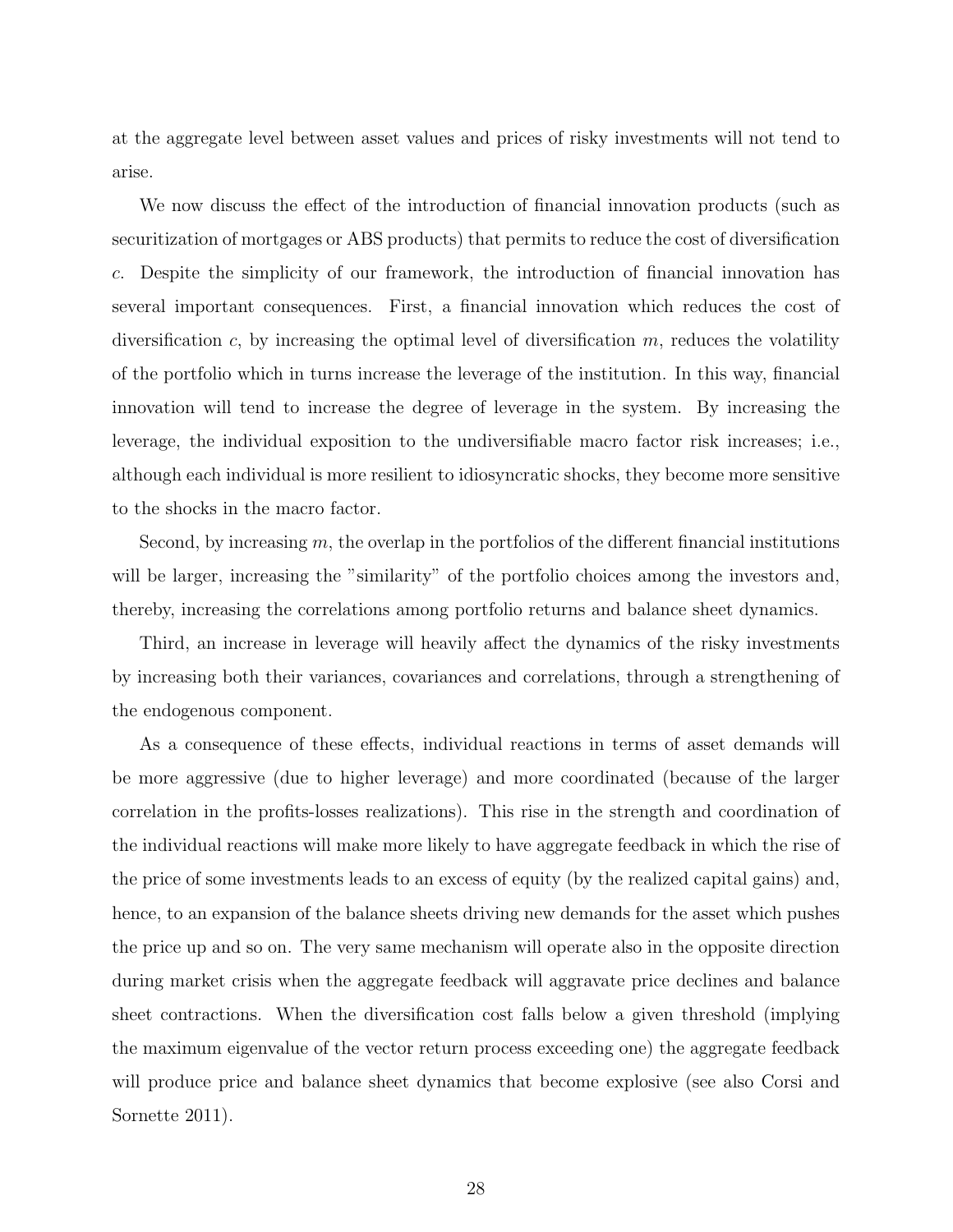

Figure 8: Numerical simulation of the dynamics of individual total asset of financial institutions before and after a structural break (at simulation time 1000) on the diversification costs that induces an increase of leverage and diversification. Leverage goes from 10 to 60 and fractional overlap from 0.1 to 0.8 .

These feedbacks could be reinforced even further by endogenizing the dynamics of financial innovation or, as in Brunnemeier and Pedersen (2008), that of the market liquidity. For instance, following the intuition of Brunnemeier and Pedersen (2008), the market liquidity could be assumed to inversely depends on the past realized volatility so that an increase in the endogenous feedback, by increasing volatility also increase the market impact of the portfolio rebalancing (through the reduction in market liquidity), thus further reinforcing the feedback.

Therefore, through these mechanisms reinforcing the endogenous feedback, financial innovation can give rise to a steep growth (bubble) and plunge (burst) of market prices and banking sector total assets. As explained by Adrian and Shin (2010), the total asset of the banking sector is the relevant variable for the determination of the amount of credit supplied to the financial and real sector. Hence, an increase in the variability of the total asset of the banking sector will have major consequences on the availability of funding to the economy causing the instability to be transmitted from the financial sector to the real one.

To visually illustrate the impact on the dynamics of financial intermediaries total asset of a shift in the degree of leverage and diversification induced by a reduction in the diversification costs, we simulate the bank asset dynamics with a structural break represented by a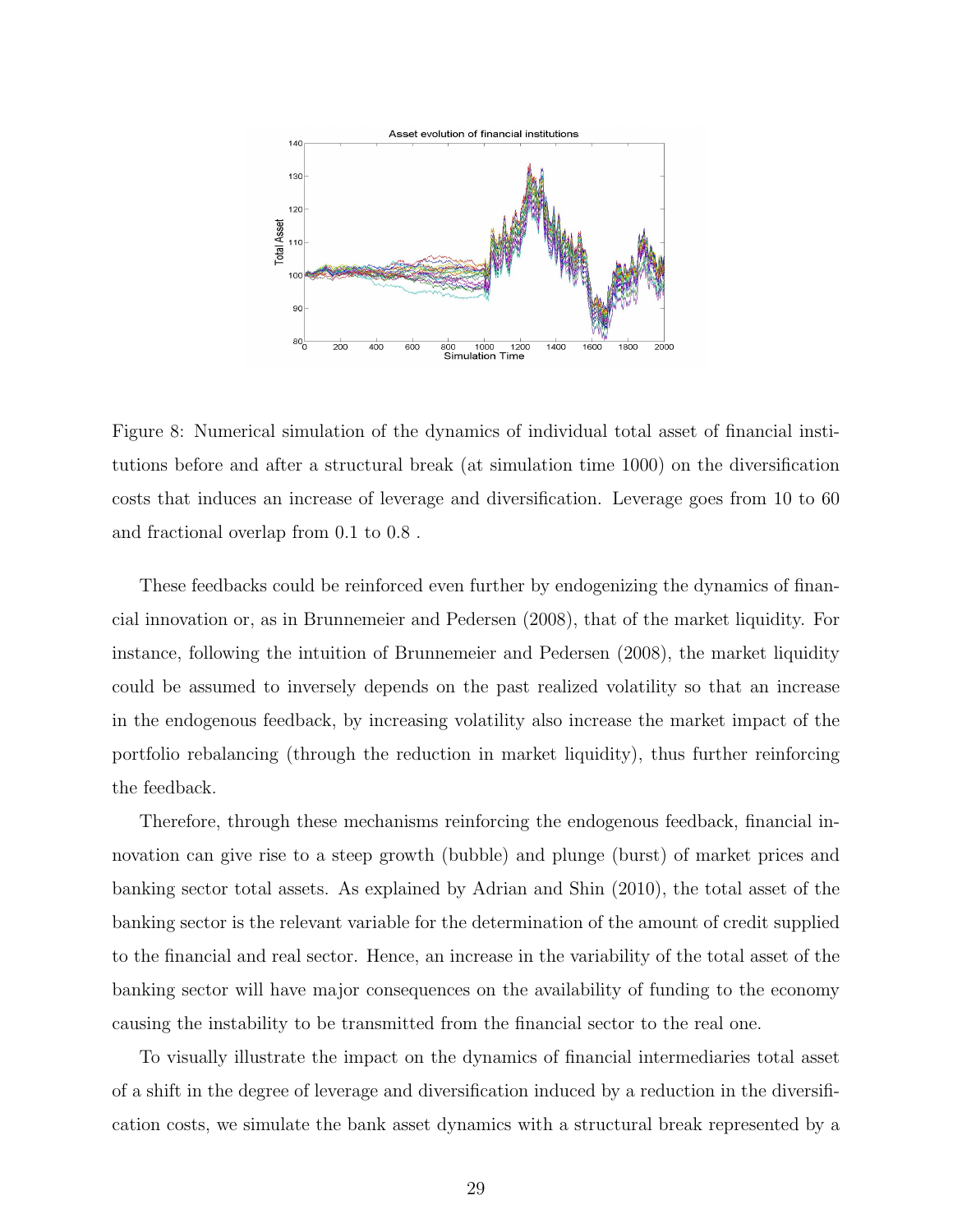sudden increase (at simulation time 1000) in the degree of leverage and diversification (see Figure 8). Going from a low level of leverage and diversification to a high level we observe: (i) a dramatic increase in the correlation and amplitude of the changes in the total asset of individual financial institutions, and (ii) a sudden shift in the total banking sector assets (i.e. simply the sum of all the individual bank total assets), which will imply going from an approximately constant supply of credit to a regime with wide swings in the credit supply.

## 5 Conclusions

In this paper we investigate the determinants of the balance sheet dynamics of financial intermediaries by modeling the dynamic interaction between asset prices and bank behavior induced by regulatory constraints and multi-round portafoglio rebalances. Standard capital requirements, in the form of Value–at–Risk (VaR) constraints, together with the level of diversification costs (related to the availability of derivatives products), determine bank decisions on diversification and leverage which, in turns, strongly affect the dynamics of traded assets through the bank strategies of portfolio rebalances in presence of a finite asset liquidity. We show how changes in the constraints of the bank portfolio optimization (such as changes in the prevailing cost of diversification or changes in the micro-prudential policies) endogenously drive the dynamics of bank balance sheets, asset prices, and systemic risk.

The analytical results obtained by applying our simple framework are manifolds: (i) a reduction of diversification costs, by increasing the level of diversification and hence relaxing the VaR constraint, allows the financial institutions to increase the optimal leverage; (ii) it also increases the degree of overlap, and thereby correlation, between the portfolios of financial institutions; (iii) even in absence of feedback effects, higher degree of diversification increases both the probability of default of single institutions (in case of large systematic shocks) and the correlations among them, thus exposing the economy to a higher level of systemic risk; (iv) the higher overlap induced by a reduction in diversification costs increases both the variance and correlation of the investment demands of financial institutions rebalancing their portfolios; (v) the dynamic interaction between investment prices and bank behavior induced by portfolio rebalancing leads to a multivariate VAR process whose max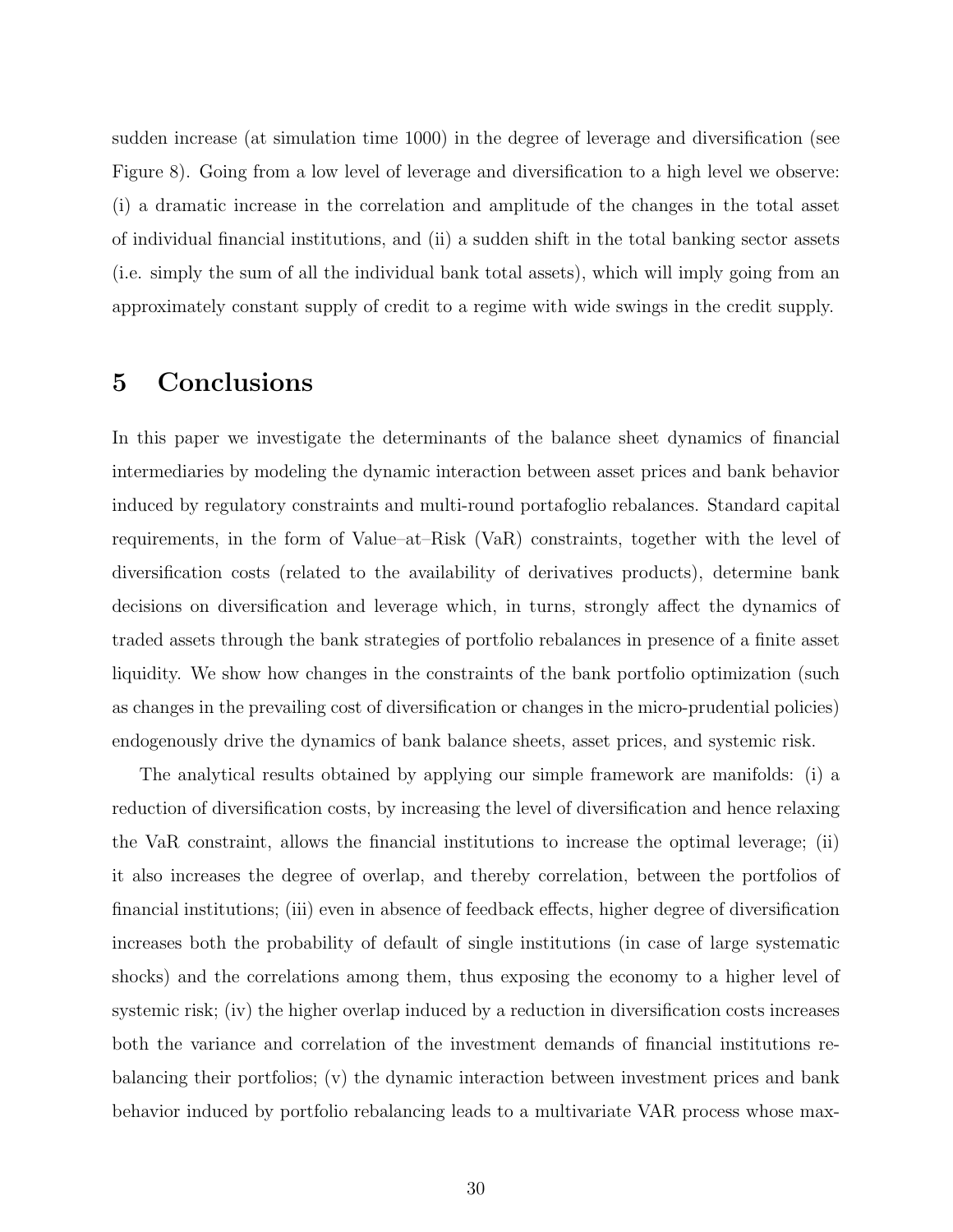imum eigenvalue depends on the degree of leverage and on the average illiquidity of the assets; (vi) higher diversification, by increasing the strength and coordination of individual feedbacks, can lead to dynamic instability of the system; (vii) the VAR process can be represented as a combination of many idiosyncratic AR processes around a single common AR process of the average values; (viii) the endogenous feedback introduces an additional component to the variance, covariance and correlation of both the individual investment assets and the bank portfolios; (ix) both the variance and correlation of individual investments monotonically increase with a reduction in the diversification costs;  $(x)$  a simple variance multiplier exists for the variance of the observed market portfolio. (xi) the relation between the variance of the portfolio and diversification costs is non-monotonic as it initially declines with costs while then rapidly increases when the reduction of diversification costs makes the system approaching its critical point causing the variance to explode; (xii) the effects of the endogenous feedback make historical estimation of variances and covariances to be overestimated during periods of increasing leverage and underestimated during periods of deleveraging, thus providing a rationale for the adoption of countercyclical capital requirements; (xiii) in presence of endogenous feedbacks, a negative realization of the systematic component will trigger a sequence of portfolio rebalances which will amplify, over time, its initial impact; (xiv) the variability of total asset of the banking sector, which governs the expansion and contraction of the supply of credit and liquidity to financial system, is highly sensitive to variation in the costs of diversification.

## Acknowledgements

Authors acknowledge Piero Mazzarisi for useful discussions. The research leading to these results has received funding from the European Union, Seventh Framework Programme FP7/2007-2013 under grant agreement n◦ CRISIS-ICT-2011-288501.

## References

Adrian, T. and Boyarchenko, N. (2012). Intermediary leverage cycles and financial stability. Technical Report 2012-010, Becker Friedman Institute for Research in Economics Working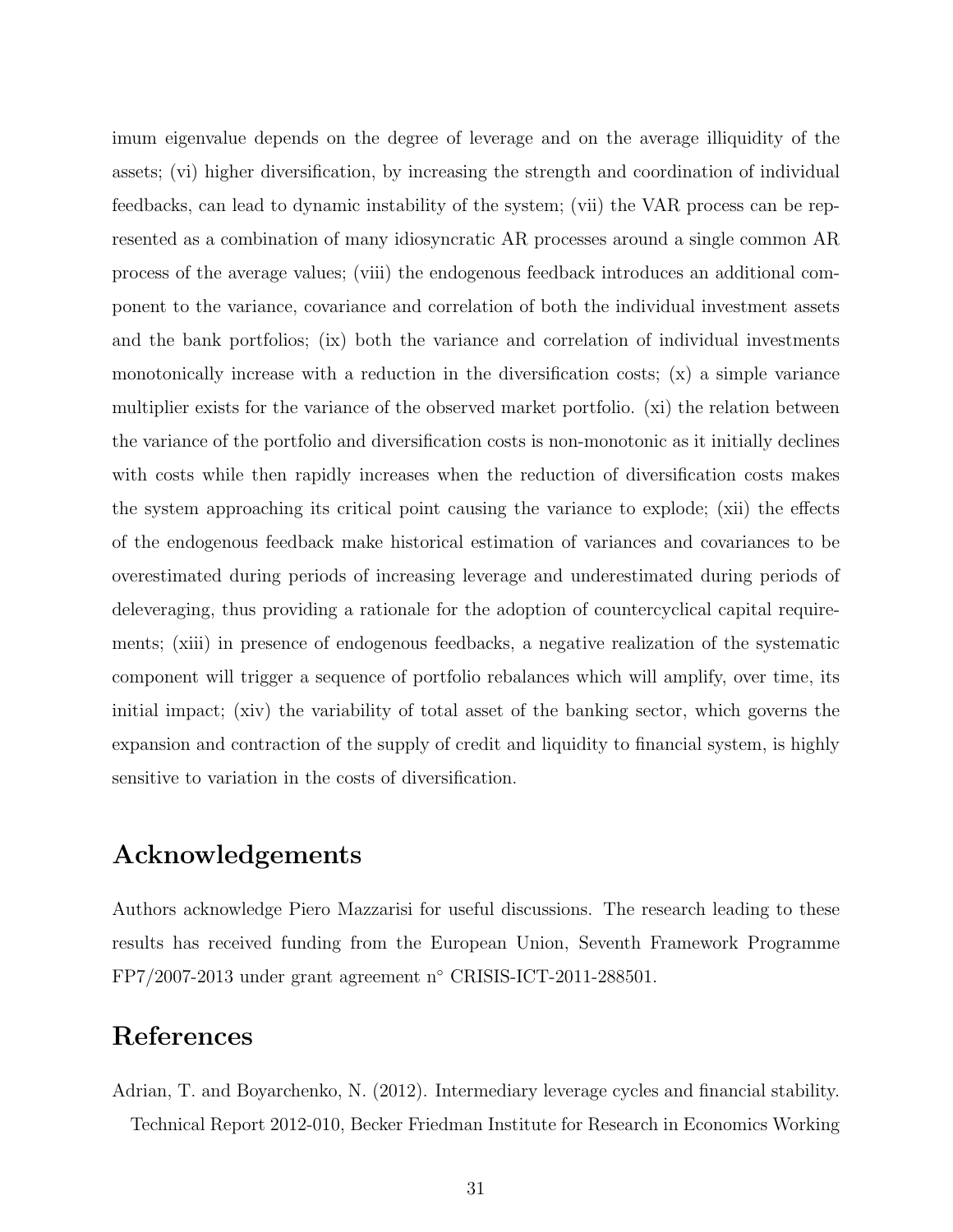Paper.

- Adrian, T., Colla, P., and Shin, H. (2011). Which financial frictions? parsing the evidence from the financial crisis of 2007-09. working paper.
- Adrian, T. and Shin, H. (2009). Liquidity and leverage. *Journal of Financial Intermediation*, 19(3):418–437.
- Adrian, T. and Shin, H. (2010). Liquidity and leverage. *Journal of Financial Intermediation*, 19(3):418–437.
- Adrian, T. and Shin, H. S. (2014). Procyclical leverage and value-at-risk. Review of Financial Studies, 27(2):373–403.
- Benartzi, S. and Thaler, R. H. (2001). Naive diversification strategies in defined contribution saving plans. American economic review, pages 79–98.
- Bernanke, B. and Gertler, M. (1989). Agency Costs, Net Worth, and Business Fluctuations. The American Economic Review, pages 14–31.
- Bernanke, B., Gertler, M., and Gilchrist, S. (1996). The financial accelerator and the flight to quality. The Review of Economics and Statistics, 78(1):1–15.
- Bernanke, B., Gertler, M., and Gilchrist, S. (1999). The Financial Accelerator in a Quantitative Business Cycle Model. Handbook of Macroeconomics, 1:1341–1393.
- Borio, C. E. and Drehmann, M. (2009). Assessing the risk of banking crises–revisited. *BIS* Quarterly Review, March.
- Boyd, S. and Vandenberghe, L. (2004). Convex Optimization. Cambridge University Press.
- Brock, W. A., Hommes, C. H., and Wagener, F. O. O. (2009). More hedging instruments may destabilize markets. Journal of Economic Dynamics and Control, 33(11):1912–1928.
- Brunnermeier, M. and Pedersen, L. (2009). Market liquidity and funding liquidity. Review of Financial Studies, 22(6):2201–2238.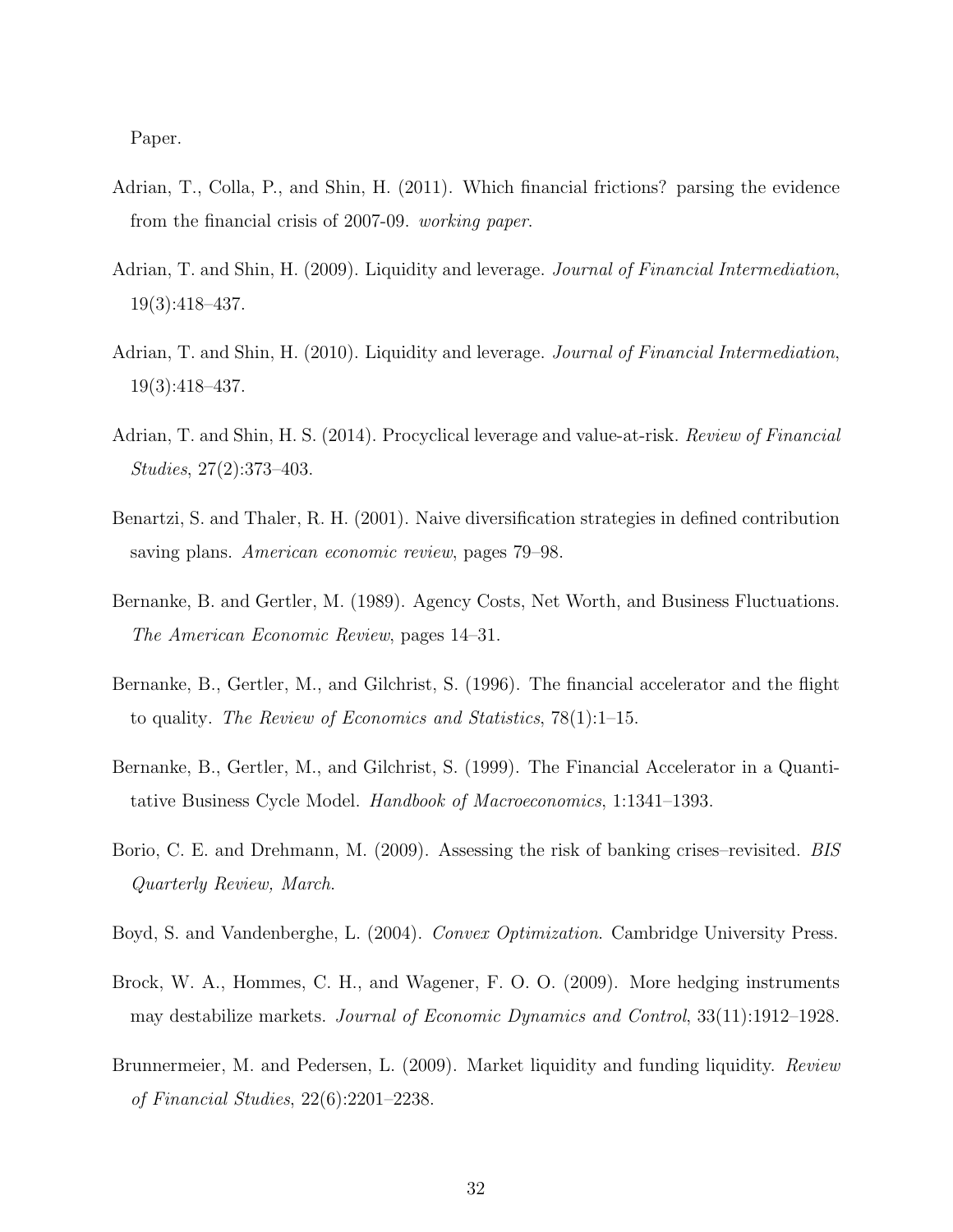- Caccioli, F., Bouchaud, J., and Farmer, J. (2012). Impact-adjusted valuation and the criticality of leverage. arXiv preprint arXiv:1204.0922.
- Caccioli, F., Marsili, M., and Vivo, P. (2009). Eroding market stability by proliferation of financial instruments. The European Physical Journal B, 71:467–479.
- Caccioli, F., Shrestha, M., Moore, C., and Doyne Farmer, J. (2012). Stability analysis of financial contagion due to overlapping portfolios.  $ArXiv$  e-prints.
- Constantinides, G. M. (1986). Capital market equilibrium with transaction costs. The Journal of Political Economy, 94(4):842.
- Cont, R. and Wagalath, L. (2011). Running for the exit: distressed selling and endogenous correlation in financial markets. Mathematical Finance.
- Cont, R. and Wagalath, L. (2012). Fire sales forensics: measuring endogenous risk. Available at SSRN 2051013.
- Corsi, F. and Sornette, D. (2011). Follow the money: The monetary roots of bubbles and crashes. working paper.
- Danıelsson, J., Shin, H., and Zigrand, J. (2004). The impact of risk regulation on price dynamics. Journal of Banking  $\mathcal C$  Finance, 28(5):1069–1087.
- Danielsson, J., Shin, H., and Zigrand, J. (2009). Risk appetite and endogenous risk. Available at SSRN 1360866.
- DeMiguel, V., Garlappi, L., and Uppal, R. (2009). Optimal versus naive diversification: How inefficient is the 1/n portfolio strategy? Review of Financial Studies, 22(5):1915–1953.
- Di Gangi, D., Lillo, F., and Pirino, D. (2015). Assessing systemic risk due to fire sales spillover through maximum entropy network reconstruction. SSRN Working Paper.
- Duarte, F. and Eisenbach, T. M. (2013). Fire-sale spillovers and systemic risk. Technical report, Staff Report, Federal Reserve Bank of New York.
- Gourinchas, P.-O., Valdes, R. O., and Landerretche, O. (2001). Lending booms: Latin america and the world. *Economía*,  $1(2):47-99$ .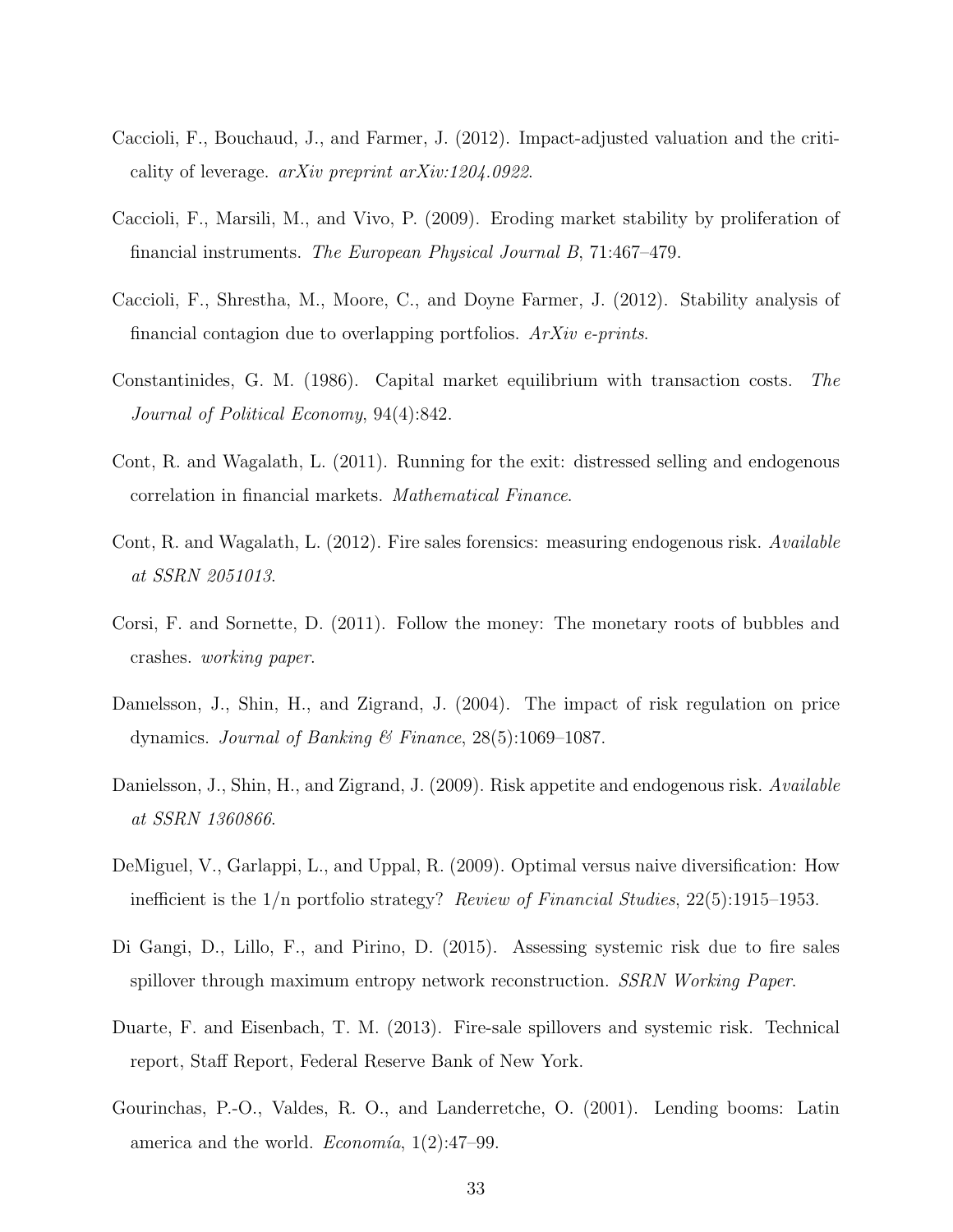- Greenwood, R., Landier, A., and Thesmar, D. (2012). Vulnerable banks. Technical report, National Bureau of Economic Research.
- Haldane, A. G. and May, R. M. (2011). Systemic risk in banking ecosystems. Nature, 469(7330):351–355.
- Janicki, H. and Prescott, E. (2006). Changes in the size distribution of u.s. banks: 19602005. Federal Reserve Bank of Richmond Economic Quarterly, 92(4).
- Kiyotaki, N. and Moore, J. (1997). Credit Cycles. *Journal of Political Economy*, 105(2):211– 248.
- Kyle, A. and Xiong, W. (2001). Contagion as a wealth effect. The Journal of Finance, 56(4):1401–1440.
- Lillo, F. and Mantegna, R. (2005). Spectral density of the correlation matrix of factor models: A random matrix theory approach. *Physical Review E*, 72.
- Lillo, F. and Pirino, D. (2015). The impact of systemic and illiquidity risk on financing with risky collateral. Journal of Economic Dynamics and Control, 50(0):180 – 202.
- Mendoza, E. G. and Terrones, M. E. (2008). An anatomy of credit booms: Evidence from macro aggregates and firm level data. In Financial Cycles, Liquidty, and Securitization Conference hosted by the International Monetary Fund, volume 18.
- Pflug, G. C., Pichler, A., and Wozabal, D. (2012). The 1/n investment strategy is optimal under high model ambiguity. Journal of Banking & Finance,  $36(2)$ :410–417.
- Reinhart, C. M. and Rogoff, K. S. (2009). This Time Is Different: Eight Centuries of Financial Folly. Princeton, NJ: Princeton University Press.
- Reinhart, C. M. and Rogoff, K. S. (2011). From financial crash to debt crisis. American Economic Review, 101:1676–1706.
- Schularick, M. and Taylor, A. (2012). Credit booms gone bust: Monetary policy, leverage cycles and financial crises, 1870–2008. American Economic Review. Forthcoming.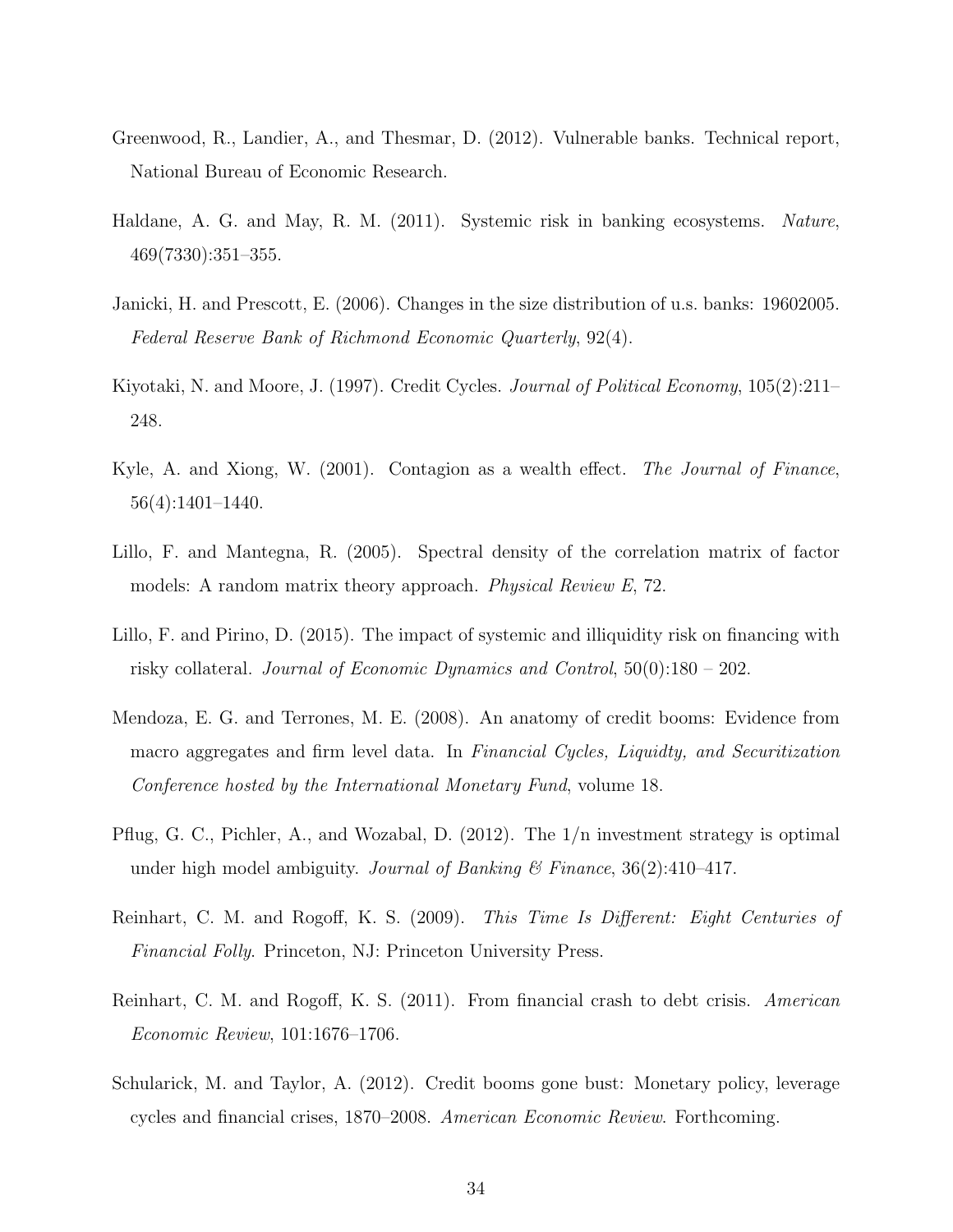- Shleifer, A. and Vishny, R. (1992). Liquidation values and debt capacity: A market equilibrium approach. *Journal of Finance*,  $47(4)$ :1343–1366.
- Shleifer, A. and Vishny, R. (2011). Fire sales in finance and macroeconomics. The Journal of Economic Perspectives, pages 29–48.
- Stein, J. (1998). An Adverse Selection Model of Bank Asset and Liability Management with Implications for the Transmission of Monetary Policy. RAND Journal of Economics, 29:466–86.
- Tasca, P. and Battiston, S. (2011). Diversification and financial stability. Technical report, ETH Zurich.
- Tasca, P. and Battiston, S. (2012). Market procyclicality and systemic risk. Technical report, ETH Zurich.
- Thurner, S., Farmer, J. D., and Geanakoplos, J. (2012). Leverage causes fat tails and clustered volatility. Quantitative Finance, 12(5):695–707.
- Tu, J. and Zhou, G. (2011). Markowitz meets talmud: A combination of sophisticated and naive diversification strategies. Journal of Financial Economics, 99(1):204–215.
- Wagner, W. (2011). Systemic liquidation risk and the diversity–diversification trade-off. The Journal of Finance, 66(4):1141–1175.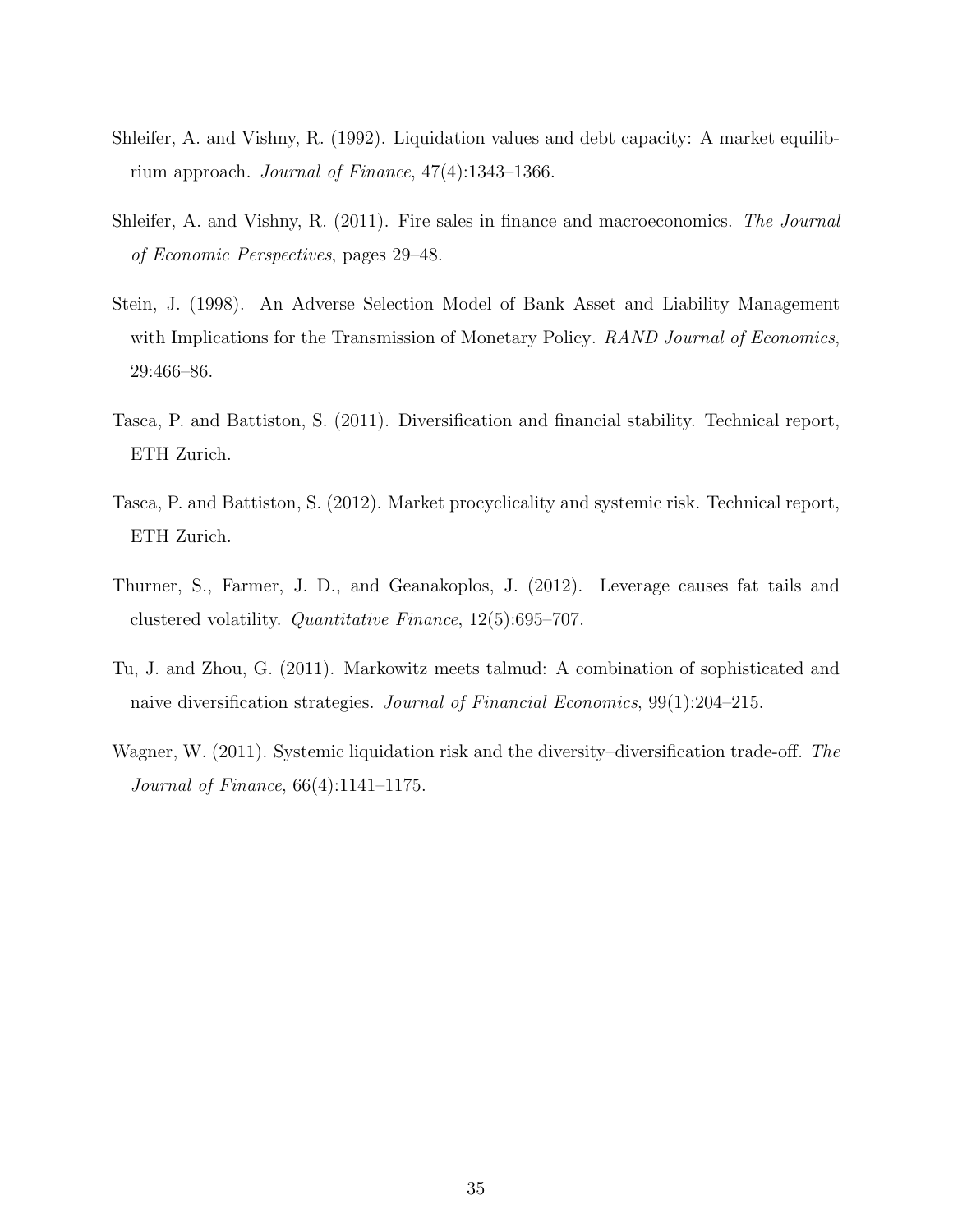## Appendices

## A Portfolio rebalance

Given that  $A_{j,t}^* = \lambda E_{j,t}$ , the difference between the desired amount of asset  $(A_{j,t}^*)$  and the actual one  $(A_{j,t})$  can be written as (dropping the sub-index j for sake of notation simplicity):

$$
\begin{aligned}\n\Delta R_t &\equiv A_t^* - A_t \\
&= \lambda E_t - A_t \\
&= \lambda (E_{t-1} + r_t^p A_{t-1}^*) - (1 + r_t^p) A_{t-1}^* \\
&= \lambda \left( \frac{A_{t-1}^*}{\lambda} + r_t^p A_{t-1}^* \right) - (1 + r_t^p) A_{t-1}^* \\
&= (\lambda - 1) r_t^p A_{t-1}^* \n\end{aligned}
$$

## B Derivation of equation (21)

We compute the expectation of the matrix  $\mathbf{B} = \mathbf{W}'\tilde{\mathbf{Q}}\mathbf{W}$ , where the expectation is taken over the ensemble of random matrices  $W$ . The generic element is

$$
B_{ij} = \sum_{k=1}^{N} \tilde{Q}_{k,k} W_{k,i} W_{k,j}
$$
\n(47)

with  $W_{k,i} = \frac{X_{k,i}}{S_{k,i}}$  $\frac{\Delta_{k,i}}{s_k}$  and  $s_k = \sum_i X_{k,i}.$ 

Knowing that  $X_{k,i}$  is a Bernoullian variables with probability  $m/M$ , we have

$$
\mu_x \equiv E[X_{k,i}] = \frac{m}{M} \tag{48}
$$

$$
\sigma_x^2 \equiv V[X_{k,i}] = \frac{m}{M}(1 - \frac{m}{M})
$$
\n(49)

$$
E[X_{k,i}^2] = \frac{m}{M} \tag{50}
$$

$$
E[X_{k,i}X_{k,j}] = \frac{m^2}{M^2}.
$$
\n(51)

Moreover, knowing that  $s_k = \sum_i X_{k,i}$  is a  $Bin(M, m/M)$ , we have

$$
\mu_s \equiv E[s_k] = m \tag{52}
$$

$$
\sigma_s^2 \equiv V(s_k) = m(1 - \frac{m}{M})
$$
\n(53)

$$
E[s_k^2] = m^2(1 + \frac{1}{m} - \frac{1}{M}) \equiv m^2 c \tag{54}
$$

$$
Cov[X_{k,i}, s_k] = \sigma_x^2 \tag{55}
$$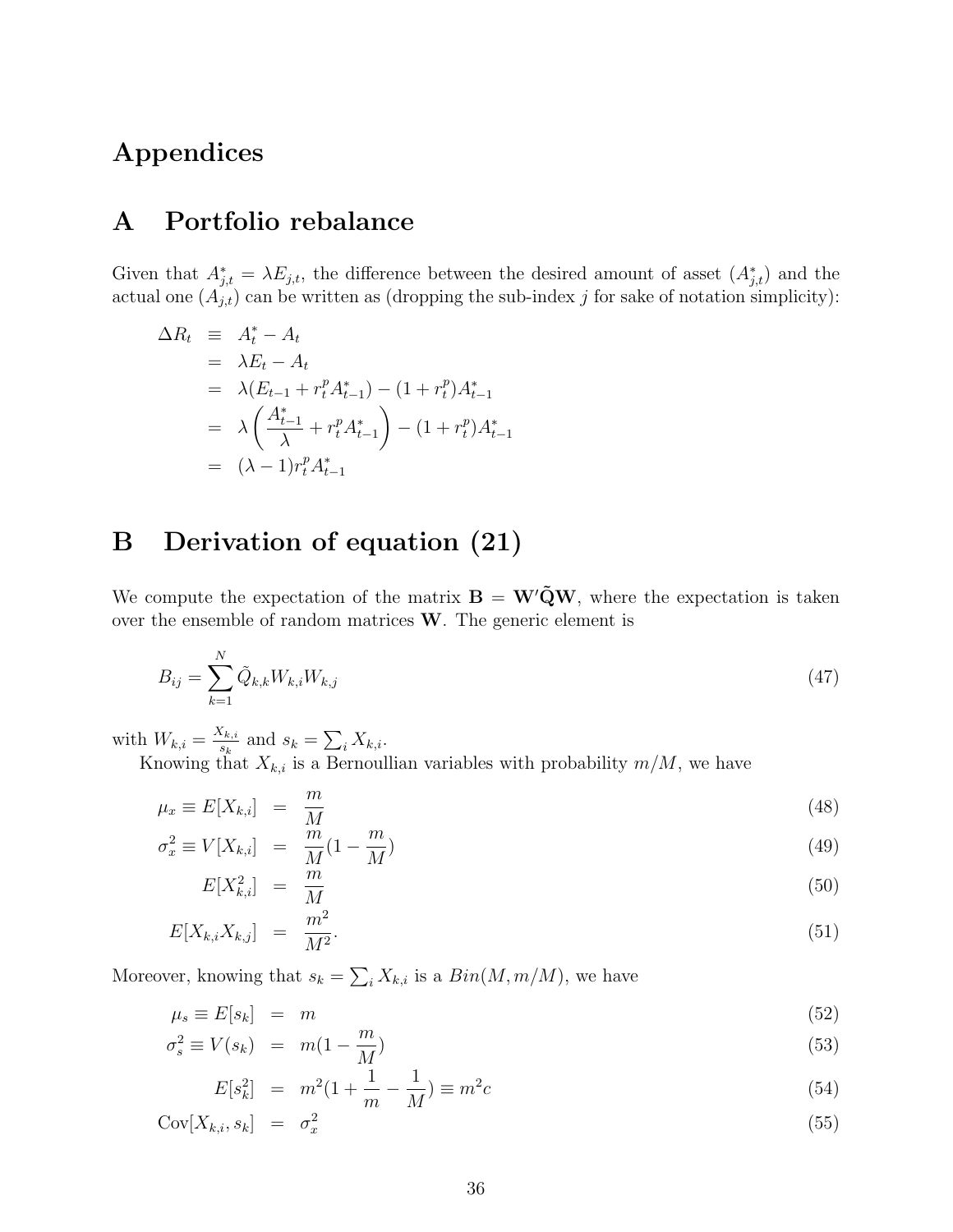We need now to compute  $E[W_{k,i}], E[W_{k,i}^2],$  and  $E[W_{k,i}W_{k,j}]$ . For  $E[W_{k,i}]$  notice that by symmetry we have

$$
1 = E\left[\frac{\sum_{i} X_{k,i}}{s_k}\right] = \sum_{i} E\left[\frac{X_{k,i}}{s_k}\right] \Rightarrow E\left[\frac{X_{k,i}}{s_k}\right] = \frac{1}{M}
$$
\n(56)

For  $E[W_{k,i}^2]$  we apply the formula for the variance of the ratio of two random variables (obtained by a Taylor expansion around the expected values)

$$
\operatorname{Var}\left[\frac{X_{k,i}}{s_k}\right] \simeq \frac{\mu_x^2}{\mu_s^2} \left[\frac{\sigma_x^2}{\mu_x^2} - \frac{2\operatorname{Cov}[X_{k,i}, s_k]}{\mu_x \mu_s} + \frac{\sigma_s^2}{\mu_s^2}\right]
$$
(57)

obtaining

$$
E[W_{k,i}^2] \simeq \frac{1}{mM} - \frac{1}{mM^2} + \frac{1}{M^3} \simeq \frac{1}{mM}
$$
\n(58)

While for  $E[W_{k,i}W_{k,j}]$  we have (again from a Taylor approximation)

$$
E[W_{k,i}W_{k,j}] = E\left[\frac{X_{k,i}X_{k,j}}{s_k^2}\right] \simeq \frac{E[X_{k,i}X_{k,j}]}{E[s_k^2]} = \frac{E[X_{k,i}]E[X_{k,j}]}{E[s_k^2]} = \frac{1}{m^2c}\frac{m^2}{M^2} = \frac{1}{M^2c}.
$$
 (59)

Therefore, the expectations of  $B_{ij}$  are

$$
E[B_{ii}] \simeq \frac{1}{mM} \sum_{k} \tilde{Q}_{kk} \qquad E[B_{ij}] \simeq \frac{1}{M^2 c} \sum_{k} \tilde{Q}_{kk}, \quad i \neq j \qquad (60)
$$

i.e. Eq. (21).

## C VAR Eigenvalues

In this Appendix we derive the eigenvalues of  $\Psi$  and (in an approximate form) of  $(\bar{\lambda}-1)\Gamma^{-1}\Psi$ . First of all we notice that the matrix  $\Psi$  has all diagonal elements equal to  $d = 1/m$  and all the off diagonal elements equal to  $d_{\text{off}} = \frac{1}{Mc}$ . Thus,  $(\bar{\lambda} - 1)\Gamma^{-1}\Psi - \bar{\mathbf{I}}\Lambda$  can be rewritten as

$$
(\bar{\lambda} - 1)\mathbf{\Gamma}^{-1}\mathbf{\Psi} - \mathbf{I}\Lambda = A + uv'
$$
\n(61)

where

$$
A = diag[g_i(d - d_{\text{off}}) - \Lambda] \tag{62}
$$

$$
u = (g_1 \dots g_M)'
$$
\n<sup>(63)</sup>

$$
v = (d_{\text{off}} \dots d_{\text{off}})'
$$
\n(64)

where we have set  $g_i = (\bar{\lambda} - 1)\gamma_i^{-1}$  $i^{-1}$ . In order to compute the characteristic polynomial of the matrix we can use the Sherman-Morrison formula

$$
\det(A + uv') = (1 + v'A^{-1}u) \det A = \left(1 + d_{\text{off}} \sum_{i=1}^{M} \frac{g_i}{g_i(d - d_{\text{off}}) - \Lambda} \right) \prod_{i=1}^{M} [g_i(d - d_{\text{off}}) - \Lambda] \tag{65}
$$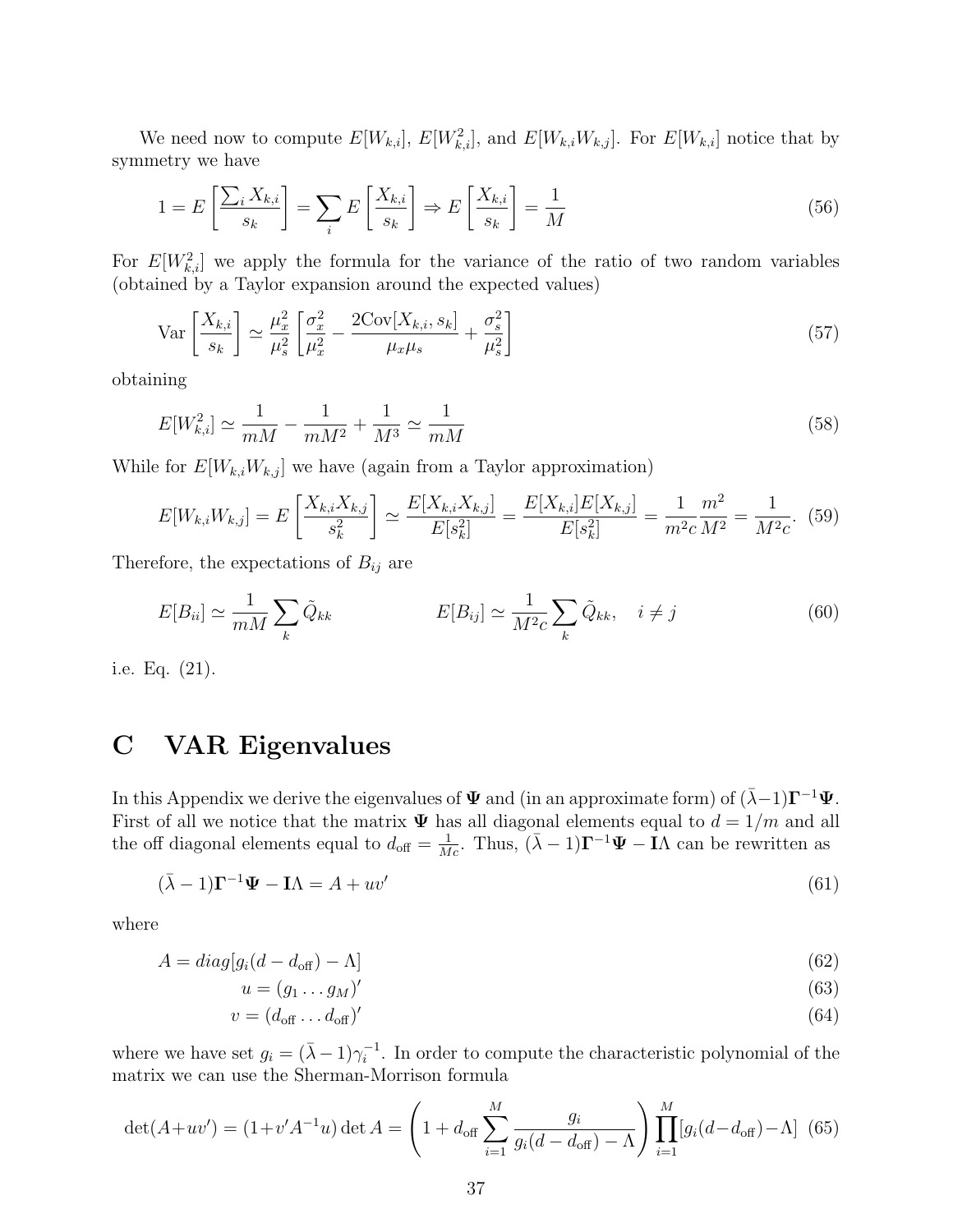Setting this expression to zero and solving for  $\Lambda$  gives the eigenvalues, but the equation cannot be solved analytically in general.

If all the liquidity parameters  $\gamma_i$  are equal to  $\gamma$ , the above expression simplifies to

$$
[g(d - d_{\text{off}}) - \Lambda]^{M-1}[g(d - d_{\text{off}}) - \Lambda + Mgd_{\text{off}}] = 0
$$
\n(66)

Thus in the degenerate case, the spectrum is composed by  $M-1$  degenerate (and small) eigenvalues equal to  $g\left(\frac{1}{m}-\frac{1}{Mc}\right)$  and one large eigenvalue equal to  $g\left(\frac{1}{m}+\frac{M-1}{Mc}\right) \simeq (\bar{\lambda}-1)\gamma^{-1}$ .

When the liquidity parameters are different, we can expect that the spectrum has the same characteristics and the large eigenvalue is determined by setting to zero the first term in brackets of Equation 65, i.e.

$$
1 + d_{\text{off}} \sum_{i=1}^{M} \frac{g_i}{g_i(d - d_{\text{off}}) - \Lambda} = 0
$$
\n(67)

Since the eigenvalue is large, we can approximate this equation with  $1 - d_{\text{off}} \sum_i g_i / \Lambda \simeq 0$ , i.e.

$$
\Lambda \simeq d_{\text{off}} \sum_{i=1}^{M} g_i \simeq (\bar{\lambda} - 1)\overline{\gamma^{-1}}
$$
\n(68)

where

$$
\overline{\gamma^{-1}} = \frac{1}{M} \sum_{i=1}^{M} \frac{1}{\gamma_i} \tag{69}
$$

is the average of the inverse of the liquidity parameters. For a discussion of the validity of this approximation, see Lillo and Mantegna (2005)

## D Endogenous variance and covariance

Recalling that

$$
e_{i,t} = (1 - b) a(e_{i,t-1} + \varepsilon_{i,t}) + b Ma(\bar{e}_{t-1} + \bar{\varepsilon}_t),
$$
  
\n
$$
\bar{e}_t = a(1 - b + bM)(\bar{e}_{t-1} + \bar{\varepsilon}_t) \equiv \phi(\bar{e}_{t-1} + \bar{\varepsilon}_t),
$$

with scalar  $a = \frac{\bar{\lambda}-1}{m\gamma}$  $\frac{\lambda-1}{m\gamma}$ ,  $b = \frac{1}{Mc}$ , and  $\phi = a(1 - b + bM)$ , and that stationarity of  $e_t$  implies  $\gamma > \bar{\lambda} - 1$ , we have that

$$
V(\bar{e}_t) = \frac{\phi^2 V(\bar{\varepsilon})}{1 - \phi^2} = \frac{(\bar{\lambda} - 1)^2 (\sigma_f^2 + \frac{\sigma_\epsilon^2}{M})}{\gamma^2 - (\bar{\lambda} - 1)^2} = \frac{\Lambda_{\text{max}}^2}{1 - \Lambda_{\text{max}}^2} \left( \sigma_f^2 + \frac{\sigma_\epsilon^2}{M} \right)
$$
(70)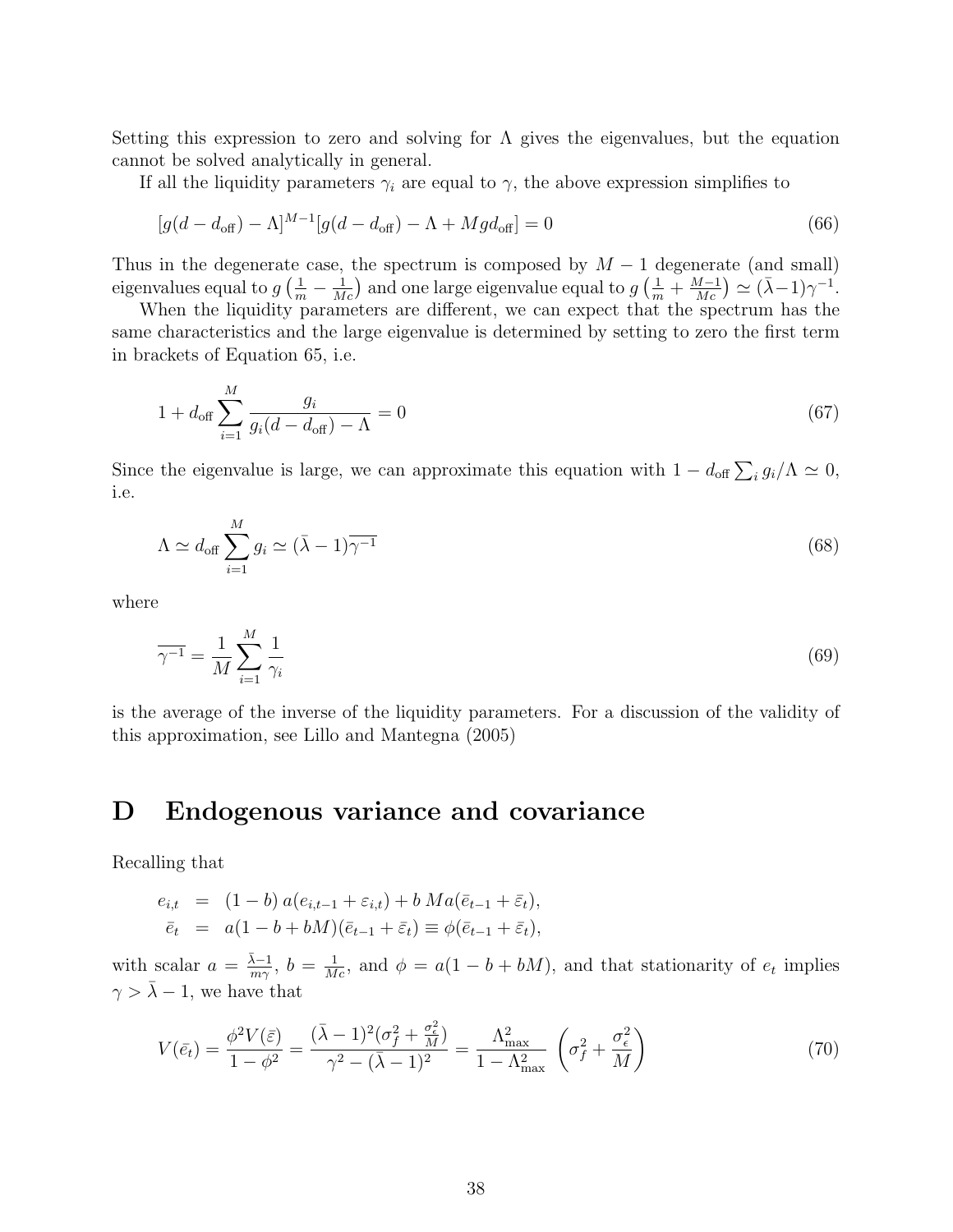and

$$
Cov(e_{i,t}, \bar{e}_t) = \phi abMV(\bar{e}_t) + \phi a (1 - b)Cov(e_{i,t}, \bar{e}_t) + \phi^2(\sigma_f^2 + \frac{\sigma_{\epsilon}^2}{M})
$$
  
\n
$$
= \frac{\phi abMV(\bar{e}_t) + \phi^2(\sigma_f^2 + \frac{\sigma_{\epsilon}^2}{M})}{1 - \phi a (1 - b)}
$$
  
\n
$$
= \frac{(\bar{\lambda} - 1)^2(\sigma_f^2 + \frac{\sigma_{\epsilon}^2}{M})}{\gamma^2 - (\bar{\lambda} - 1)^2}
$$
  
\n
$$
= \frac{\Lambda_{\text{max}}^2}{1 - \Lambda_{\text{max}}^2} \left(\sigma_f^2 + \frac{\sigma_{\epsilon}^2}{M}\right)
$$
  
\n
$$
= V(\bar{e}_t).
$$
 (71)

Hence, the variance of  $e_{i,t}$  reads

$$
V(e_{i,t}) = a^{2}(1-b)^{2}V(e_{i,t}) + a^{2}b^{2}M^{2}V(\bar{e}_{t}) + 2a^{2}b(1-b)MCov(e_{i,t}, \bar{e}_{t}) +
$$
  
+  $a^{2}(1-b)^{2}(\sigma_{f}^{2} + \sigma_{\epsilon}^{2}) + a^{2}(b^{2}M^{2} + 2b(1-b)M)(\sigma_{f}^{2} + \sigma_{\epsilon}^{2}/M)$   
= 
$$
\frac{(a^{2}b^{2}M^{2} + 2a^{2}b(1-b)M)V(\bar{e}_{t}) + a^{2}(1-b)^{2}(\sigma_{f}^{2} + \sigma_{\epsilon}^{2}) + a^{2}(b^{2}M^{2} + 2b(1-b)M)(\sigma_{f}^{2} + \frac{\sigma_{\epsilon}^{2}}{M})}{1 - a^{2}(1-b)^{2}}
$$
(72)

and the covariance between two different stocks is

$$
Cov(e_{i,t}, e_{j,t}) = a^2 (1 - b)^2 Cov(e_{i,t}, e_{j,t}) + a^2 b^2 M^2 V(\bar{e}_t) + 2a^2 b (1 - b) M Cov(e_{i,t}, \bar{e}_t)
$$
  
+ 
$$
a^2 (b^2 M^2 + 2b(1 - b) M)(\sigma_f^2 + \frac{\sigma_\epsilon^2}{M} + a^2 (1 - b)^2 \sigma_f^2)
$$
  
= 
$$
\frac{(a^2 b^2 M^2 + 2a^2 b (1 - b) M) V(\bar{e}_t) + a^2 (b^2 M^2 + 2b(1 - b) M)(\sigma_f^2 + \frac{\sigma_\epsilon^2}{M}) + a^2 (1 - b)^2 \sigma_f^2}{1 - a^2 (1 - b)^2}
$$
(73)

By substituting back  $a, b, \phi$ , and  $V(\bar{e_t})$ , and defining  $\tilde{\lambda} = \bar{\lambda} - 1$  we get the expression of the variance and covariance of  $e_{i,t}$  in terms of the original variables. The expression are quite long and for this reason we do not report them here. Instead we report their value under the approximation  $b \simeq \frac{m-1}{M-1}$  which is very good and also is the value obtained in a simplified model where banks are homogeneous and invest exactly in  $m$  assets. The approximated expressions are:

$$
V(e_{i,t}) \simeq -\frac{\tilde{\lambda}^2 \left(m^2 \left(\sigma_{\epsilon}^2 \left(\tilde{\lambda}^2 - \gamma^2 (M-1)\right) + \sigma_f^2 \left(\tilde{\lambda}^2 - \gamma^2 (M-1)^2\right)\right) + 2m \left(M \left(\sigma_{\epsilon}^2 \left(\gamma^2 - \tilde{\lambda}^2\right) - \tilde{\lambda}^2 \sigma_f^2\right) - \gamma^2 \sigma_{\epsilon}^2\right) + M \left(M \left(\sigma_{\epsilon}^2 \left(\tilde{\lambda}^2 - \gamma^2\right) + \tilde{\lambda}^2 \sigma_f^2\right) + \gamma^2 \sigma_{\epsilon}^2\right)\right)}{\left(\gamma^2 - \tilde{\lambda}^2\right)\left(m^2 \left(\gamma^2 (M-1)^2 - \tilde{\lambda}^2\right) + 2\tilde{\lambda}^2 m M - \tilde{\lambda}^2 M^2\right)}
$$
\n(74)

$$
Cov(e_{i,t}, e_{j,t}) \simeq -\frac{\tilde{\lambda}^2 \left( m^2 \left( \sigma_f^2 \left( \tilde{\lambda}^2 - \gamma^2 (M-1)^2 \right) - \gamma^2 (M-2) \sigma_\epsilon^2 \right) - 2m \left( \tilde{\lambda}^2 M \sigma_f^2 + \gamma^2 \sigma_\epsilon^2 \right) + M \left( \tilde{\lambda}^2 M \sigma_f^2 + \gamma^2 \sigma_\epsilon^2 \right) \right)}{\left( \gamma^2 - \tilde{\lambda}^2 \right) \left( m^2 \left( \gamma^2 (M-1)^2 - \tilde{\lambda}^2 \right) + 2 \tilde{\lambda}^2 m M - \tilde{\lambda}^2 M^2 \right)}
$$
\n(75)

and that of the correlations

$$
Corr(e_{i,t},e_{j,t}) \simeq \frac{m^2 \left(\gamma^2 (M-2)\sigma_\epsilon^2 + \sigma_f^2 \left(\gamma^2 (M-1)^2 - \tilde{\lambda}^2\right)\right) + 2m \left(\tilde{\lambda}^2 M \sigma_f^2 + \gamma^2 \sigma_\epsilon^2\right) - M \left(\tilde{\lambda}^2 M \sigma_f^2 + \gamma^2 \sigma_\epsilon^2\right)}{m^2 \left(\sigma_\epsilon^2 \left(\gamma^2 (M-1) - \tilde{\lambda}^2\right) + \sigma_f^2 \left(\gamma^2 (M-1)^2 - \tilde{\lambda}^2\right)\right) + 2m \left(M \left(\sigma_\epsilon^2 \left(\tilde{\lambda}^2 - \gamma^2\right) + \tilde{\lambda}^2 \sigma_f^2\right) + \gamma^2 \sigma_\epsilon^2\right) + M \left(M \left(\sigma_\epsilon^2 \left(\gamma^2 - (\lambda - 1)^2\right) - \tilde{\lambda}^2 \sigma_f^2\right) - \gamma^2 \sigma_\epsilon^2\right)}\right)
$$
\n(76)